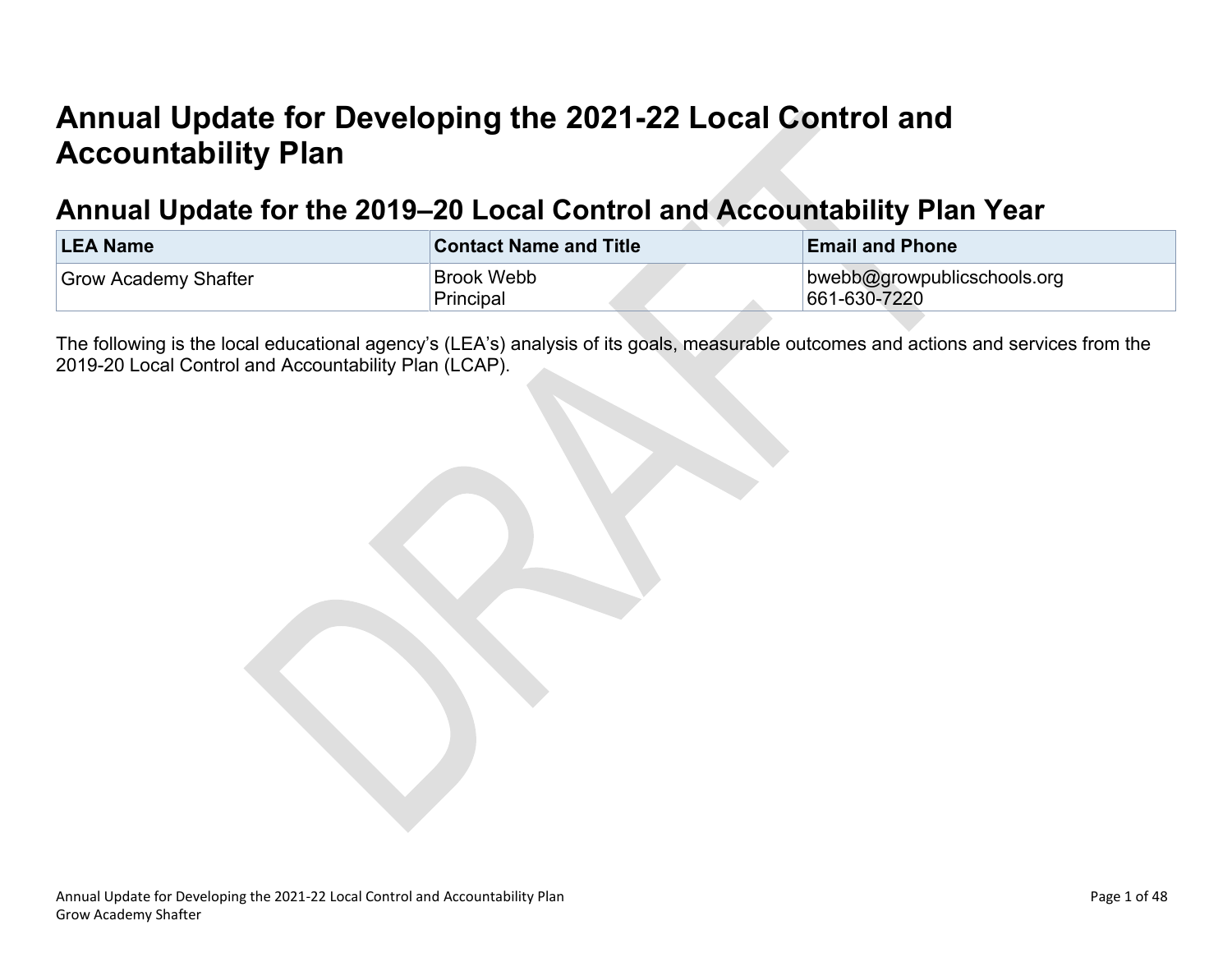# **[Goal](http://www.doc-tracking.com/screenshots/21LCAP/Instructions/LCAPandLCPAnnualUpdateInstructions.htm#AnnualUpdate) 1**

Provide a personalized and inclusive learning experience that inspires all staff and students to achieve at high levels.

#### State and/or Local Priorities addressed by this goal:

State Priorities: Priority 1: Basic (Conditions of Learning) Priority 2: State Standards (Conditions of Learning) Priority 4: Pupil Achievement (Pupil Outcomes) Priority 7: Course Access (Conditions of Learning)

Local Priorities:

#### **Annual [Measurable](http://www.doc-tracking.com/screenshots/21LCAP/Instructions/LCAPandLCPAnnualUpdateInstructions.htm#AMOs) Outcomes**

| <b>Expected</b>                                                                                                        | <b>Actual</b>                                                                                      |
|------------------------------------------------------------------------------------------------------------------------|----------------------------------------------------------------------------------------------------|
| <b>Metric/Indicator</b><br>Teachers are appropriately assigned and fully credentialed for<br>assignments (Priority 1A) | Maintained 100% of teachers are appropriately assigned and fully<br>credentialed in subject areas. |
| $19 - 20$<br>Maintain 100% of teachers are appropriately assigned and fully<br>credentialed in subject areas           |                                                                                                    |
| <b>Baseline</b><br>XX % of teachers are fully credentialed in subject areas                                            |                                                                                                    |
| <b>Metric/Indicator</b><br>Implementation of Common Core State Standards and<br>performance standards. (Priority 2A)   | Maintained 100% of Math & English teachers received<br>professional development in CCSS.           |
| $19 - 20$<br>Maintain 100% of Math & English teachers received professional<br>development in CCSS                     |                                                                                                    |
| Maintain 100% of STEM teachers receive professional<br>development in NGSS                                             |                                                                                                    |
| <b>Baseline</b>                                                                                                        |                                                                                                    |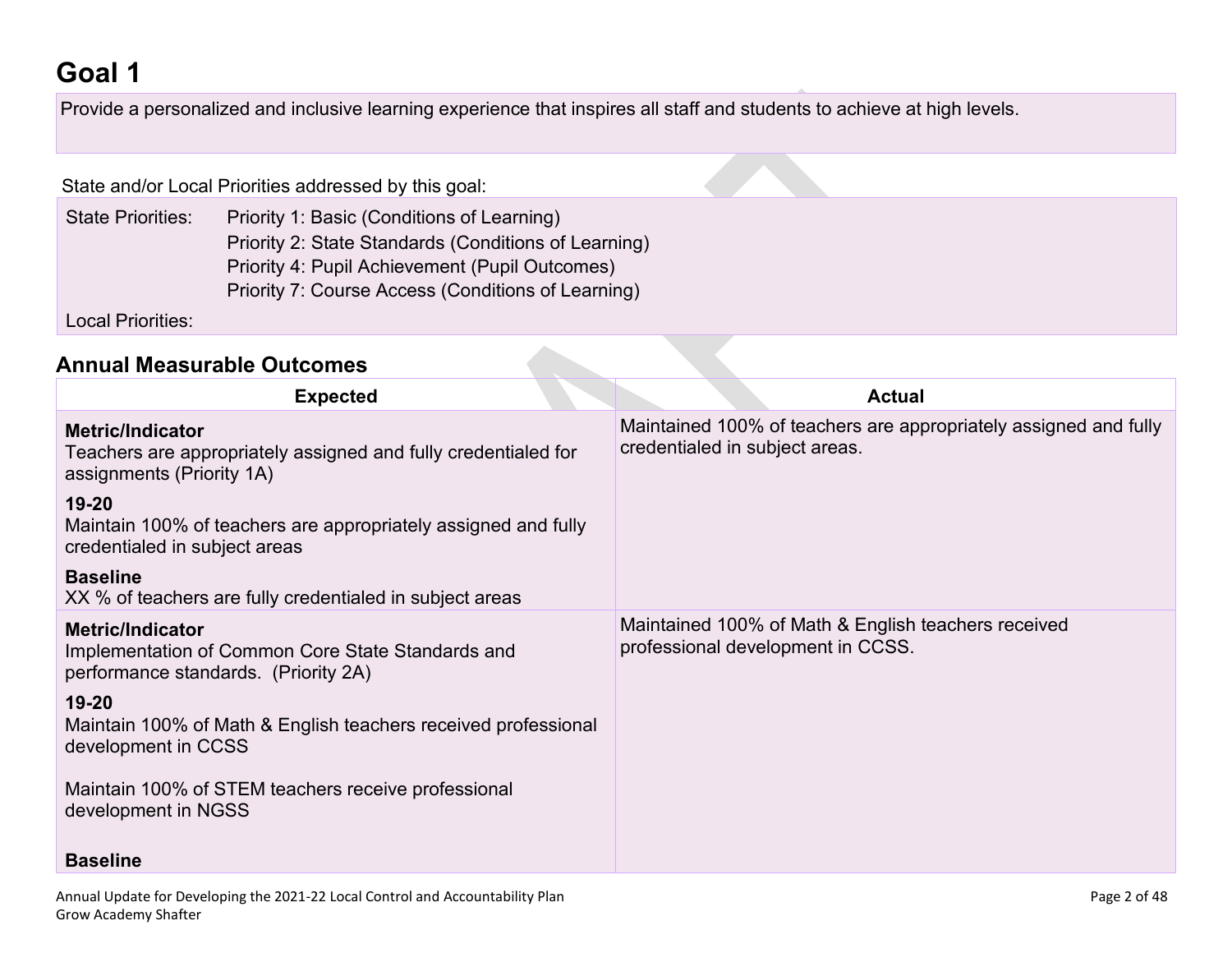| <b>Expected</b>                                                                                                                                                                 | <b>Actual</b>                                                                                                 |
|---------------------------------------------------------------------------------------------------------------------------------------------------------------------------------|---------------------------------------------------------------------------------------------------------------|
| 100% of Math & English teachers received professional<br>development in CCSS.                                                                                                   |                                                                                                               |
| <b>Metric/Indicator</b><br>How programs and services enable ELs access to the ELD and<br>CCSS for academic content knowledge and English language<br>proficiency. (Priority 2B) | Maintained 100% of ELL students need to have access to high<br>quality ELD Instruction and support materials. |
| 19-20<br>Maintain 100% of ELL students need to have access to high<br>quality ELD Instruction and support materials                                                             |                                                                                                               |
| <b>Baseline</b><br>100% of ELL students have access to high quality ELD<br>Instruction and support materials.                                                                   |                                                                                                               |
| <b>Metric/Indicator</b><br>School facilities maintained in good repair. (Priority 1C)                                                                                           | All facilities have an overall rating of "exemplary" as indicated on<br>the FIT report.                       |
| 19-20<br>Maintain all facilities have an overall rating of "exemplary" as<br>indicated on the FIT report                                                                        |                                                                                                               |
| <b>Baseline</b><br>All facilities have an overall rating of "exemplary" as indicated on<br>the FIT report.                                                                      |                                                                                                               |
| <b>Metric/Indicator</b><br>Students have access to standards-aligned instructional<br>materials. (Priority 1B)                                                                  | 100% of students have access to standards-aligned instructional<br>materials.                                 |
| 19-20<br>Maintain 100% of students have access to standards-aligned<br>instructional materials                                                                                  |                                                                                                               |
| <b>Baseline</b><br>100% of students have access to standards-aligned instructional<br>materials.                                                                                |                                                                                                               |
| <b>Metric/Indicator</b><br>State Assessments. (Priority 4A)                                                                                                                     | 2019-2020 state assessments cancelled due to COVID-19                                                         |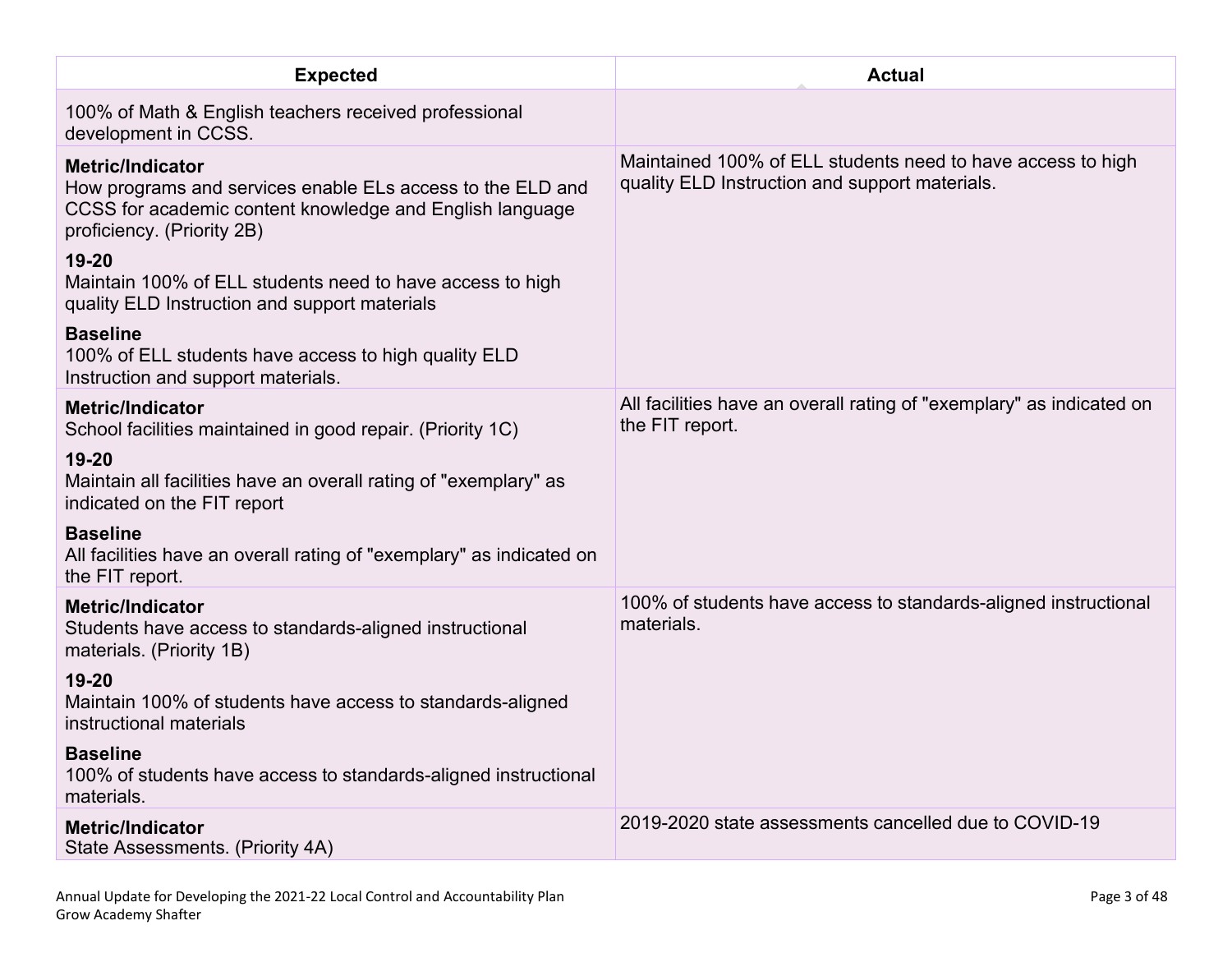| <b>Expected</b>                                                                                                                   | <b>Actual</b>                                               |
|-----------------------------------------------------------------------------------------------------------------------------------|-------------------------------------------------------------|
| $19 - 20$<br>60% of students meeting or exceeding the Common Core<br>Standards in ELA on Smarter Balanced Assessments             |                                                             |
| <b>Baseline</b><br>(No Baseline) of students met or exceeded the Common Core<br>Standards in ELA on Smarter Balanced Assessments  |                                                             |
| <b>Metric/Indicator</b><br>State Assessments. (Priority 4A)                                                                       | 2019-2020 state assessments cancelled due to COVID-19       |
| 19-20<br>50% of students meeting or exceeding the Common Core<br>Standards in Math on Smarter Balanced Assessments                |                                                             |
| <b>Baseline</b><br>(No Baseline) of students met or exceeded the Common Core<br>Standards in Math on Smarter Balanced Assessments |                                                             |
| <b>Metric/Indicator</b><br>Percent of EL pupils making progress towards English<br>proficiency. (Priority 4D)                     | 2019-2020 ELPAC Testing Deferred due to Covid 19.           |
| 19-20<br>50% of students grow one proficiency level on the ELPAC                                                                  |                                                             |
| <b>Baseline</b><br>No Baseline. Transition to ELPAC                                                                               |                                                             |
| <b>Metric/Indicator</b><br>NWEA Measures of Academic Progress, nationally normed                                                  | 41% of students at or above 50th percentile in NWEA Reading |
| students achievement assessment. (Priority 4A)<br>19-20<br>60% of students at or above 50th percentile in NWEA Reading.           | 35% of students at or above 50th percentile in NWEA Math    |
| 60% of students at or above 50th percentile in NWEA Math.                                                                         |                                                             |
| <b>Baseline</b><br>35% of students at or above 50th percentile in NWEA Reading.                                                   |                                                             |
| Annual Update for Developing the 2021-22 Local Control and Accountability Plan                                                    | Page 4 of 48                                                |

Grow Academy Shafter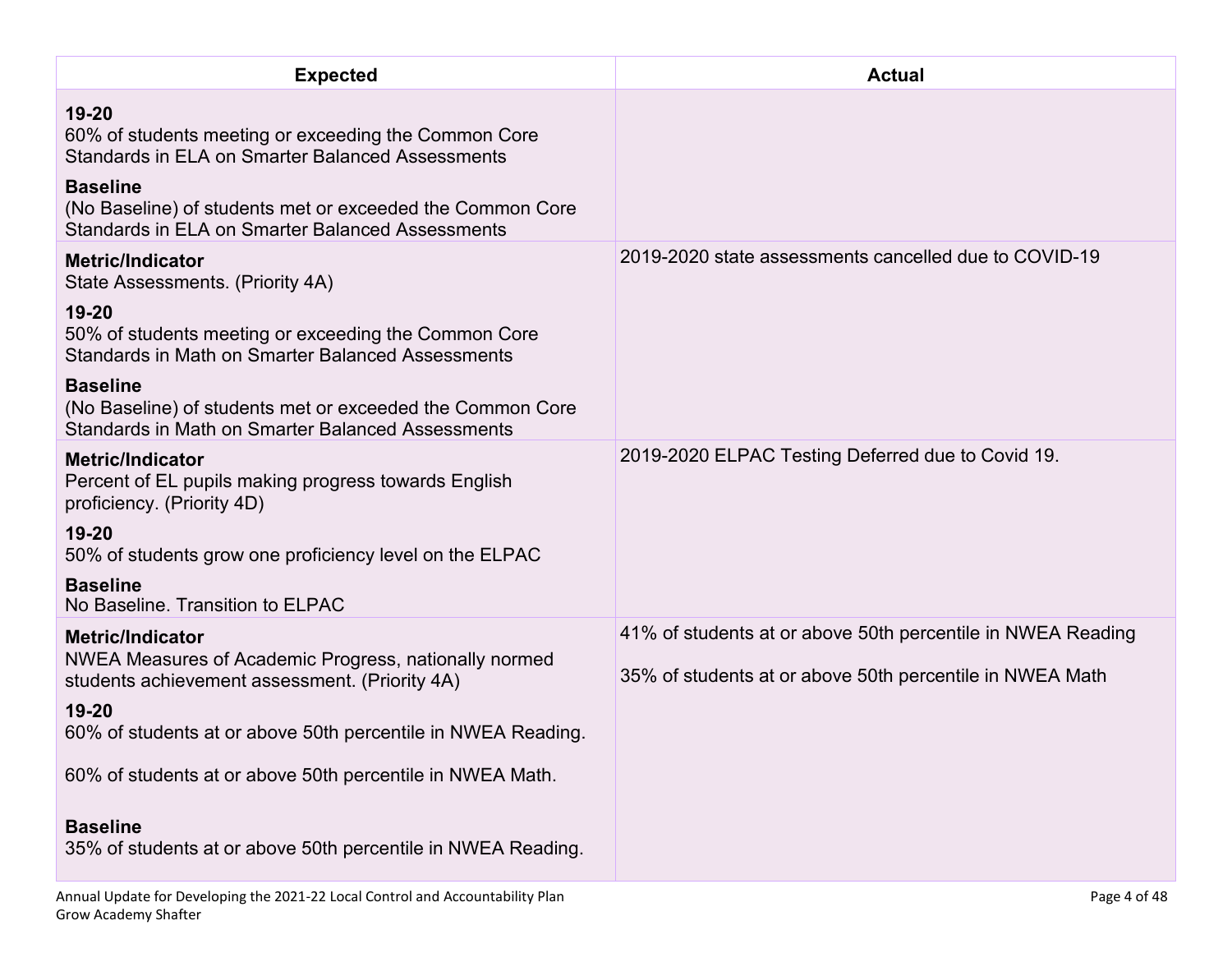| <b>Expected</b>                                                          | <b>Actual</b>                                     |
|--------------------------------------------------------------------------|---------------------------------------------------|
| 23% of students at or above 50th percentile in NWEA Math.                |                                                   |
| <b>Metric/Indicator</b><br>EL reclassification rate. (Priority 4E)       | 2019-2020 ELPAC Testing Deferred due to Covid 19. |
| $19 - 20$<br>Maintain reclassification of 20% of ELL students            |                                                   |
| <b>Baseline</b><br>ELL reclassification rate (No Baseline) (Priority #4) |                                                   |
|                                                                          |                                                   |

#### **Actions / [Services](http://www.doc-tracking.com/screenshots/21LCAP/Instructions/LCAPandLCPAnnualUpdateInstructions.htm#AUActions)**

| <b>Planned</b><br><b>Actions/Services</b>                                                                                                                                              | <b>Budgeted</b><br><b>Expenditures</b>                                                                                    | <b>Actual</b><br><b>Expenditures</b>                                                                                      |
|----------------------------------------------------------------------------------------------------------------------------------------------------------------------------------------|---------------------------------------------------------------------------------------------------------------------------|---------------------------------------------------------------------------------------------------------------------------|
| Intervention and enrichment provided to all students in lab classes<br>throughout the day. Intervention instruction principally designed to serve<br>the needs of unduplicated pupils. | 5 Lab Teacher Salaries 1000-<br>1999: Certificated Personnel<br>Salaries LCFF Supplemental and<br>Concentration \$248,318 | 5 Lab Teacher Salaries 1000-<br>1999: Certificated Personnel<br>Salaries LCFF Supplemental and<br>Concentration \$305,477 |
|                                                                                                                                                                                        | Combined with Above for total S &<br>C expenditure Not Applicable Not<br>Applicable 0                                     | Combined with Above for total S &<br>C expenditure Not Applicable Not<br>Applicable 0                                     |
|                                                                                                                                                                                        | Benefits for 5 lab teachers 3000-<br>3999: Employee Benefits LCFF<br>Supplemental and Concentration<br>\$78,696           | Benefits for 5 lab teachers 3000-<br>3999: Employee Benefits LCFF<br>Supplemental and Concentration<br>\$94,421           |
|                                                                                                                                                                                        | Combined with Above for total S &<br>C expenditure Not Applicable Not<br>Applicable 0                                     | Combined with Above for total S &<br>C expenditure Not Applicable Not<br>Applicable 0                                     |
|                                                                                                                                                                                        | Learning Lab Student Software<br>4000-4999: Books And Supplies<br><b>LCFF Supplemental and</b><br>Concentration \$36,000  | Learning Lab Student Software<br>4000-4999: Books And Supplies<br><b>LCFF Supplemental and</b><br>Concentration \$21,922  |
|                                                                                                                                                                                        | 6 Paraprofessionals in Primary<br>Classrooms 2000-2999: Classified<br><b>Personnel Salaries LCFF</b>                      | 6 Paraprofessionals in Primary<br>Classrooms 2000-2999: Classified<br><b>Personnel Salaries LCFF</b>                      |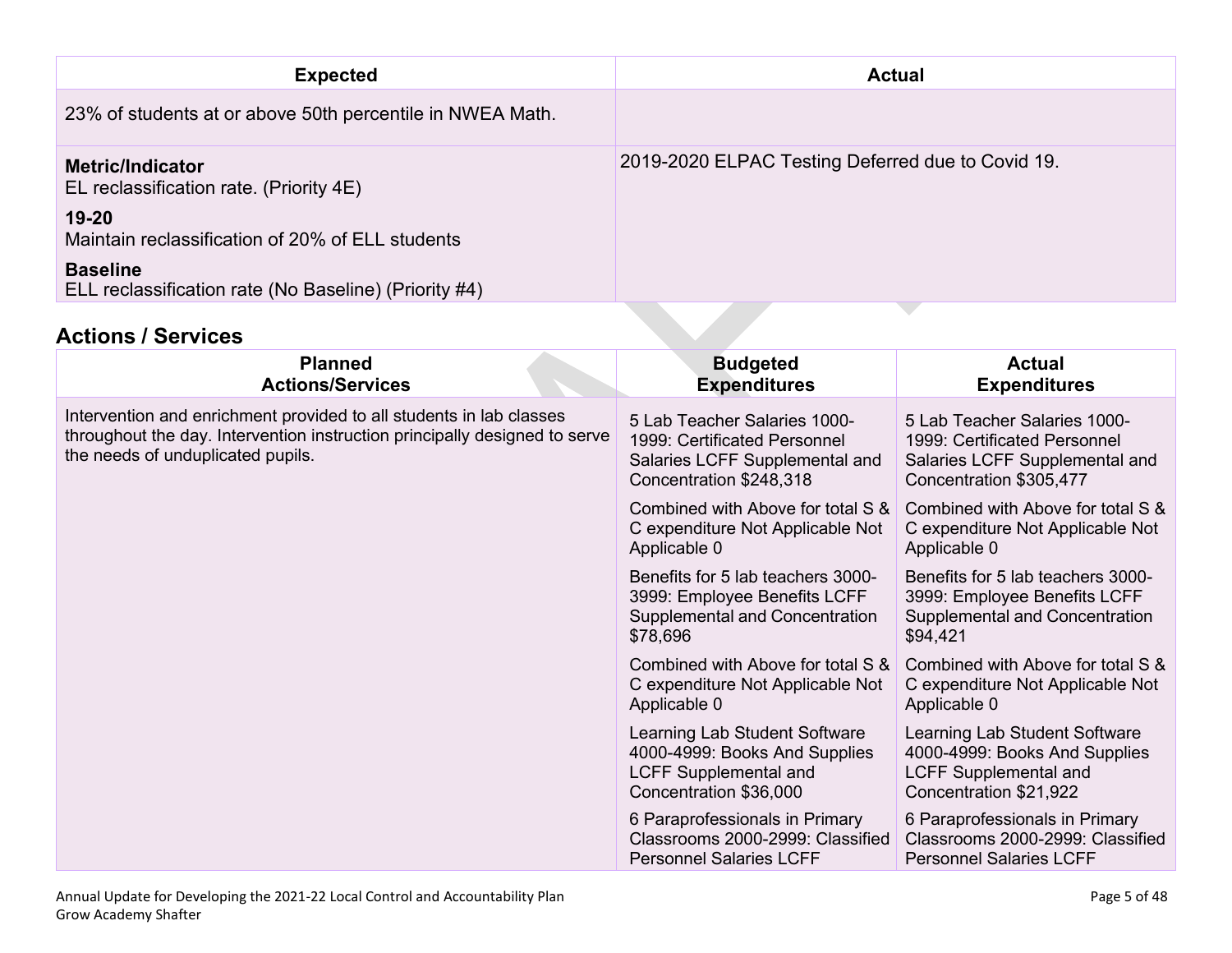| <b>Planned</b><br><b>Actions/Services</b>                                                                                                                                                                      | <b>Budgeted</b><br><b>Expenditures</b>                                                                                     | <b>Actual</b><br><b>Expenditures</b>                                                                                       |
|----------------------------------------------------------------------------------------------------------------------------------------------------------------------------------------------------------------|----------------------------------------------------------------------------------------------------------------------------|----------------------------------------------------------------------------------------------------------------------------|
|                                                                                                                                                                                                                | Supplemental and Concentration<br>\$131,000                                                                                | Supplemental and Concentration<br>\$121,764                                                                                |
|                                                                                                                                                                                                                | Benefits for 6 Paraprofessionals<br>3000-3999: Employee Benefits<br><b>LCFF Supplemental and</b><br>Concentration \$40,000 | Benefits for 6 Paraprofessionals<br>3000-3999: Employee Benefits<br><b>LCFF Supplemental and</b><br>Concentration \$34,886 |
| AP of Academics oversees the implementation of the fidelity of the<br>academic program by working with teachers and academic coaches to<br>ensure unduplicated students are receiving target academic support. | AP of Curriculum and Instruction<br>1000-1999: Certificated Personnel<br>Salaries Title I \$85,160                         | AP of Curriculum and Instruction<br>1000-1999: Certificated Personnel<br>Salaries Title I \$101,896                        |
|                                                                                                                                                                                                                | AP Curriculum and Instruction<br>Benefits 3000-3999: Employee<br>Benefits Title I \$22,128                                 | AP Curriculum and Instruction<br>Benefits 3000-3999: Employee<br>Benefits Title I \$22,282                                 |
|                                                                                                                                                                                                                | Intervention materials 4000-4999:<br><b>Books And Supplies LCFF</b><br>Supplemental and Concentration<br>\$6,000           | Intervention materials 4000-4999:<br><b>Books And Supplies LCFF</b><br>Supplemental and Concentration<br>\$987             |
| Purchase books for library area to create additional reading<br>opportunities.                                                                                                                                 | Library books 4000-4999: Books<br>And Supplies LCFF Base \$10,000                                                          | Library books 4000-4999: Books<br>And Supplies LCFF Base \$8,188                                                           |
| Utilize weekly standards based assessments and quarterly benchmarks<br>to identify students needing supplemental instruction.                                                                                  | Illuminate Item Banks 4000-4999:<br>Books And Supplies LCFF Base<br>\$7,000                                                | Illuminate Item Banks 4000-4999:<br>Books And Supplies LCFF Base<br>\$4,294                                                |
|                                                                                                                                                                                                                | NWEA Assessment 4000-4999:<br>Books And Supplies LCFF Base<br>\$9,820                                                      | NWEA Assessment 4000-4999:<br>Books And Supplies LCFF Base<br>\$0                                                          |
|                                                                                                                                                                                                                | N/A Not Applicable Not Applicable<br>N/A                                                                                   | N/A Not Applicable Not Applicable<br>N/A                                                                                   |
| Provide access to high quality Common Core State Standards (CCSS)<br>materials to facilitate access to core curriculum.                                                                                        | <b>Discovery Science Curriculum</b><br>4000-4999: Books And Supplies<br>LCFF Base \$8,000                                  | <b>Discovery Science Curriculum</b><br>4000-4999: Books And Supplies<br>LCFF Base \$4,860                                  |
|                                                                                                                                                                                                                | ELA curriculum (6th grade) 4000-<br>4999: Books And Supplies LCFF<br>Base \$2,200                                          | ELA curriculum (6th grade) 4000-<br>4999: Books And Supplies LCFF<br>Base \$3,737                                          |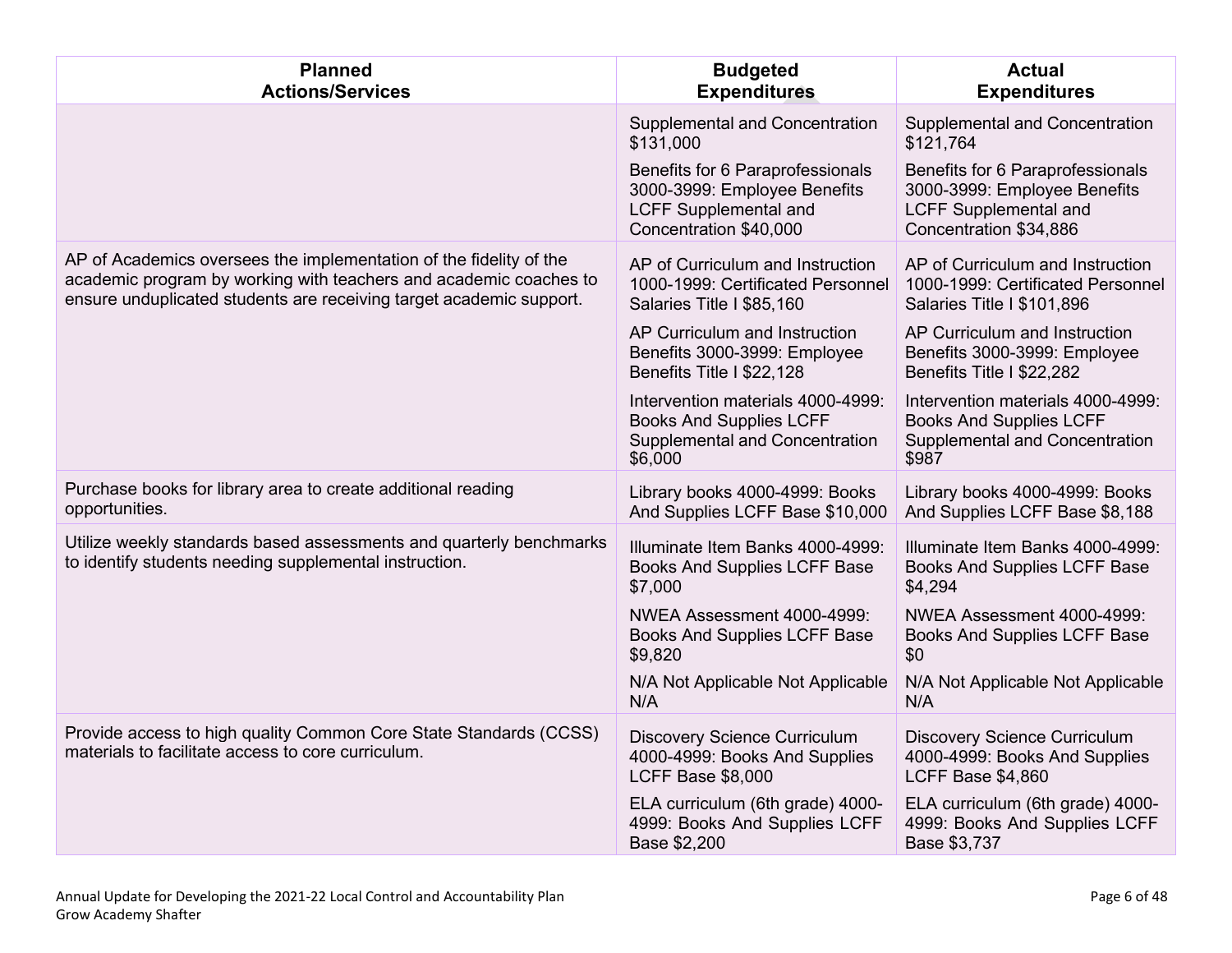| <b>Planned</b><br><b>Actions/Services</b>                                                                                      | <b>Budgeted</b><br><b>Expenditures</b>                                                                                                                                   | <b>Actual</b><br><b>Expenditures</b>                                                                                                                                     |
|--------------------------------------------------------------------------------------------------------------------------------|--------------------------------------------------------------------------------------------------------------------------------------------------------------------------|--------------------------------------------------------------------------------------------------------------------------------------------------------------------------|
|                                                                                                                                | Moved to Action 12 Not Applicable<br>Not Applicable N/A                                                                                                                  | Moved to Action 12 Not Applicable<br>Not Applicable N/A                                                                                                                  |
|                                                                                                                                | Math Resources and Manipulative<br>4000-4999: Books And Supplies<br><b>LCFF Base \$5,700</b>                                                                             | Math Resources and Manipulative<br>4000-4999: Books And Supplies<br>LCFF Base \$8,000                                                                                    |
|                                                                                                                                | Social Studies Curriculum 4000-<br>4999: Books And Supplies LCFF<br>Base \$7,355                                                                                         | Social Studies Curriculum 4000-<br>4999: Books And Supplies LCFF<br>Base \$1,193                                                                                         |
| Provide Professional Development for teachers and paraprofessionals,<br>focusing on literacy and English Language development. | Success for All Coaching and PD<br>5800: Professional/Consulting<br><b>Services And Operating</b><br><b>Expenditures LCFF Supplemental</b><br>and Concentration \$20,000 | Success for All Coaching and PD<br>5800: Professional/Consulting<br><b>Services And Operating</b><br><b>Expenditures LCFF Supplemental</b><br>and Concentration \$48,340 |
|                                                                                                                                | Science Teacher Coaching 5800:<br>Professional/Consulting Services<br>And Operating Expenditures Title<br>II \$8,000                                                     | Science Teacher Coaching 5800:<br>Professional/Consulting Services<br>And Operating Expenditures Title<br>$II$ \$0                                                       |
|                                                                                                                                | N/A Not Applicable Not Applicable<br>N/A                                                                                                                                 | N/A Not Applicable Not Applicable<br>N/A                                                                                                                                 |
|                                                                                                                                | N/A Not Applicable Not Applicable<br>N/A                                                                                                                                 | N/A Not Applicable Not Applicable<br>N/A                                                                                                                                 |
| Provide a Summer Academic program to support the needs of at-risk<br>students and incoming Kindergarten Students               | SpEd teachers for Extended SY<br>(10 Days) 1000-1999: Certificated<br><b>Personnel Salaries Special</b><br>Education \$2,800                                             | SpEd teacher for Extended SY<br>(10 Days) 1000-1999: Certificated<br><b>Personnel Salaries Special</b><br>Education \$1,857                                              |
|                                                                                                                                | Incorporated into year round<br>salary Not Applicable Not<br>Applicable N/A                                                                                              | Incorporated into year round<br>salary Not Applicable Not<br>Applicable N/A                                                                                              |
|                                                                                                                                | Kinder Camp Supplies 4000-4999:<br><b>Books And Supplies LCFF Base</b><br>\$2,000                                                                                        | Kinder Camp Supplies 4000-4999:<br>Books And Supplies LCFF Base<br>\$0                                                                                                   |
| Provide Fall and Spring Intersessions to support unduplicated students<br>scoring in the lowest 30% in Math or ELA.            | Materials and resources for<br>intercession 4000-4999: Books                                                                                                             | Materials and resources for<br>intercession 4000-4999: Books                                                                                                             |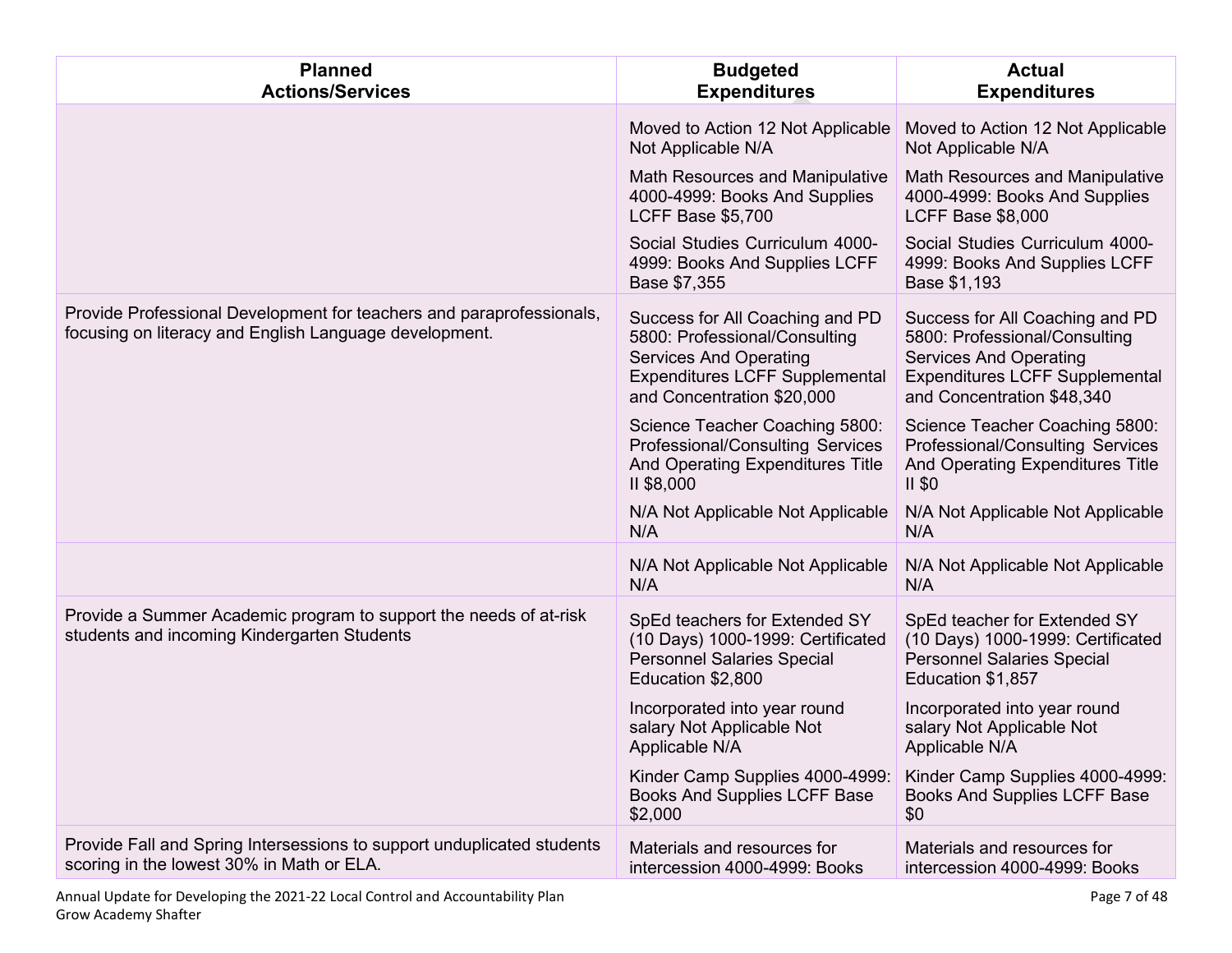| <b>Planned</b><br><b>Actions/Services</b>                                                                                         | <b>Budgeted</b><br><b>Expenditures</b>                                                                                                     | <b>Actual</b><br><b>Expenditures</b>                                                                                                       |
|-----------------------------------------------------------------------------------------------------------------------------------|--------------------------------------------------------------------------------------------------------------------------------------------|--------------------------------------------------------------------------------------------------------------------------------------------|
|                                                                                                                                   | And Supplies LCFF Supplemental<br>and Concentration \$2,500                                                                                | And Supplies LCFF Supplemental<br>and Concentration \$0                                                                                    |
| Expand the after school program to support academic intervention,<br>enrichment, and extra-curricular opportunities for students. | After School paraprofessionals<br>2000-2999: Classified Personnel<br><b>Salaries After School Education</b><br>and Safety (ASES) \$122,300 | After School paraprofessionals<br>2000-2999: Classified Personnel<br><b>Salaries After School Education</b><br>and Safety (ASES) \$144,409 |
|                                                                                                                                   | After School program Supplies<br>4000-4999: Books And Supplies<br>After School Education and Safety<br>(ASES) \$30,000                     | After School program Supplies<br>4000-4999: Books And Supplies<br>After School Education and Safety<br>(ASES) \$6,341                      |
| Part time Librarian to support school-wide literacy initiatives                                                                   | Librarian Salary 1000-1999:<br><b>Certificated Personnel Salaries</b><br><b>LCFF Base \$40,376</b>                                         | Librarian Salary 1000-1999:<br><b>Certificated Personnel Salaries</b><br><b>LCFF Base \$39,593</b>                                         |
| Provide rigorous leveled literacy instruction school wide to support<br>English language development of EL's and all students.    | <b>Additional SFA Materials and</b><br>Supplies 4000-4999: Books And<br>Supplies LCFF Supplemental and<br>Concentration \$5,700            | <b>Additional SFA Materials and</b><br>Supplies 4000-4999: Books And<br>Supplies LCFF Supplemental and<br>Concentration \$7,219            |
| Continue co-teaching model in grades K-6                                                                                          | SpEd teachers and Coordinator<br>1000-1999: Certificated Personnel<br><b>Salaries Special Education</b><br>\$443,500                       | SpEd teachers and Coordinator<br>1000-1999: Certificated Personnel<br><b>Salaries Special Education</b><br>\$428,762                       |
|                                                                                                                                   | SpEd teachers and Coordinator<br>Benefits 3000-3999: Employee<br><b>Benefits Special Education</b><br>\$134,000                            | SpEd teachers and Coordinator<br>Benefits 3000-3999: Employee<br><b>Benefits Special Education</b><br>\$124,840                            |
| Continue instructional coaches for teacher support and professional<br>development.                                               | 2 Teacher Coaches 1000-1999:<br><b>Certificated Personnel Salaries</b><br>LCFF Base \$168,000                                              | 2 Teacher Coaches 1000-1999:<br><b>Certificated Personnel Salaries</b><br>LCFF Base \$179,184                                              |
|                                                                                                                                   | Teacher coach benefits 3000-<br>3999: Employee Benefits LCFF<br>Base \$43,820                                                              | Teacher coach benefits 3000-<br>3999: Employee Benefits LCFF<br>Base \$42,385                                                              |
| No longer using                                                                                                                   | N/A Not Applicable Not Applicable<br>N/A                                                                                                   | N/A Not Applicable Not Applicable<br>N/A                                                                                                   |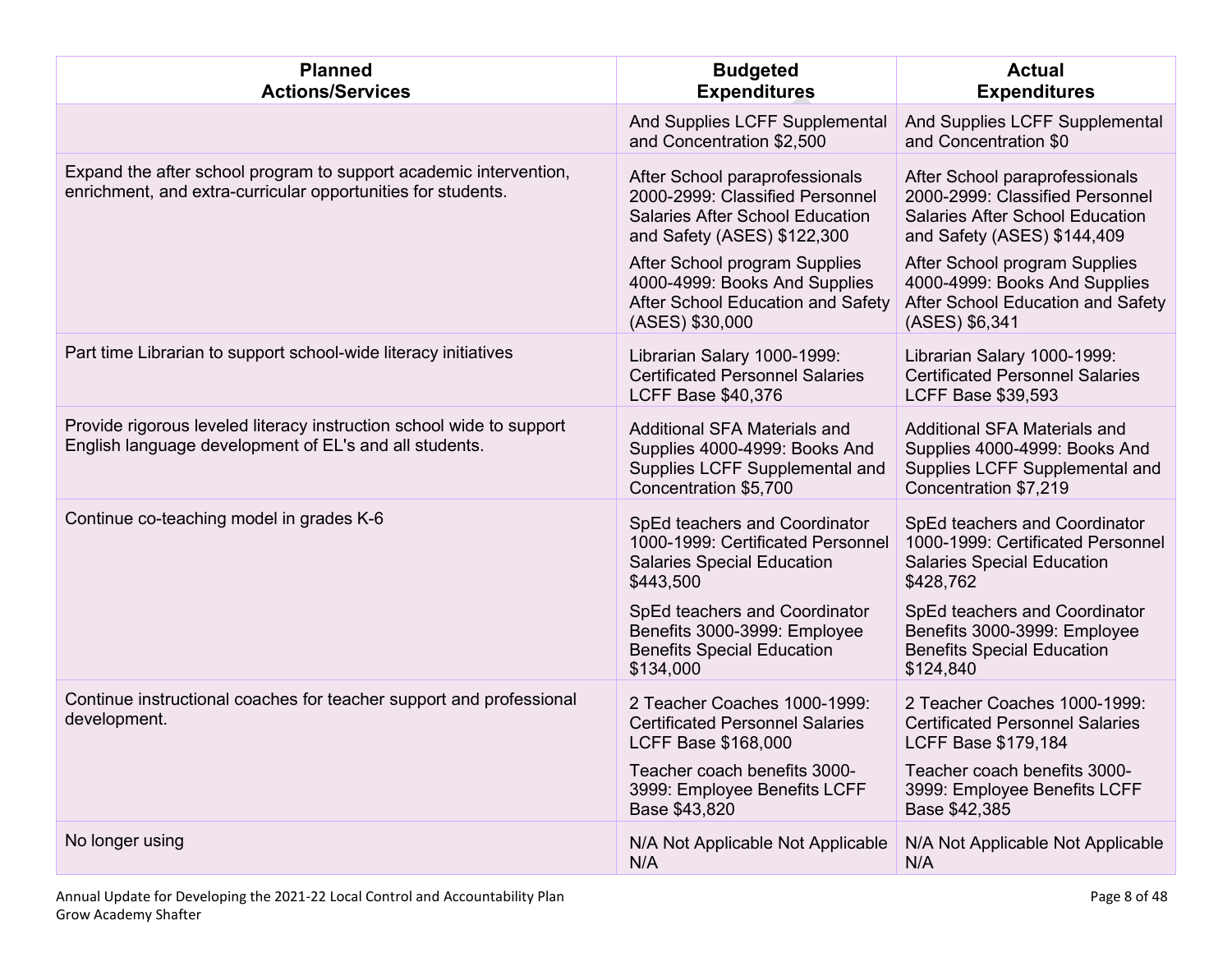| <b>Planned</b><br><b>Actions/Services</b>                                                                                | <b>Budgeted</b><br><b>Expenditures</b>                                                                                        | <b>Actual</b><br><b>Expenditures</b>                                                                                          |
|--------------------------------------------------------------------------------------------------------------------------|-------------------------------------------------------------------------------------------------------------------------------|-------------------------------------------------------------------------------------------------------------------------------|
| Addition of Small Group Instructors (SGI's) in STEM classes to primarily<br>support unduplicated student academic needs. | 11 SGI Salaries 2000-2999:<br><b>Classified Personnel Salaries</b><br><b>LCFF Supplemental and</b><br>Concentration \$310,200 | 11 SGI Salaries 2000-2999:<br><b>Classified Personnel Salaries</b><br><b>LCFF Supplemental and</b><br>Concentration \$252,256 |
|                                                                                                                          | 11 SGI Benefits 3000-3999:<br><b>Employee Benefits LCFF</b><br>Supplemental and Concentration<br>\$74,800                     | 11 SGI Benefits 3000-3999:<br><b>Employee Benefits LCFF</b><br>Supplemental and Concentration<br>\$42,508                     |

#### **Goal [Analysis](http://www.doc-tracking.com/screenshots/21LCAP/Instructions/LCAPandLCPAnnualUpdateInstructions.htm#GoalAnalysis)**

A description of how funds budgeted for Actions/Services that were not implemented were used to support students, families, teachers, and staff.

Grimmway Academy Shafter implemented the following actions to increase or improve services to support students, families, teachers and staff:

- Provided child supervision for students whose parents were essential workers during the COVID-19 pandemic.
- Supplied scholars with Chromebooks and hotspots to families without internet access, to avoid disruptions in distance learning.
- Supplied teachers and staff with laptops to work from home to ensure continuity of learning.
- Initiated Individualized Learning Plans using digital learning platforms through distance learning.
- Created a supplemental support program for students, based on the scholar's interim assessment results.
- Provided Professional Development for all staff on how to deliver instruction on multiple digital platforms (Zoom, Google Classroom, Class Dojo). Staff also received weekly training and support with student accommodations in relation to distance learning.
- Small Group Instructors provided support to students while distance learning, including providing small group academic support and check-ins with those who are most in need or who have become disengaged from learning.

A description of the successes and challenges in implementing the actions/services to achieve the goal.

At the onset of the pandemic in March of 2020, our goal was to develop and implement a Distance Learning Program that mirrored our on-site Grimmway Academy Shafter academic model. To maintain academic and instructional continuity, the use of our state approved digital-based curriculum aided us in our implementation of standards based lessons and allowed us to sustain our various CCSS pacing guides during this Distance Learning period beginning in April of 2020.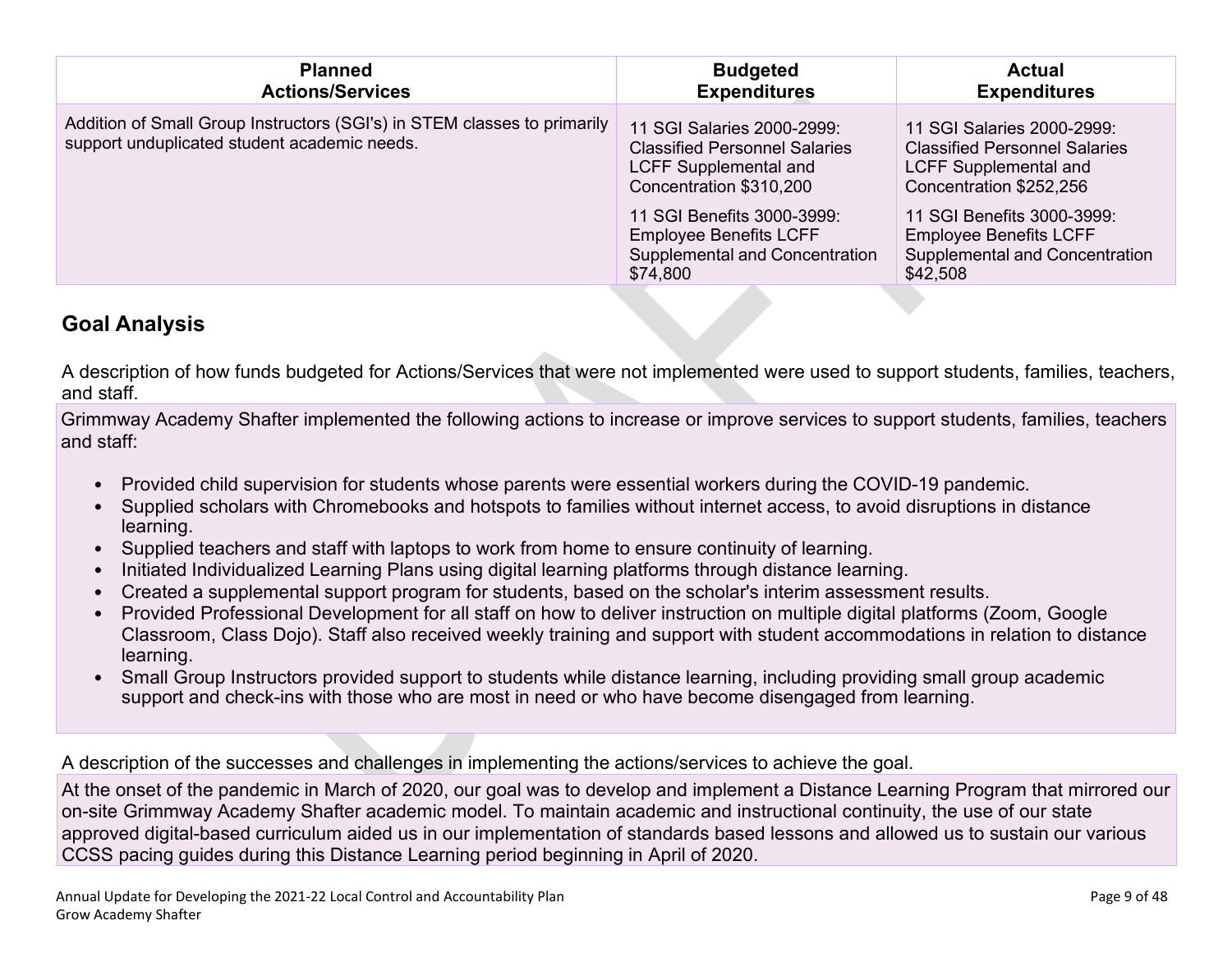Utilizing Google Classroom or Class Dojo platforms, supplemented with Zoom, GoGuardian Chat and the Google Classroom Stream, we ensured that both synchronous and asynchronous instruction occurred daily. Both students and staff follow a Daily Routine Schedule. Homeroom or Advisory instructors host a minimum of two daily live Zoom meetings. These meetings provide teachers with the opportunity to facilitate certain SEL Activities with their students. Additional elective course offerings such as Art, Music, Physical Education as well as Virtual Cooking and Gardening Classes assist us in our efforts to aid our students and families in maintaining a positive outlook. These elective offerings played a vital role in motivating our students to put forth their best effort toward mastering the core content standards that were being taught daily during this Distance Learning period.

Although our stakeholders expressed their appreciation toward the effort that we put into ensuring that live instruction versus packets would endure, our ability to track learning loss during this period was hampered by the suspension of the state dashboard and all statewide assessments.

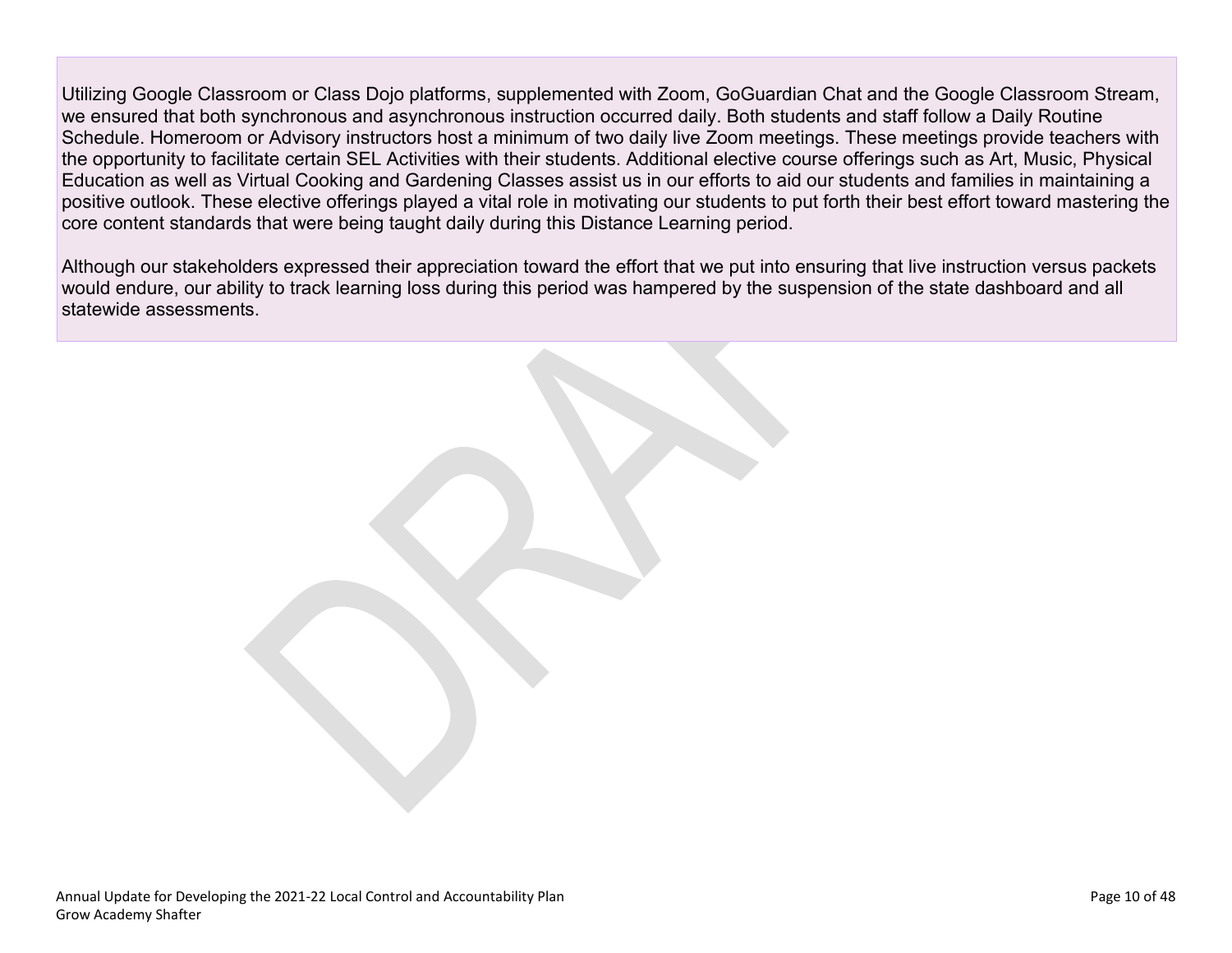# **[Goal](http://www.doc-tracking.com/screenshots/21LCAP/Instructions/LCAPandLCPAnnualUpdateInstructions.htm#AnnualUpdate) 2**

Create collaborative partnerships with parents to improve student achievement

#### State and/or Local Priorities addressed by this goal:

State Priorities: Priority 3: Parental Involvement (Engagement) Priority 4: Pupil Achievement (Pupil Outcomes) Priority 5: Pupil Engagement (Engagement) Priority 6: School Climate (Engagement)

Local Priorities:

#### **Annual [Measurable](http://www.doc-tracking.com/screenshots/21LCAP/Instructions/LCAPandLCPAnnualUpdateInstructions.htm#AMOs) Outcomes**

| <b>Expected</b>                                                                                                                                                                         | <b>Actual</b>                                                                                                                                                                |
|-----------------------------------------------------------------------------------------------------------------------------------------------------------------------------------------|------------------------------------------------------------------------------------------------------------------------------------------------------------------------------|
| <b>Metric/Indicator</b><br>How the district promotes participation of parents for pupils with<br>exceptional needs. (Priority 3A)                                                       | Due to COVID, active involvement of parents at all schools sites<br>and events was limited.                                                                                  |
| $19 - 20$<br>Maintain 75% active involvement of parents at all school site<br>activities and events including those with students who have<br>exceptional needs.                        |                                                                                                                                                                              |
| <b>Baseline</b><br>(No Baseline) of parents, including parents of students with<br>disabilities & ELLs, completed 30+ hours of parent service.                                          |                                                                                                                                                                              |
| <b>Metric/Indicator</b><br>How the district promotes participation of students for<br>unduplicated pupils. (Priority #3B)                                                               | Maintained monthly parent communications used to communicate<br>volunteer opportunities, including unduplicated students by<br>providing translations of all communications. |
| $19 - 20$<br>Maintain monthly parent communications used to communicate<br>volunteer opportunities, including unduplicated students by<br>providing translations of all communications. |                                                                                                                                                                              |
| <b>Baseline</b>                                                                                                                                                                         |                                                                                                                                                                              |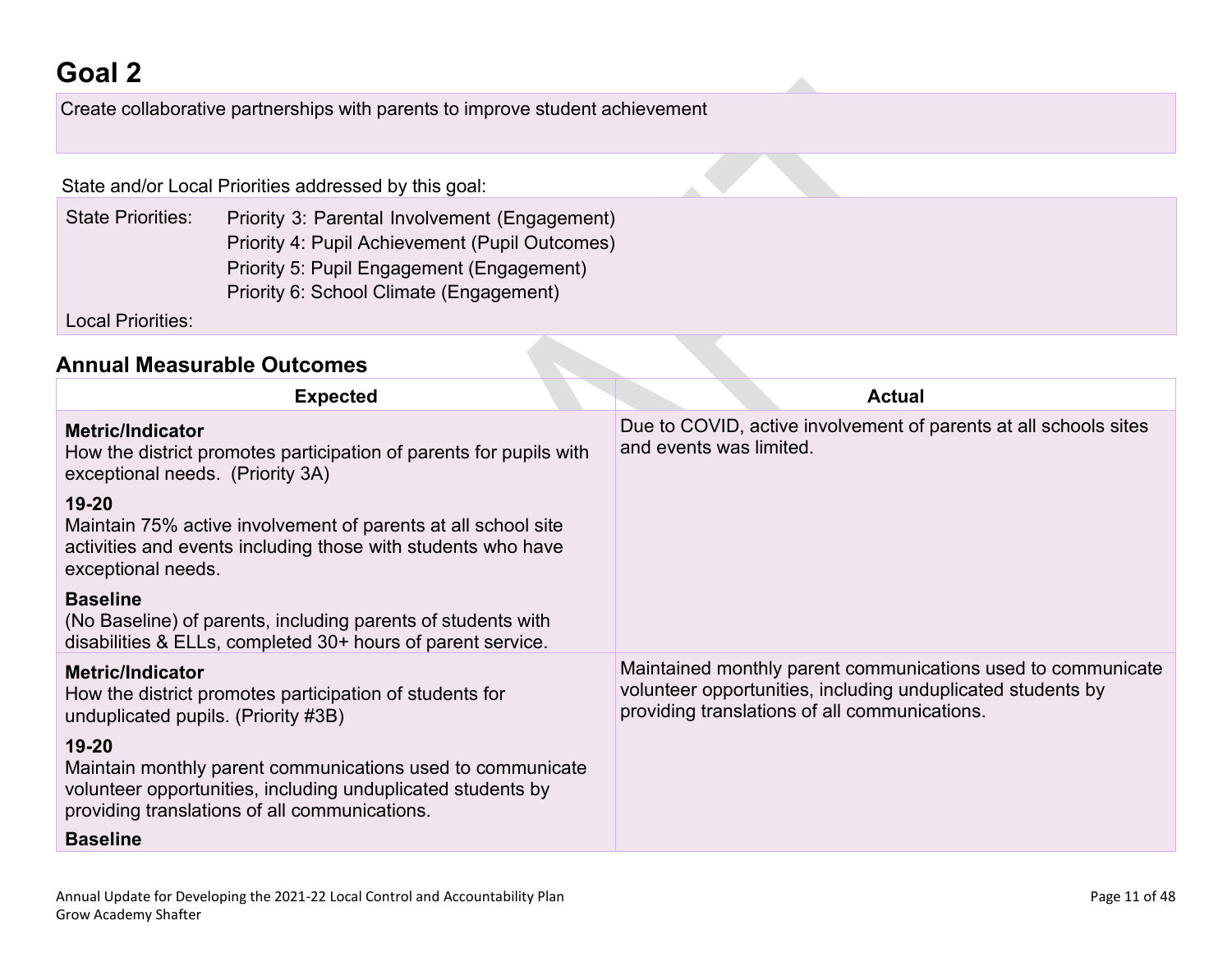| <b>Expected</b>                                                                                                                                                                                       | <b>Actual</b>                                                                                                                |
|-------------------------------------------------------------------------------------------------------------------------------------------------------------------------------------------------------|------------------------------------------------------------------------------------------------------------------------------|
| Monthly parent communications used to communicate volunteer<br>opportunities.                                                                                                                         |                                                                                                                              |
| <b>Metric/Indicator</b><br>Efforts to seek parent input and making decisions at the school<br>site. (Priority 3A)                                                                                     | Maintained 80% parent participation in committees including<br>School Governance, SPGA, SSC, ELAC and Wellness<br>committee. |
| 19-20<br>80% Parent participation in committees including School<br>Governance, SPGA, SSC, ELAC and Wellness committee.                                                                               |                                                                                                                              |
| <b>Baseline</b><br>Parent participation in School Governance, PoGA, SSC, Evening<br>Programs, Cooking Classes, etc.                                                                                   |                                                                                                                              |
| <b>Metric/Indicator</b><br>How the district promotes participation of parents for<br>unduplicated students. (Priority 3B)                                                                             | Maintained 100% translation/ interpretation services for<br>parents/guardians.                                               |
| 19-20<br>Maintain 100% translation/interpretation services for<br>parents/guardians.                                                                                                                  |                                                                                                                              |
| <b>Baseline</b><br>Provided translation services of the time for parents/guardians                                                                                                                    |                                                                                                                              |
| <b>Metric/Indicator</b><br>Chronic absenteeism rates. (Priority 5B)<br>$19 - 20$<br>Maintain Chronic Absenteeism rate to be less than 7%<br><b>Baseline</b><br>Chronic Absenteeism Rate (No Baseline) | Chronic Absenteeism rate: 7.9%                                                                                               |
| <b>Metric/Indicator</b><br>School attendance rates. (Priority 5A)<br>19-20<br>Maintain school attendance rate to be at 97% or above<br><b>Baseline</b><br>Average Daily Attendance rate (No Baseline) | 97% Daily Attendance Rate (Pre-COVID)                                                                                        |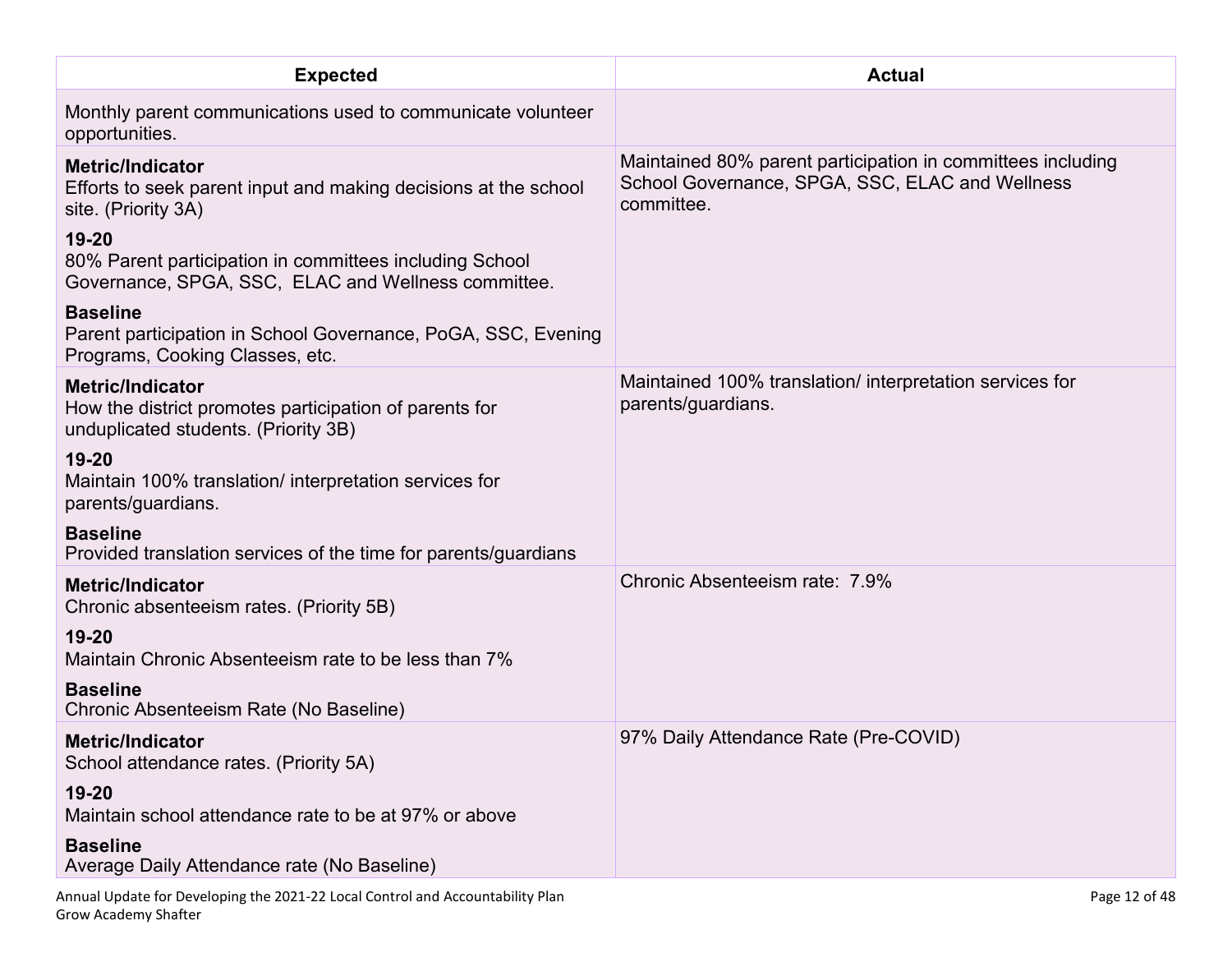| <b>Expected</b>                                                                                               | <b>Actual</b>             |
|---------------------------------------------------------------------------------------------------------------|---------------------------|
| <b>Metric/Indicator</b><br>Other local measures on sense of safety and school<br>connectedness. (Priority 6C) | Discipline Citations: 2%  |
| $19 - 20$<br>Maintain the rate of discipline citations/referrals less than 10%                                |                           |
| <b>Baseline</b><br>Discipline citation rate (No Baseline)                                                     |                           |
| <b>Metric/Indicator</b><br>Suspension rates. (Priority 6A)                                                    | Suspension rate: 0%       |
| $19 - 20$<br>Maintain Suspension rate to be less than 2%                                                      |                           |
| <b>Baseline</b><br>Suspension rate (No Baseline)                                                              |                           |
| <b>Metric/Indicator</b><br>Expulsion rate. (Priority 6B)                                                      | <b>Expulsion Rate: 0%</b> |
| 19-20<br>Maintain Expulsion rate to be less than 1%                                                           |                           |
| <b>Baseline</b><br>Expulsion rate (No Baseline)                                                               |                           |

### **Actions / [Services](http://www.doc-tracking.com/screenshots/21LCAP/Instructions/LCAPandLCPAnnualUpdateInstructions.htm#AUActions)**

| Planned<br><b>Actions/Services</b>                                                     | <b>Budgeted</b><br><b>Expenditures</b>                                                               | <b>Actual</b><br><b>Expenditures</b>                                                          |
|----------------------------------------------------------------------------------------|------------------------------------------------------------------------------------------------------|-----------------------------------------------------------------------------------------------|
| Assistant Principal of Student Affairs to work with students and<br>parents/guardians. | AP Student Affairs 1000-1999:<br><b>Certificated Personnel Salaries</b><br><b>LCFF Base \$86,767</b> | AP Student Affairs 1000-1999:<br><b>Certificated Personnel Salaries</b><br>LCFF Base \$87,925 |
|                                                                                        | Benefits AP Student Affairs 3000-<br>3999: Employee Benefits LCFF<br>Base \$22,418                   | <b>Benefits AP Student Affairs 3000-</b><br>3999: Employee Benefits LCFF<br>Base \$22,294     |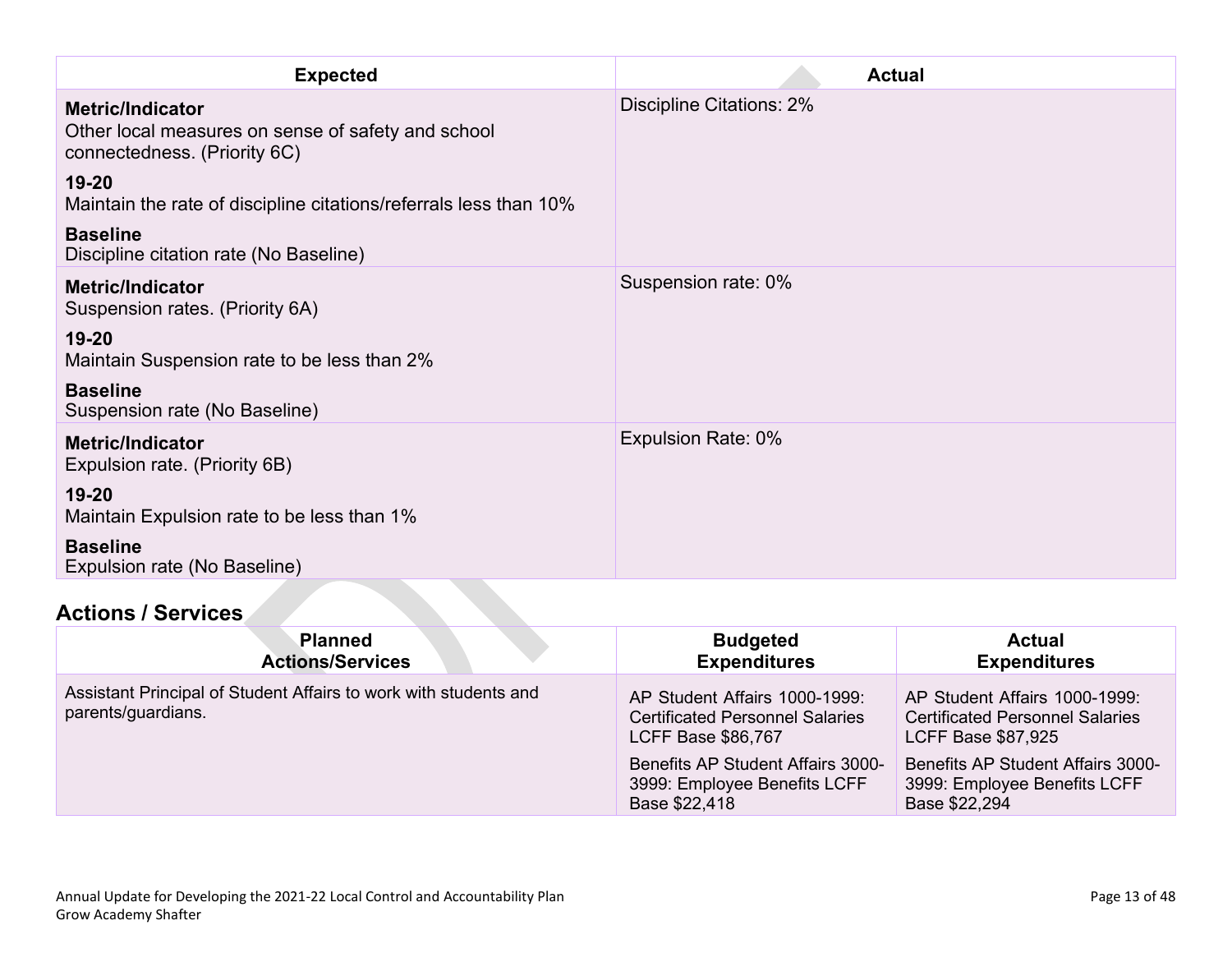| <b>Planned</b><br><b>Actions/Services</b>                                                                                                           | <b>Budgeted</b><br><b>Expenditures</b>                                                                                                                                         | <b>Actual</b><br><b>Expenditures</b>                                                                                                                                           |
|-----------------------------------------------------------------------------------------------------------------------------------------------------|--------------------------------------------------------------------------------------------------------------------------------------------------------------------------------|--------------------------------------------------------------------------------------------------------------------------------------------------------------------------------|
|                                                                                                                                                     | Continued training to be provided<br>in-house Not Applicable Not<br>Applicable N/A                                                                                             | Continued training to be provided<br>in-house Not Applicable Not<br>Applicable N/A                                                                                             |
|                                                                                                                                                     | Continued training to be provided<br>in-house Not Applicable Not<br>Applicable N/A                                                                                             | Continued training to be provided<br>in-house Not Applicable Not<br>Applicable N/A                                                                                             |
| In addition to traditional methods, improve communication channels for<br>parents, leveraging web based, and smart phone aps.                       | Transitioned to new service<br>funded by Home Office Not<br>Applicable Not Applicable N/A                                                                                      | Transitioned to new service<br>funded by Home Office Not<br>Applicable Not Applicable N/A                                                                                      |
|                                                                                                                                                     | Included in new service provided<br>by Home Office Not Applicable<br>Not Applicable N/A                                                                                        | Included in new service provided<br>by Home Office Not Applicable<br>Not Applicable N/A                                                                                        |
|                                                                                                                                                     | <b>Kickboard License and Fees</b><br>5000-5999: Services And Other<br><b>Operating Expenditures LCFF</b><br>Base \$6,500                                                       | Kickboard License and Fees<br>5000-5999: Services And Other<br><b>Operating Expenditures LCFF</b><br>Base \$4,600                                                              |
| Provide monthly opportunities for family engagement through parent<br>activities specifically designed for SED and EL families.                     | <b>Family Engagement Materials.</b><br>4000-4999: Books And Supplies<br><b>LCFF Supplemental and</b><br>Concentration \$6,500                                                  | Family Engagement Materials.<br>4000-4999: Books And Supplies<br><b>LCFF Supplemental and</b><br><b>Concentration \$752</b>                                                    |
|                                                                                                                                                     | Moved to action above Not<br>Applicable Not Applicable N/A                                                                                                                     | Moved to action above Not<br>Applicable Not Applicable N/A                                                                                                                     |
| Translate all school documents and provide translation services for all<br>parent meetings.                                                         | <b>Document Tracking Services Fees</b><br>5800: Professional/Consulting<br><b>Services And Operating</b><br><b>Expenditures LCFF Supplemental</b><br>and Concentration \$3,500 | <b>Document Tracking Services Fees</b><br>5800: Professional/Consulting<br><b>Services And Operating</b><br><b>Expenditures LCFF Supplemental</b><br>and Concentration \$4,260 |
|                                                                                                                                                     | one time cost, no needed Not<br>Applicable Not Applicable N/A                                                                                                                  | one time cost, no needed Not<br>Applicable Not Applicable N/A                                                                                                                  |
| Provide teacher training around structured home visits and ensure all<br>families are visited at the start of each school year or when they enroll. | Mileage for home visits 5000-<br>5999: Services And Other<br><b>Operating Expenditures LCFF</b>                                                                                | Mileage for home visits 5000-<br>5999: Services And Other<br><b>Operating Expenditures LCFF</b>                                                                                |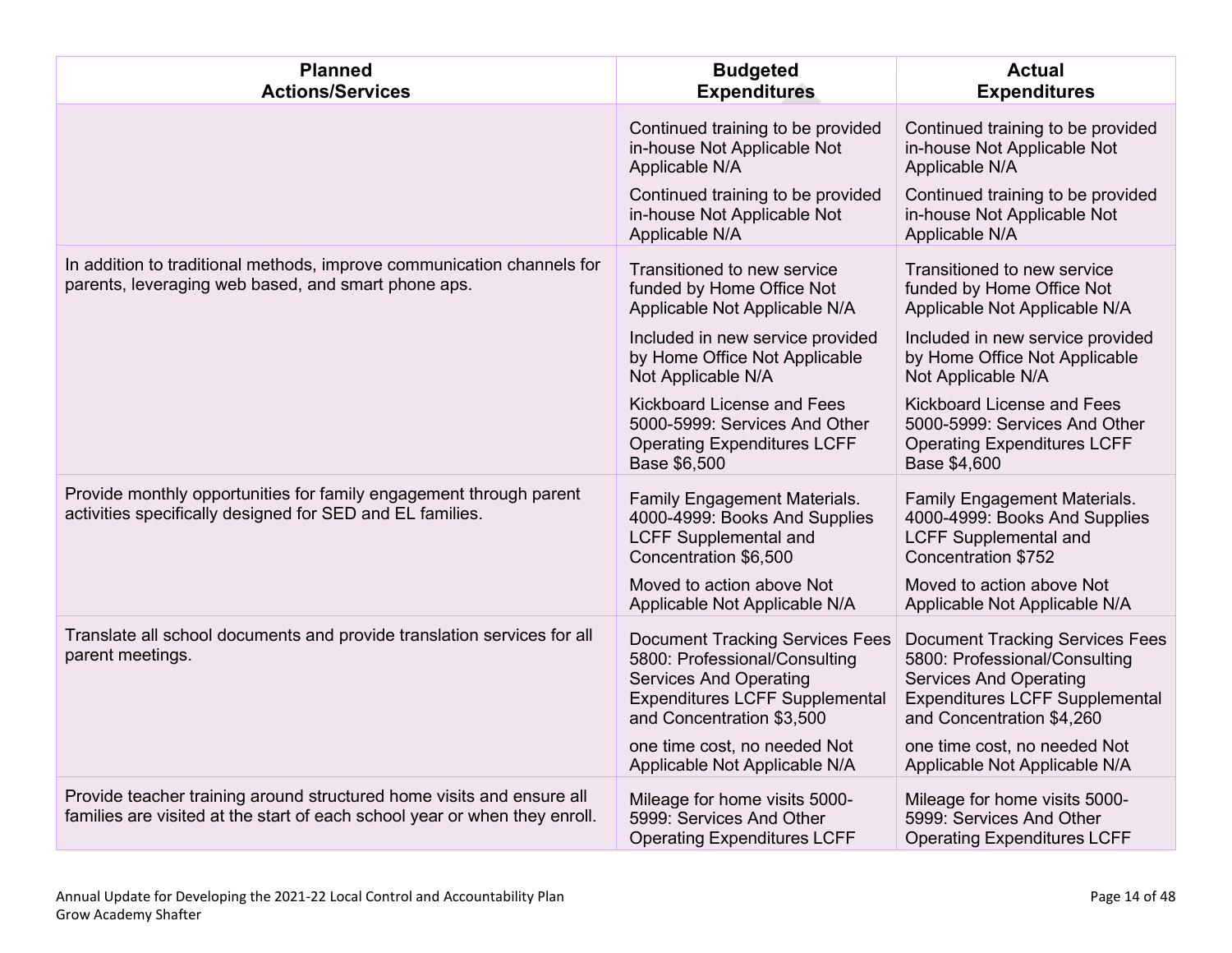| <b>Planned</b><br><b>Actions/Services</b>                                                                                                              | <b>Budgeted</b><br><b>Expenditures</b>                                                                                                | <b>Actual</b><br><b>Expenditures</b>                                                                                              |
|--------------------------------------------------------------------------------------------------------------------------------------------------------|---------------------------------------------------------------------------------------------------------------------------------------|-----------------------------------------------------------------------------------------------------------------------------------|
|                                                                                                                                                        | Supplemental and Concentration<br>\$3,000                                                                                             | Supplemental and Concentration<br>\$1,061                                                                                         |
| Provide student incentives through the students store program.                                                                                         | Student Incentive Materials 4000-<br>4999: Books And Supplies LCFF<br>Base \$5,000                                                    | Student Incentive Materials 4000-<br>4999: Books And Supplies LCFF<br><b>Base \$805</b>                                           |
| Quarterly field trips to provide increased curricular experiences for<br>students.                                                                     | School Field Trips costs 5000-<br>5999: Services And Other<br><b>Operating Expenditures LCFF</b><br>Base \$21,000                     | School Field Trips costs 5000-<br>5999: Services And Other<br><b>Operating Expenditures LCFF</b><br>Base \$42,534                 |
| Behavior Specialist to work with students, parents, and teachers.                                                                                      | <b>Behavior Specialist Salary 2000-</b><br>2999: Classified Personnel<br>Salaries LCFF Base \$69,628                                  | <b>Behavior Specialist Salary 2000-</b><br>2999: Classified Personnel<br>Salaries LCFF Base \$64,119                              |
|                                                                                                                                                        | Benefits, Behavior Specialist<br>3000-3999: Employee Benefits<br><b>LCFF Base \$7,000</b>                                             | <b>Benefits, Behavior Specialist</b><br>3000-3999: Employee Benefits<br><b>LCFF Base \$11,958</b>                                 |
| Academic Parent Teacher Team meetings 3X a year to increase<br>parents awareness and connection of grade level curriculum and<br>student expectations. | <b>APTT Child Care and Interpreters</b><br>2000-2999: Classified Personnel<br>Salaries LCFF Supplemental and<br>Concentration \$4,000 | <b>APTT Child Care and Interpreters</b><br>2000-2999: Classified Personnel<br>Salaries LCFF Supplemental and<br>Concentration \$0 |
| Continue to celebrate and encourage parent participation through<br>parent recognition awards and an annual Parent Appreciation Night                  | Parent Appreciation Night 5000-<br>5999: Services And Other<br><b>Operating Expenditures LCFF</b><br>Base \$5,000                     | Parent Appreciation Night 5000-<br>5999: Services And Other<br><b>Operating Expenditures LCFF</b><br><b>Base \$540</b>            |
|                                                                                                                                                        | N/A Not Applicable Not Applicable<br>N/A                                                                                              | N/A Not Applicable Not Applicable<br>N/A                                                                                          |
|                                                                                                                                                        | N/A Not Applicable Not Applicable<br>N/A                                                                                              | N/A Not Applicable Not Applicable<br>N/A                                                                                          |
| Increase social/emotional services to all students with the primary focus<br>on unduplicated students through small group and 1:1 counseling.          | School Psychologist Salary 1000-<br>1999: Certificated Personnel<br>Salaries LCFF Supplemental and<br>Concentration \$85,782          | School Psychologist Salary 1000-<br>1999: Certificated Personnel<br>Salaries LCFF Supplemental and<br>Concentration \$89,185      |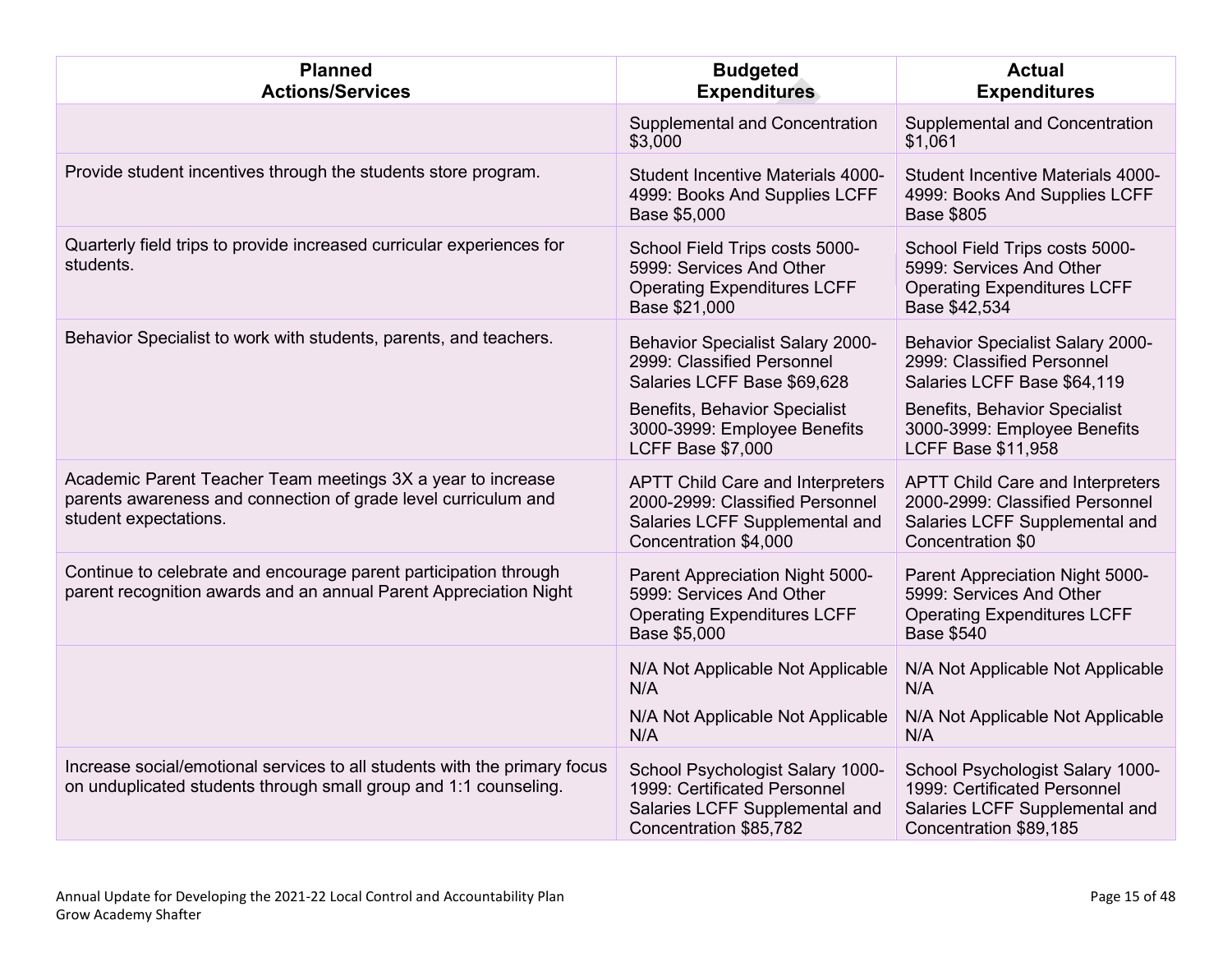| <b>Planned</b>          | <b>Budgeted</b>                                                             | <b>Actual</b>                                                                                                                                    |
|-------------------------|-----------------------------------------------------------------------------|--------------------------------------------------------------------------------------------------------------------------------------------------|
| <b>Actions/Services</b> | <b>Expenditures</b>                                                         | <b>Expenditures</b>                                                                                                                              |
|                         | <b>Employee Benefits LCFF</b><br>Supplemental and Concentration<br>\$19,407 | School Psych Benefits 3000-3999: School Psych Benefits 3000-3999:<br><b>Employee Benefits LCFF</b><br>Supplemental and Concentration<br>\$22,540 |

#### **Goal [Analysis](http://www.doc-tracking.com/screenshots/21LCAP/Instructions/LCAPandLCPAnnualUpdateInstructions.htm#GoalAnalysis)**

A description of how funds budgeted for Actions/Services that were not implemented were used to support students, families, teachers, and staff.

Grimmway Academy Shafter implemented the following actions to increase or improve services to support students, families, teachers and staff:

- Provided Social Emotional Learning support with daily wellness calls to scholar and families, along with steps to improve digital classroom culture and foster positive and healthy peer relationships.
- Provided additional instructional materials to scholars during grab and go lunch pick-up.
- Grimmway Academy Shafter staff made themselves available via phone, email or other online platforms including Zoom and Google Hangouts to connect with parents one-on-one to address students needs.
- Maintained continuous communication with scholars, teachers, staff and families, via ParentSquare, social media platforms, and email to keep stakeholders apprised of the rapid changing environment caused by the pandemic.
- Provided parents with additional technical support and instructions for Chromebooks and Google classroom.

A description of the successes and challenges in implementing the actions/services to achieve the goal.

Prior to the onset of the pandemic in March of 2020, we had tremendous success in creating collaborative partnerships with parents to improve student achievement. Such successes included the following:

We hosted Saturday tutorial sessions on site for our students while hosting workshops for the parents/guardians of our scholars to attend during the tutoring period.

Supported scholars with our SEL curriculum

Hosted a Financial Literacy workshop

During school wide events we would host tutorial sessions on how to access the parent portal of our SIS system, how to access our digital curriculum or based computer/technology literacy classes.

After the onset of the pandemic we continued to garner success in creating collaborative partnerships by first increasing our communication with our families through hosting weekly Parent Information Meetings (PIM) and by seeking feedback from our families in the forms of weekly needs assessments. Upon determining the overarching needs of our families we developed and implemented a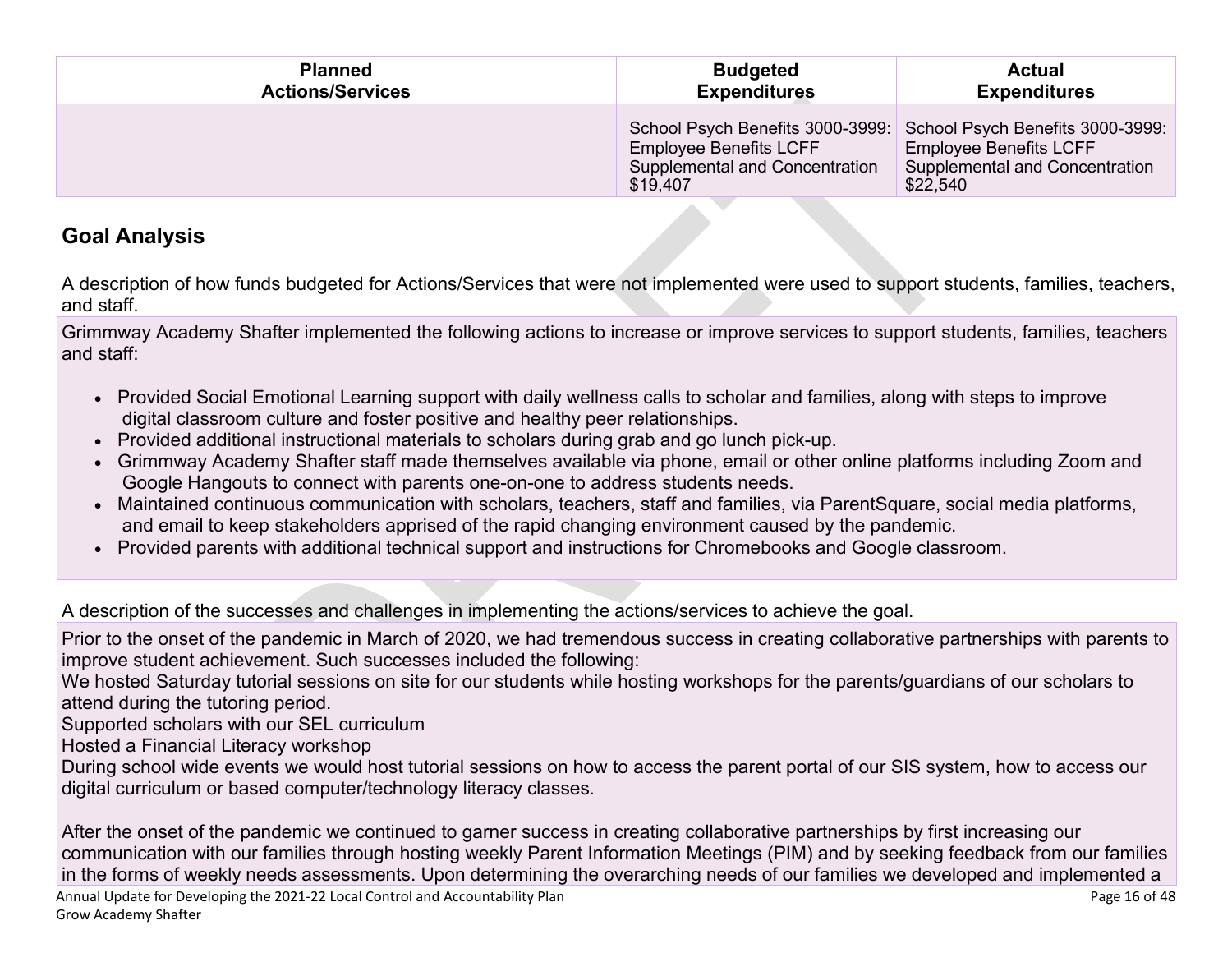plan to meet these varying needs either in house, or through providing our families with the appropriate public resource that could meet their needs. Such needs included the following:

Purchasing and providing mobile hotspots for all families in need.

Providing families with additional Chromebooks or Hotspots to account for the number of students within the household. Developing and Hosting engaging virtual activities for the whole family.

Participating in the Seamless Summer Option (SSO) Meal Program that afforded us the opportunity to provide meals for all children within a household between the ages of 2 and 18.

Purchasing enough Mango Language Learning Software for all school community members to participate in a Language Learning Competition- "Mango 100-Day Challenge"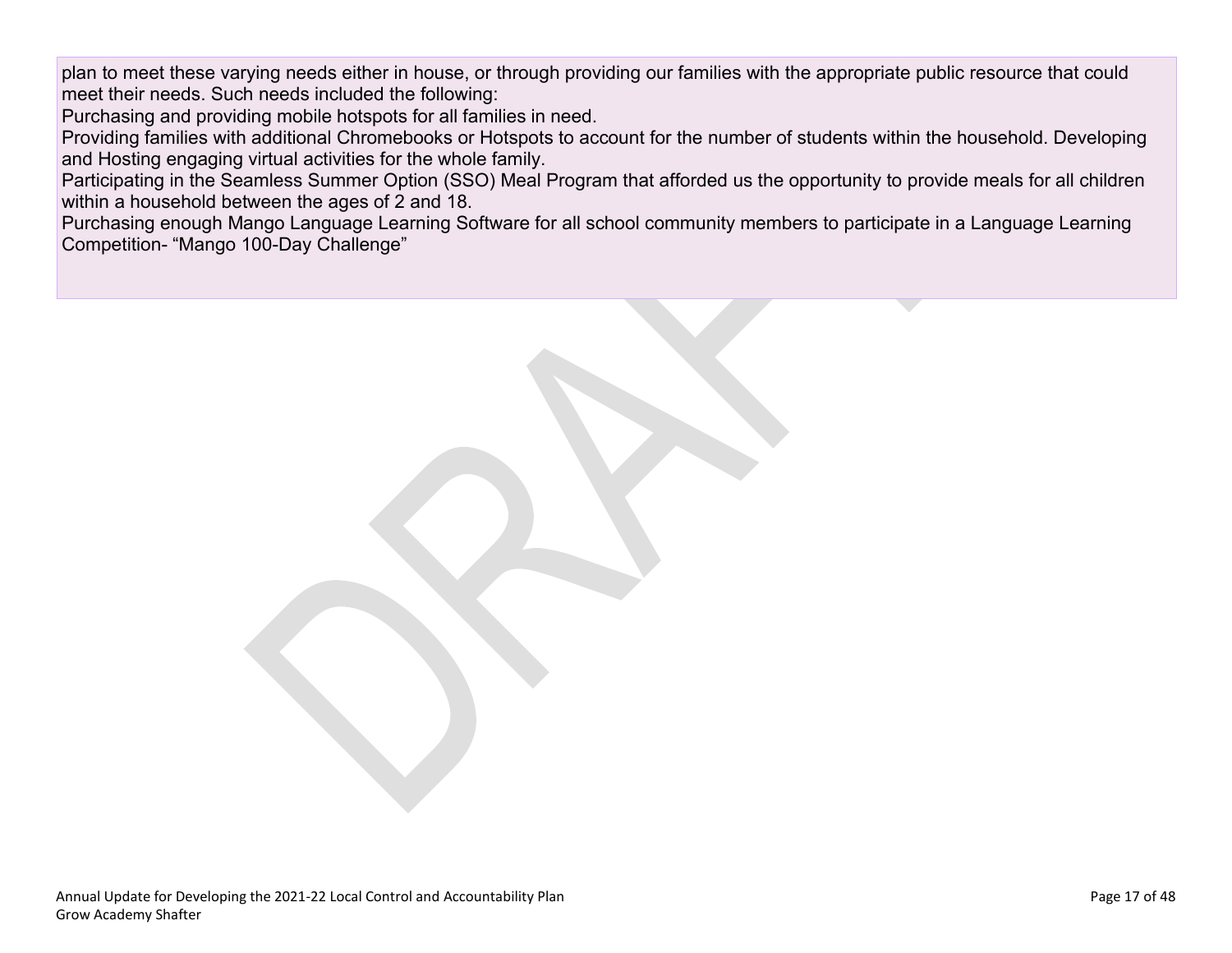# **[Goal](http://www.doc-tracking.com/screenshots/21LCAP/Instructions/LCAPandLCPAnnualUpdateInstructions.htm#AnnualUpdate) 3**

Maintain a learning environment that promotes a creative, healthy, and conscientious lifestyle.

State and/or Local Priorities addressed by this goal:

State Priorities: Priority 8: Other Pupil Outcomes (Pupil Outcomes)

Local Priorities:

#### **Annual [Measurable](http://www.doc-tracking.com/screenshots/21LCAP/Instructions/LCAPandLCPAnnualUpdateInstructions.htm#AMOs) Outcomes**

| <b>Expected</b>                                                                                                                                                           | <b>Actual</b>                                                                                                                                                         |
|---------------------------------------------------------------------------------------------------------------------------------------------------------------------------|-----------------------------------------------------------------------------------------------------------------------------------------------------------------------|
| <b>Metric/Indicator</b><br>Pupil outcomes in subjects described in 51210/51220. (Priority 8)                                                                              | Maintained 100% of student participated in Physical Education<br>classes pre COVID.                                                                                   |
| $19 - 20$<br>100% of student will participate in Physical Education classes                                                                                               |                                                                                                                                                                       |
| <b>Baseline</b><br>(N0 Baseline) of student will participate in Physical Education<br>classes                                                                             |                                                                                                                                                                       |
| <b>Metric/Indicator</b><br>Pupil outcomes in subjects described in 51210/51220. (Priority 8)                                                                              | Due to COVID-19, less than 100% of students in K-6 participated<br>in 12 Edible Schoolyard lessons.                                                                   |
| $19 - 20$<br>Maintain 100% of students in K-6 to participate in 12 Edible<br>Schoolyard lessons per year                                                                  |                                                                                                                                                                       |
| <b>Baseline</b><br>100% of students in K-4 participate in 12 ESY lessons per year                                                                                         |                                                                                                                                                                       |
| <b>Metric/Indicator</b><br>Pupil outcomes in subjects described in 51210/51220. (Priority 8)<br>$19 - 20$<br>Maintain 50 families participating in a family cooking class | Due to COVID-19, less than 50 families participated in family<br>cooking classes on site. Family Cooking classes were offered<br>virtually beginning in Spring, 2020. |
| <b>Baseline</b><br>(No Baseline) families participate in a family cooking class                                                                                           |                                                                                                                                                                       |

 $\mathcal{L}(\mathcal{C})$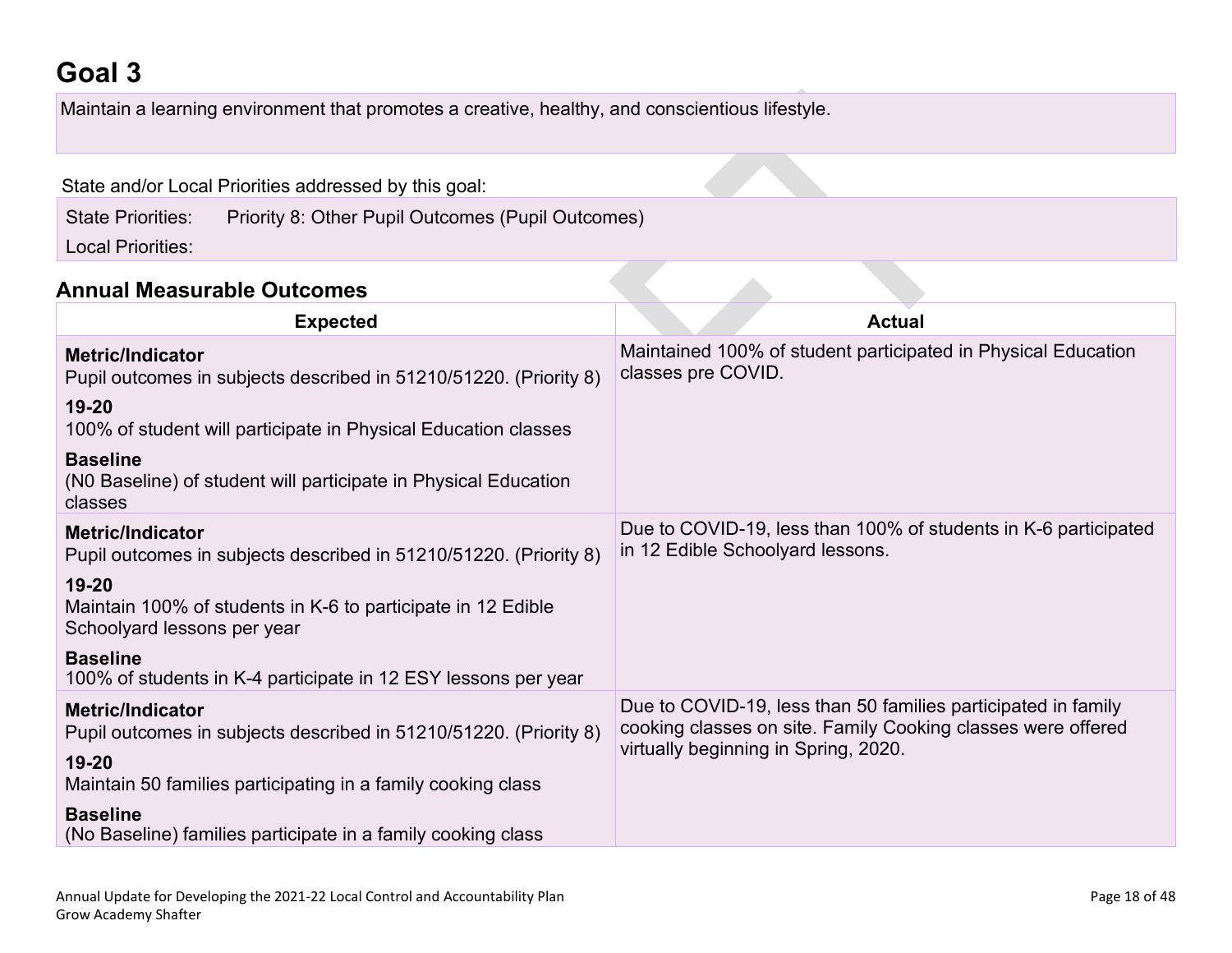### **Actions / [Services](http://www.doc-tracking.com/screenshots/21LCAP/Instructions/LCAPandLCPAnnualUpdateInstructions.htm#AUActions)**

| <b>Planned</b><br><b>Actions/Services</b>                  | <b>Budgeted</b><br><b>Expenditures</b>                                                                         | <b>Actual</b><br><b>Expenditures</b>                                                                           |
|------------------------------------------------------------|----------------------------------------------------------------------------------------------------------------|----------------------------------------------------------------------------------------------------------------|
| Art, music, and Physical Education program for all grades. | PE Teacher Salary 1000-1999:<br><b>Certificated Personnel Salaries</b><br><b>LCFF Base \$54,500</b>            | PE Teacher Salary 1000-1999:<br><b>Certificated Personnel Salaries</b><br><b>LCFF Base \$66,274</b>            |
|                                                            | PE Teacher Benefits 3000-3999:<br><b>Employee Benefits LCFF Base</b><br>\$16,610                               | PE Teacher Benefits 3000-3999:<br><b>Employee Benefits LCFF Base</b><br>\$19,617                               |
|                                                            | PE Supplies 4000-4999: Books<br>And Supplies LCFF Base \$5,000                                                 | PE Supplies 4000-4999: Books<br>And Supplies LCFF Base \$1,720                                                 |
|                                                            | Upper Grade Music Teacher<br>Salary 1000-1999: Certificated<br><b>Personnel Salaries LCFF Base</b><br>\$62,000 | Upper Grade Music Teacher<br>Salary 1000-1999: Certificated<br><b>Personnel Salaries LCFF Base</b><br>\$71,277 |
|                                                            | Upper Grade Music Teacher<br>Benefits 3000-3999: Employee<br>Benefits LCFF Base \$17,960                       | Upper Grade Music Teacher<br>Benefits 3000-3999: Employee<br>Benefits LCFF Base \$21,098                       |
|                                                            | Music Supplies 4000-4999: Books<br>And Supplies LCFF Base \$3,000                                              | Music Supplies 4000-4999: Books<br>And Supplies LCFF Base \$887                                                |
|                                                            | Art teacher salary 1000-1999:<br><b>Certificated Personnel Salaries</b><br><b>LCFF Base \$48,204</b>           | Art teacher salary 1000-1999:<br><b>Certificated Personnel Salaries</b><br><b>LCFF Base \$51,582</b>           |
|                                                            | Art Teacher Benefits 3000-3999:<br><b>Employee Benefits LCFF Base</b><br>\$15,476                              | Art Teacher Benefits 3000-3999:<br><b>Employee Benefits LCFF Base</b><br>\$15,268                              |
|                                                            | Art Supplies 4000-4999: Books<br>And Supplies LCFF Base \$10,000                                               | Art Supplies 4000-4999: Books<br>And Supplies LCFF Base \$14,889                                               |
|                                                            | Lower Grade Music Teacher<br>Salary 1000-1999: Certificated<br><b>Personnel Salaries LCFF Base</b><br>\$52,000 | Lower Grade Music Teacher<br>Salary 1000-1999: Certificated<br><b>Personnel Salaries LCFF Base</b><br>\$27,836 |
| Offer a comprehensive Edible School Yard Program.          | ESY Teacher Salaries (6) 2000-<br>2999: Classified Personnel<br>Salaries LCFF Base \$264,000                   | ESY Teacher Salaries (6) 2000-<br>2999: Classified Personnel<br>Salaries LCFF Base \$170,592                   |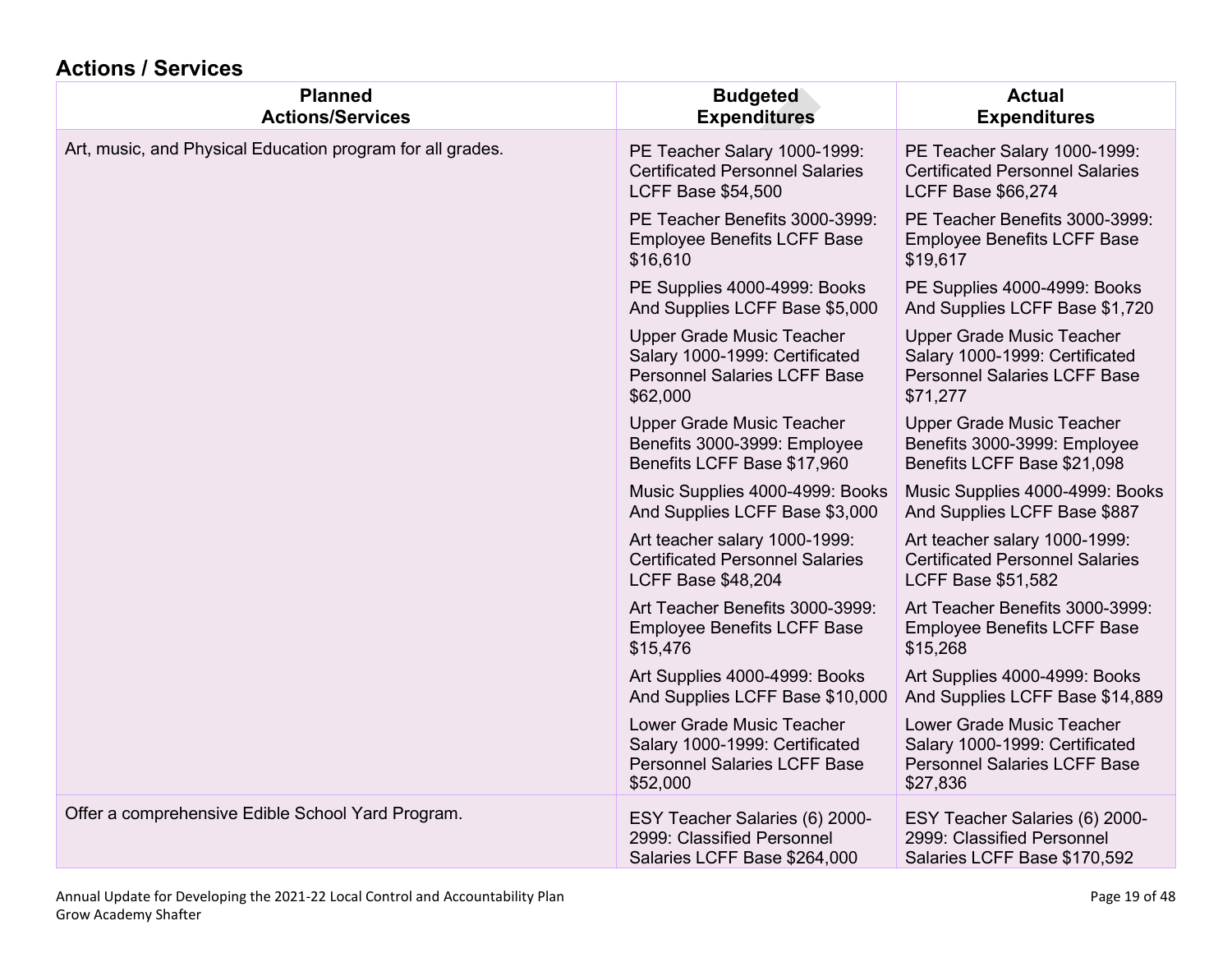| <b>Planned</b><br><b>Actions/Services</b>                                                                                        | <b>Budgeted</b><br><b>Expenditures</b>                                                                             | <b>Actual</b><br><b>Expenditures</b>                                                                           |  |
|----------------------------------------------------------------------------------------------------------------------------------|--------------------------------------------------------------------------------------------------------------------|----------------------------------------------------------------------------------------------------------------|--|
|                                                                                                                                  | ESY Teacher Benefits (6) 3000-<br>3999: Employee Benefits LCFF<br>Base \$40,000                                    | ESY Teacher Benefits (6) 3000-<br>3999: Employee Benefits LCFF<br>Base \$34,731                                |  |
|                                                                                                                                  | <b>ESY Supplies and Materials 4000-</b><br>4999: Books And Supplies LCFF<br>Base \$16,000                          | <b>ESY Supplies and Materials 4000-</b><br>4999: Books And Supplies LCFF<br>Base \$17,648                      |  |
| Quarterly family activities to promote health and wellness including<br>Family Cooking Classes, Garden Days and a wellness fair. | Supplies for family Activities 4000-<br>4999: Books And Supplies LCFF<br>Supplemental and Concentration<br>\$5,000 | Supplies for family Activities 4000-<br>4999: Books And Supplies LCFF<br><b>Supplemental and Concentration</b> |  |
| Develop structured recess program to engage all students in various<br>physical and social games during breaks.                  | Recess Coaches (5 PT and 1 FT)<br>2000-2999: Classified Personnel<br>Salaries LCFF Base \$117,525                  | Recess Coaches (5 PT and 1 FT)<br>2000-2999: Classified Personnel<br>Salaries LCFF Base \$80,698               |  |
|                                                                                                                                  | FT Recess Coach Benefits 3000-<br>3999: Employee Benefits LCFF<br>Base \$6,800                                     | FT Recess Coach Benefits 3000-<br>3999: Employee Benefits LCFF<br>Base \$8,970                                 |  |
|                                                                                                                                  | Structured Recess Supplies 4000-<br>4999: Books And Supplies LCFF<br>Base \$5,000                                  | <b>Structured Recess Supplies 4000-</b><br>4999: Books And Supplies LCFF<br>Base \$1,068                       |  |

#### **Goal [Analysis](http://www.doc-tracking.com/screenshots/21LCAP/Instructions/LCAPandLCPAnnualUpdateInstructions.htm#GoalAnalysis)**

A description of how funds budgeted for Actions/Services that were not implemented were used to support students, families, teachers, and staff.

Grimmway Academy Shafter implemented the following actions to increase or improve services to support students, families, teachers and staff:

- The Cafe provided grab-and-go scratch meals Monday Thursday during distance learning.
- Provided additional art supplies to families during grab-and-go lunch pick-up.
- Provided virtual family cooking classes to continue to engage students and families to support healthy choices.
- Created a virtual recess program for scholars and families.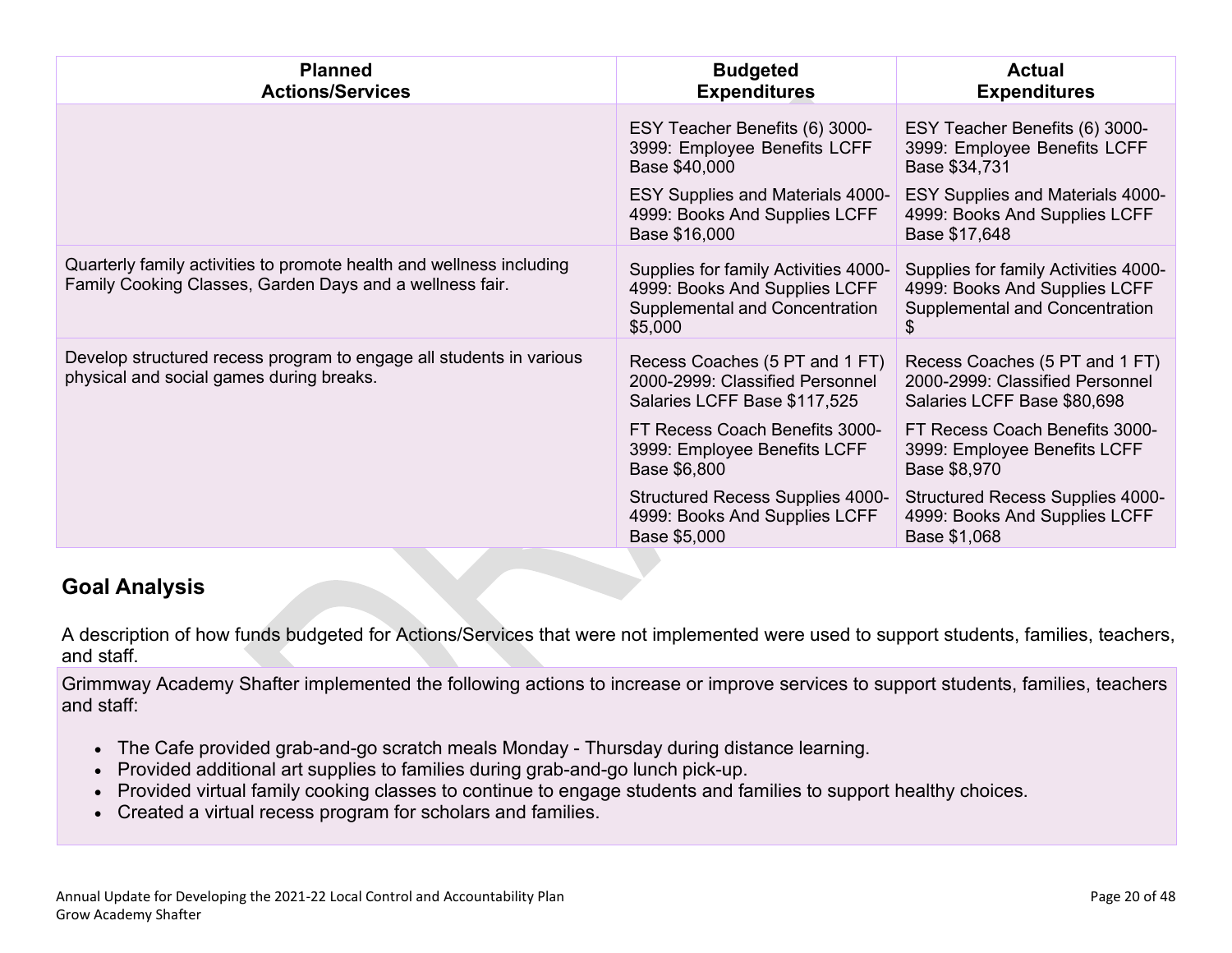A description of the successes and challenges in implementing the actions/services to achieve the goal.

Prior to the onset of the pandemic in March of 2020, we had tremendous success in providing an environment that encourages healthy lifestyles by planning and hosting such events as the following:

Free health screenings provided by Adventist Health Mobile Free Clinic. Healthy Cooking Classes and Tastings.

Fresh Produce Giveaways. Health and Wellness Fair Family Cooking Night Farmer's Market

After the onset of the pandemic we continued to garner success through hosting such events as the following: Weekend Virtual Family Cooking Classes- with all ingredients provided to all participating students and their families. Weekend Virtual Family Gardening Classes- with all materials provided to all participating students and their families.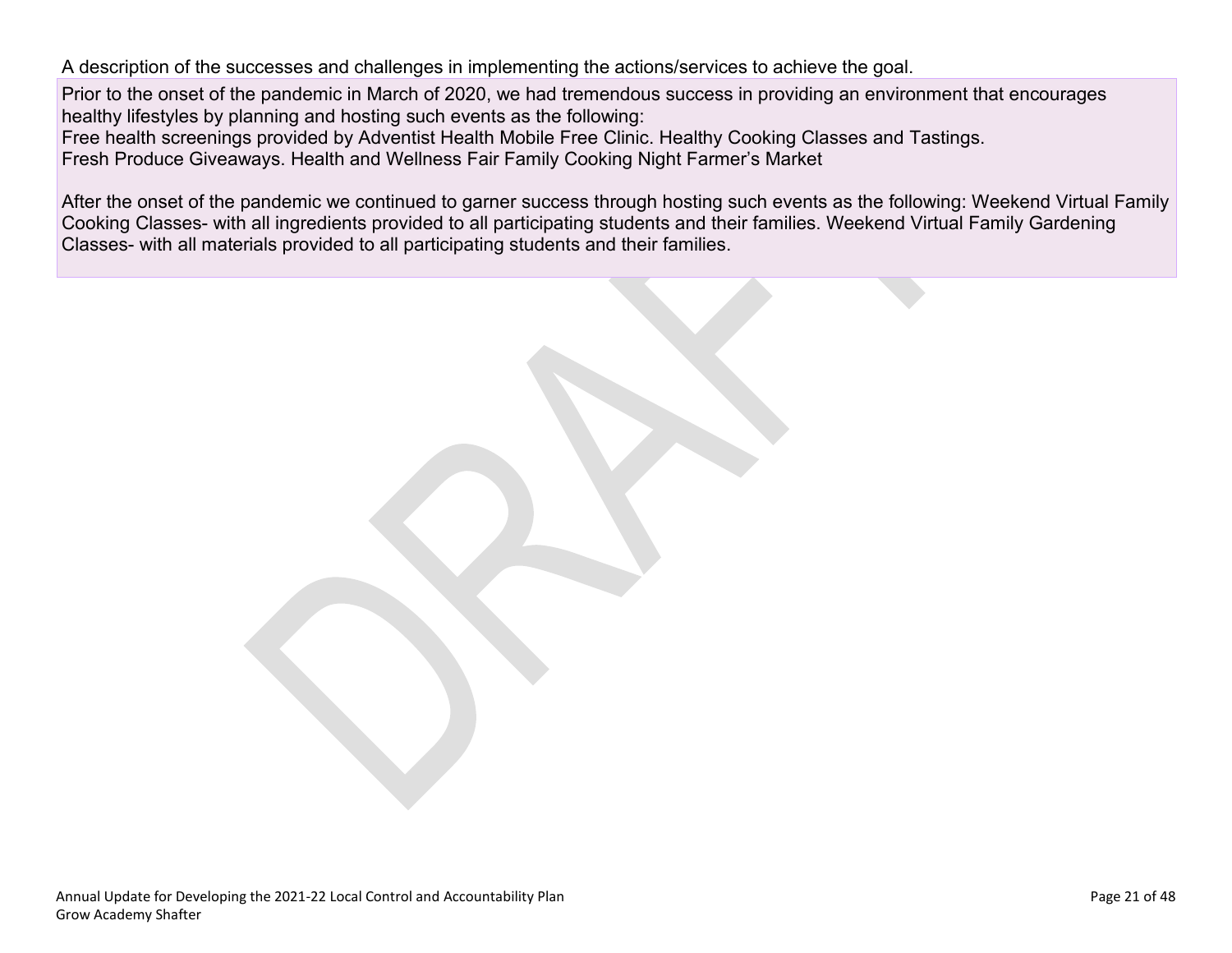### **[Goal](http://www.doc-tracking.com/screenshots/21LCAP/Instructions/LCAPandLCPAnnualUpdateInstructions.htm#AnnualUpdate) 4**

State and/or Local Priorities addressed by this goal:

State Priorities:

Local Priorities:

#### **Annual [Measurable](http://www.doc-tracking.com/screenshots/21LCAP/Instructions/LCAPandLCPAnnualUpdateInstructions.htm#AMOs) Outcomes**

|                           | <b>Expected</b>                           |                                        | <b>Actual</b>                        |
|---------------------------|-------------------------------------------|----------------------------------------|--------------------------------------|
| <b>Actions / Services</b> |                                           |                                        |                                      |
|                           | <b>Planned</b><br><b>Actions/Services</b> | <b>Budgeted</b><br><b>Expenditures</b> | <b>Actual</b><br><b>Expenditures</b> |

#### **Goal [Analysis](http://www.doc-tracking.com/screenshots/21LCAP/Instructions/LCAPandLCPAnnualUpdateInstructions.htm#GoalAnalysis)**

A description of how funds budgeted for Actions/Services that were not implemented were used to support students, families, teachers, and staff.

A description of the successes and challenges in implementing the actions/services to achieve the goal.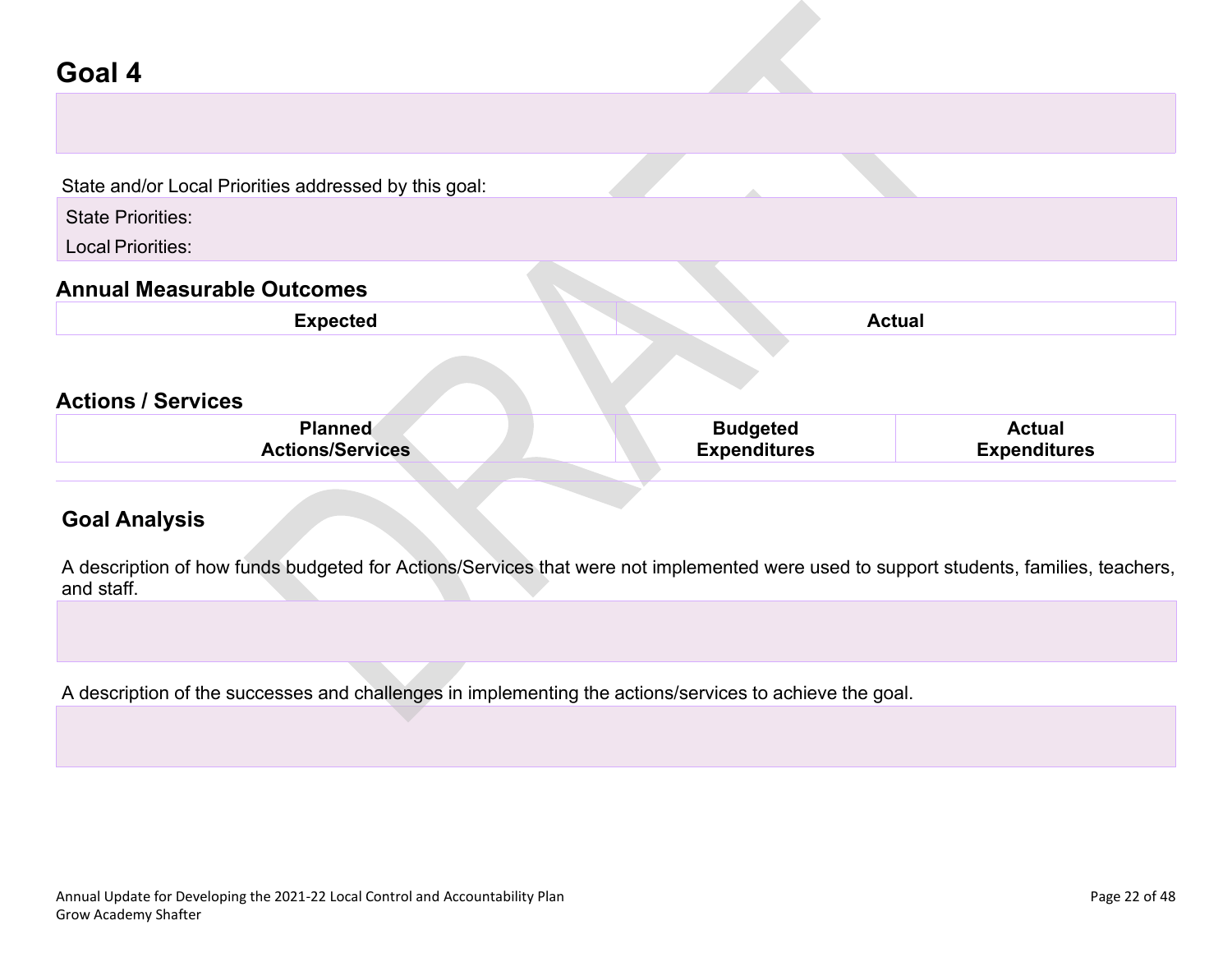## **[Goal](http://www.doc-tracking.com/screenshots/21LCAP/Instructions/LCAPandLCPAnnualUpdateInstructions.htm#AnnualUpdate) 5**

State and/or Local Priorities addressed by this goal:

State Priorities:

Local Priorities:

#### **Annual [Measurable](http://www.doc-tracking.com/screenshots/21LCAP/Instructions/LCAPandLCPAnnualUpdateInstructions.htm#AMOs) Outcomes**

|                           | <b>Expected</b>                           |                                        | <b>Actual</b>                        |
|---------------------------|-------------------------------------------|----------------------------------------|--------------------------------------|
| <b>Actions / Services</b> |                                           |                                        |                                      |
|                           | <b>Planned</b><br><b>Actions/Services</b> | <b>Budgeted</b><br><b>Expenditures</b> | <b>Actual</b><br><b>Expenditures</b> |

#### **Goal [Analysis](http://www.doc-tracking.com/screenshots/21LCAP/Instructions/LCAPandLCPAnnualUpdateInstructions.htm#GoalAnalysis)**

A description of how funds budgeted for Actions/Services that were not implemented were used to support students, families, teachers, and staff.

A description of the successes and challenges in implementing the actions/services to achieve the goal.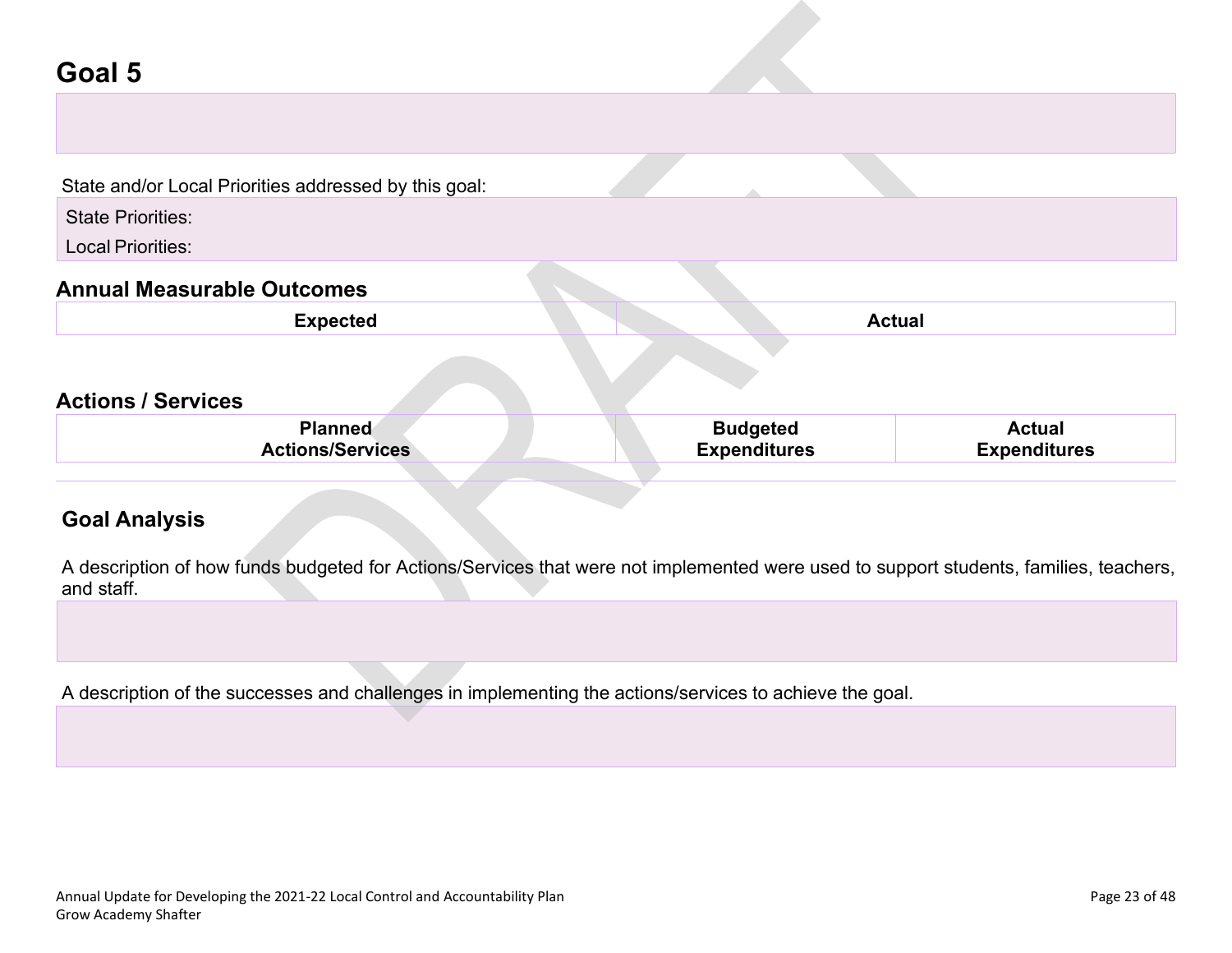## **Annual Update for the 2020–21 Learning Continuity and [Attendance](http://www.doc-tracking.com/screenshots/21LCAP/Instructions/LCAPandLCPAnnualUpdateInstructions.htm#LCPAnnualUpdate) Plan**

The following is the local educational agency's (LEA's) analysis of its 2020-21 Learning Continuity and Attendance Plan (Learning Continuity Plan).

## **In-Person [Instructional](http://www.doc-tracking.com/screenshots/21LCAP/Instructions/LCAPandLCPAnnualUpdateInstructions.htm#InPersonInstructionalOfferings) Offerings**

#### **Actions Related to In-Person Instructional Offerings**

| <b>Description</b>                                                                                                                                                                                                                                                                                                                 | <b>Total</b><br><b>Budgeted Funds</b> | <b>Estimated</b><br><b>Actual</b><br><b>Expenditures</b> | Contributing |
|------------------------------------------------------------------------------------------------------------------------------------------------------------------------------------------------------------------------------------------------------------------------------------------------------------------------------------|---------------------------------------|----------------------------------------------------------|--------------|
| 1. Using formative assessment data (NWEA MAP, weekly standards-<br>aligned assessments, IABs) intervention and enrichment time is to be<br>provided to targeted groups of students most at risk of learning loss,<br>with an emphasis on ensuring that we serve our unduplicated<br>students, by Small Group Instructors (SGIs).   | \$440,187                             | \$333,677                                                | Yes          |
| 2. Intervention Coordinator to oversee the implementation of the<br>intervention and extension program by providing professional<br>development and support to intervention/extension teachers in lab<br>classes that are identifying those most at risk of learning loss and<br>addressing individual learning needs accordingly. | \$77,250                              | \$88,555                                                 | Yes          |
| 3. Using formative assessment data (NWEA MAP, weekly standards-<br>aligned assessments, IABs) to guide instruction, intervention and<br>enrichment provided by lab teachers to all students in lab classes<br>addressing the individual learning needs of students in light of<br>learning loss from distance learning.            | \$363,014                             | \$374,464                                                | Yes          |
| 4. Based on student feedback through surveys concerning feelings of<br>isolation and loneliness, Grimmway Academy is committed to<br>providing enrichment programs in the arts that foster positive<br>emotions by providing music and art enrichment for all students.                                                            | \$190,004                             | \$191,075                                                | Yes          |
| 5. Given stakeholder input concerning effective distance learning<br>instruction, Professional development will be provided for Instructional<br>Coaches to work with teachers in developing effective distance and<br>in-person lesson plans and assessments that are relevant and<br>culturally responsive.                      | \$20,000                              | \$13,850                                                 | Yes          |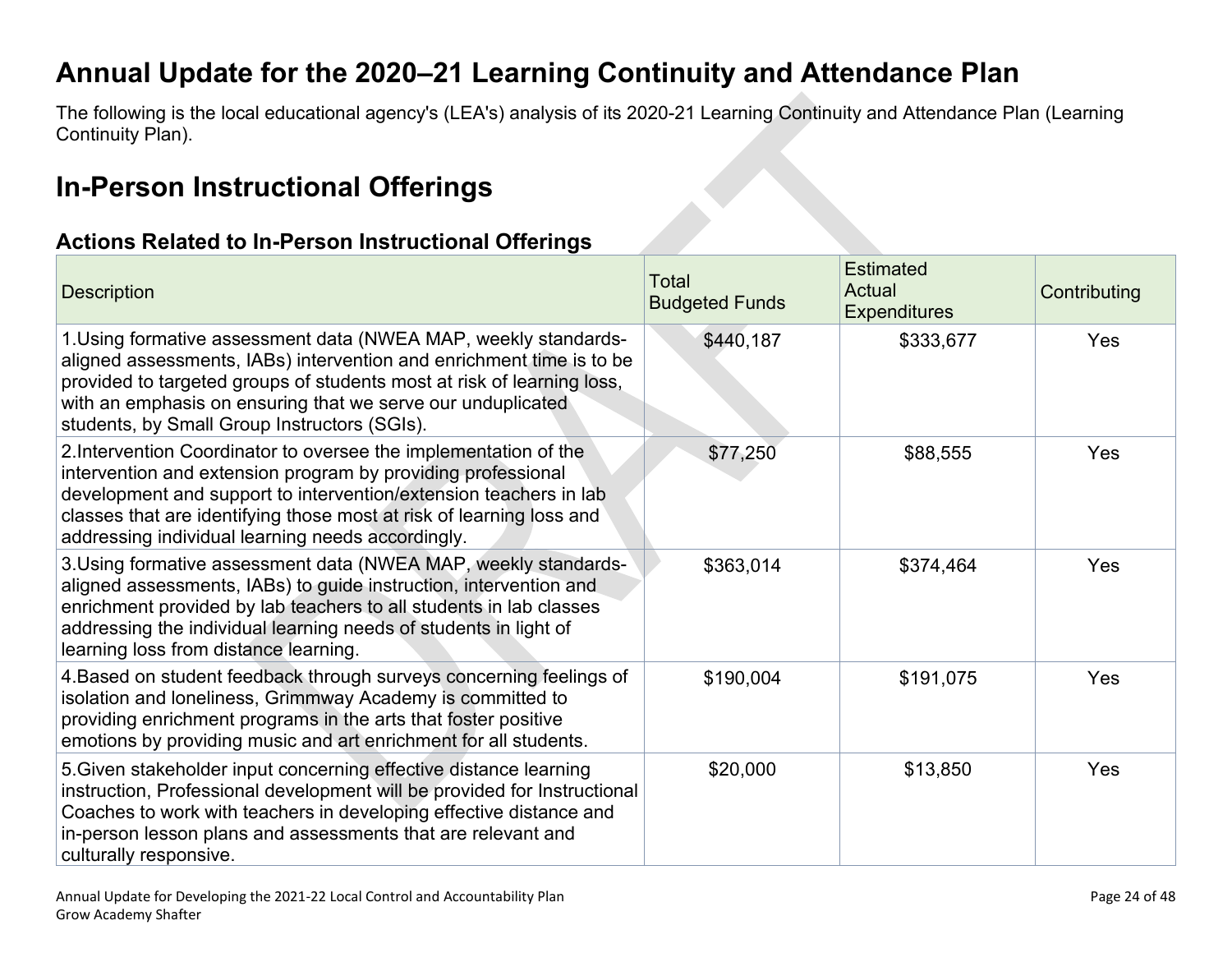| <b>Description</b>                                                                                                                                                                                                                                                                                                                                                                                                                                                 | <b>Total</b><br><b>Budgeted Funds</b> | <b>Estimated</b><br>Actual<br><b>Expenditures</b> | Contributing |
|--------------------------------------------------------------------------------------------------------------------------------------------------------------------------------------------------------------------------------------------------------------------------------------------------------------------------------------------------------------------------------------------------------------------------------------------------------------------|---------------------------------------|---------------------------------------------------|--------------|
| 6. Instructional Coaches to work with teachers in developing effective<br>lesson plans and assessments that are relevant and culturally<br>responsive to the unique needs of unduplicated students using the<br>Optimum Learning Environment (OLE) framework devised by NTC in<br>conjunction with CASEL. Lesson planning and feedback are intended<br>to ensure that the needs of all learners are met - which a particular<br>emphasis on unduplicated students. | \$220,526                             | \$125,511                                         | Yes          |
| 7. Implementing a Co-Teaching model in all ELA classrooms in which<br>an additional certificated instructor (SpEd credential) co-teaches the<br>class along with the classroom teacher of record, allowing for<br>additional capacity and supports to students most in need, with<br>particular emphasis on those most at risk of learning loss.                                                                                                                   | \$491,100                             | \$557,171                                         | Yes          |
| 8. Given stakeholder concerns over the availability of nutritious meals<br>for students in the community who are most vulnerable, GA will<br>repurpose the ESY Garden Educators to begin producing surplus<br>food in the EDY Garden in order to make available for those members<br>of our community most in need.                                                                                                                                                | \$161,906                             | \$154,812                                         | Yes          |
| 9. Grimmway Academy strives to provide nutrition, cooking and<br>gardening classes to parents and students in an attempt to reduce<br>health issues, increase school attendance and increase student<br>achievement. Offer online cooking classes to families to reinforce<br>healthy eating during school closure.                                                                                                                                                | \$2,000                               | \$676                                             | Yes          |
| 10. Based on stakeholder input indicating concerns about effective<br>distance learning instruction (including serving the needs of EL<br>students, SEL, and STEM and ELA Instruction), GA will invest in the<br>following professional development activities:                                                                                                                                                                                                    |                                       |                                                   |              |
| <b>GLAD Strategies Training</b>                                                                                                                                                                                                                                                                                                                                                                                                                                    | \$10,000                              | \$0                                               | Yes          |
| Success for All (SFA) Literacy and Reading Program                                                                                                                                                                                                                                                                                                                                                                                                                 | \$9,000                               | \$19,900                                          | Yes          |
| Dr. Anita Kreide (Science Instruction Consultant)"                                                                                                                                                                                                                                                                                                                                                                                                                 | \$15,000                              | \$10,000                                          | Yes          |
| 11. Provide Professional Development for teachers, and<br>paraprofessionals, focusing on SEL professional development                                                                                                                                                                                                                                                                                                                                              | \$10,000                              | \$2,749                                           | Yes          |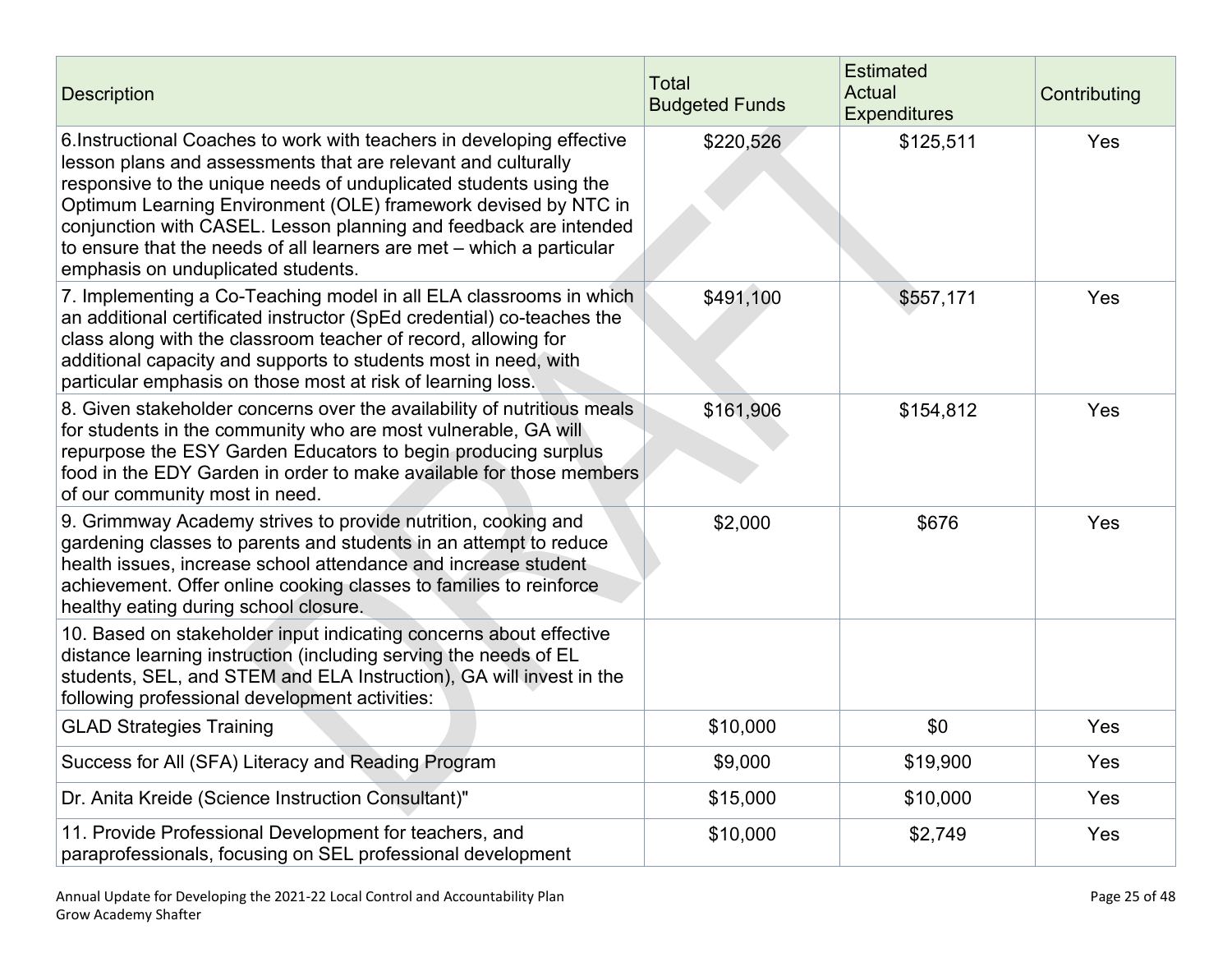| <b>Description</b>                                                                                                                                                           | Total<br><b>Budgeted Funds</b> | <b>Estimated</b><br>Actual<br><b>Expenditures</b> | Contributing |
|------------------------------------------------------------------------------------------------------------------------------------------------------------------------------|--------------------------------|---------------------------------------------------|--------------|
| ("Getting Along Together") to meet the social and emotional needs of<br>our students, particularly our unduplicated students who are most<br>vulnerable during the pandemic. |                                |                                                   |              |
| 12. Classroom cleaning and sanitation supplies to mitigate the risk of<br>contracting COVID.                                                                                 | \$20,000                       | \$15,894                                          | No           |
| 13. Personal protective equipment (masks, gloves) for students and<br>staff.                                                                                                 | \$20,000                       | \$8,806                                           | <b>No</b>    |
| 14. Plexiglass screens for students and staff at workspaces.                                                                                                                 | \$10,000                       | \$5,087                                           | <b>No</b>    |
| 15. Health and safety screening equipment (thermometers, etc.)                                                                                                               | \$1,000                        | \$20,659                                          | <b>No</b>    |
| 16. Water bottle refill stations when students return to campus                                                                                                              | \$4,000                        | \$5,984                                           | No           |
| 17. Air filtration and purifier upgrades (including HVAC upgrades, and<br>portable room air filtration systems                                                               | \$50,000                       | \$57,456                                          | <b>No</b>    |

A description of any substantive differences between the planned actions and/or budgeted expenditures for in-person instruction and what was implemented and/or expended on the actions.

The following actions had material differences between budgeted and actual expenditures:

Action 1: Small Group Instructor salaries were less than anticipated.

Action 5: Professional Development costs for effective distance learning instruction was less than anticipated.

Action 6: Only one Instructional Coach was hired, while two were budgeted.

Action 7: The cost for implementing a co-teaching model in all ELA classrooms was higher than anticipated.

Action 10: GLAD Strategies Training was not implemented. SFA Literacy and Reading Program costs were higher than anticipated.

Action 13. PPE costs were less due to a donation by OneMask for disposable face masks and gloves.

Action 15. Health and screening costs were higher due to the purchase of two mobile thermal scanners.

### **Analysis of In-Person [Instructional](http://www.doc-tracking.com/screenshots/21LCAP/Instructions/LCAPandLCPAnnualUpdateInstructions.htm#InPersonInstructionalOfferings) Offerings**

A description of the successes and challenges in implementing in-person instruction in the 2020-21 school year.

Health and safety guidelines are necessary to keep staff and students safe cause for instructional practices to be modified. PPE and other protective equipment such as plastic screens were ordered and arrived in time to welcome back students to campus. Simple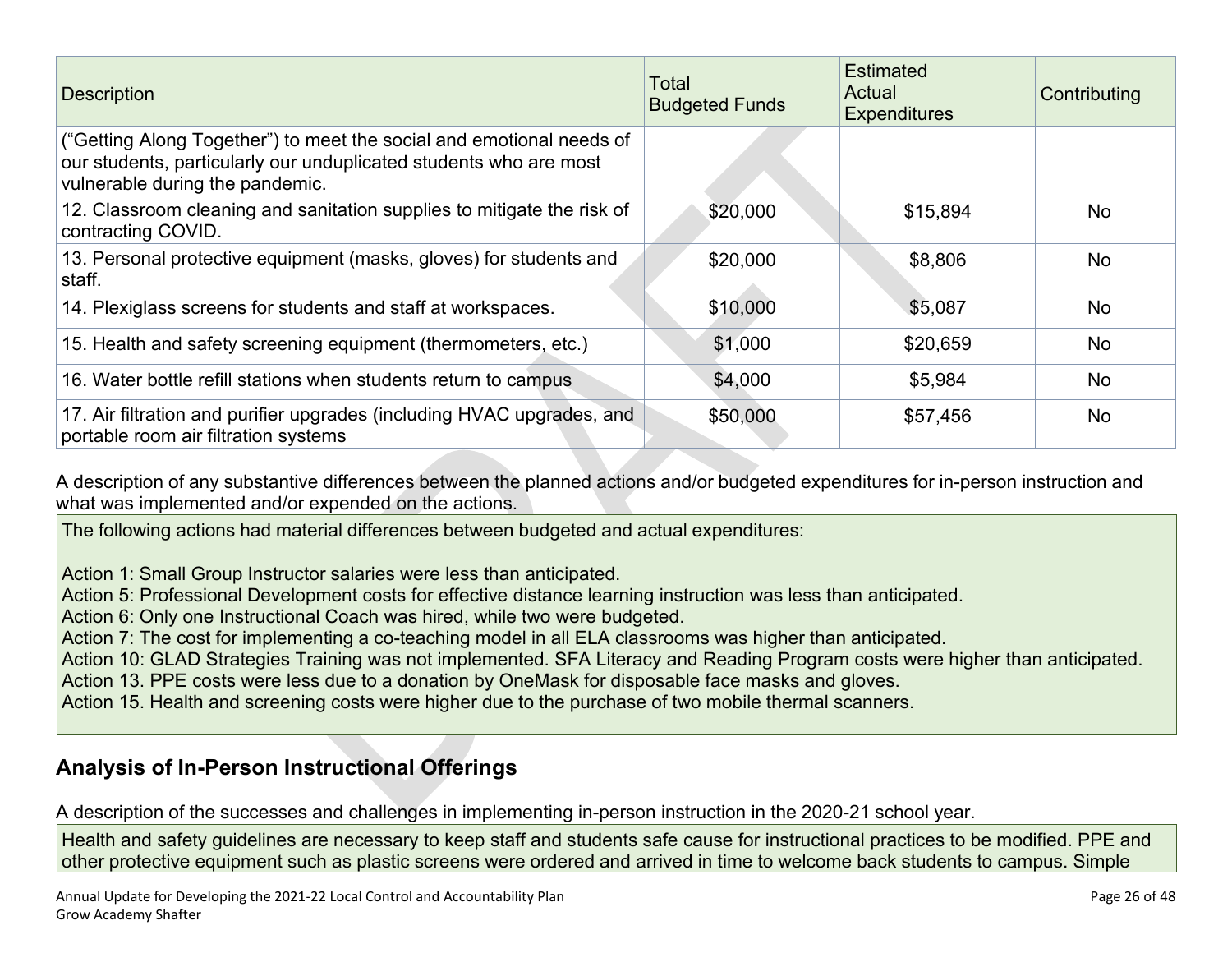classroom routines and procedures were adapted to ensure student safety, many of which were easily implemented due to previous distance learning constraints. As we welcomed scholars back to In-person instruction we followed all protocol. Scholars were contained in classrooms while teachers rotated to decrease exposure risk. Small-Group Instructors implemented an outdoor "pull out" intervention program, rather than their usual "Push-in" model. Despite being short staffed by one Instructional Coach, the Humanities Coach and Administration continued to support staff through ongoing feedback and professional learning opportunities.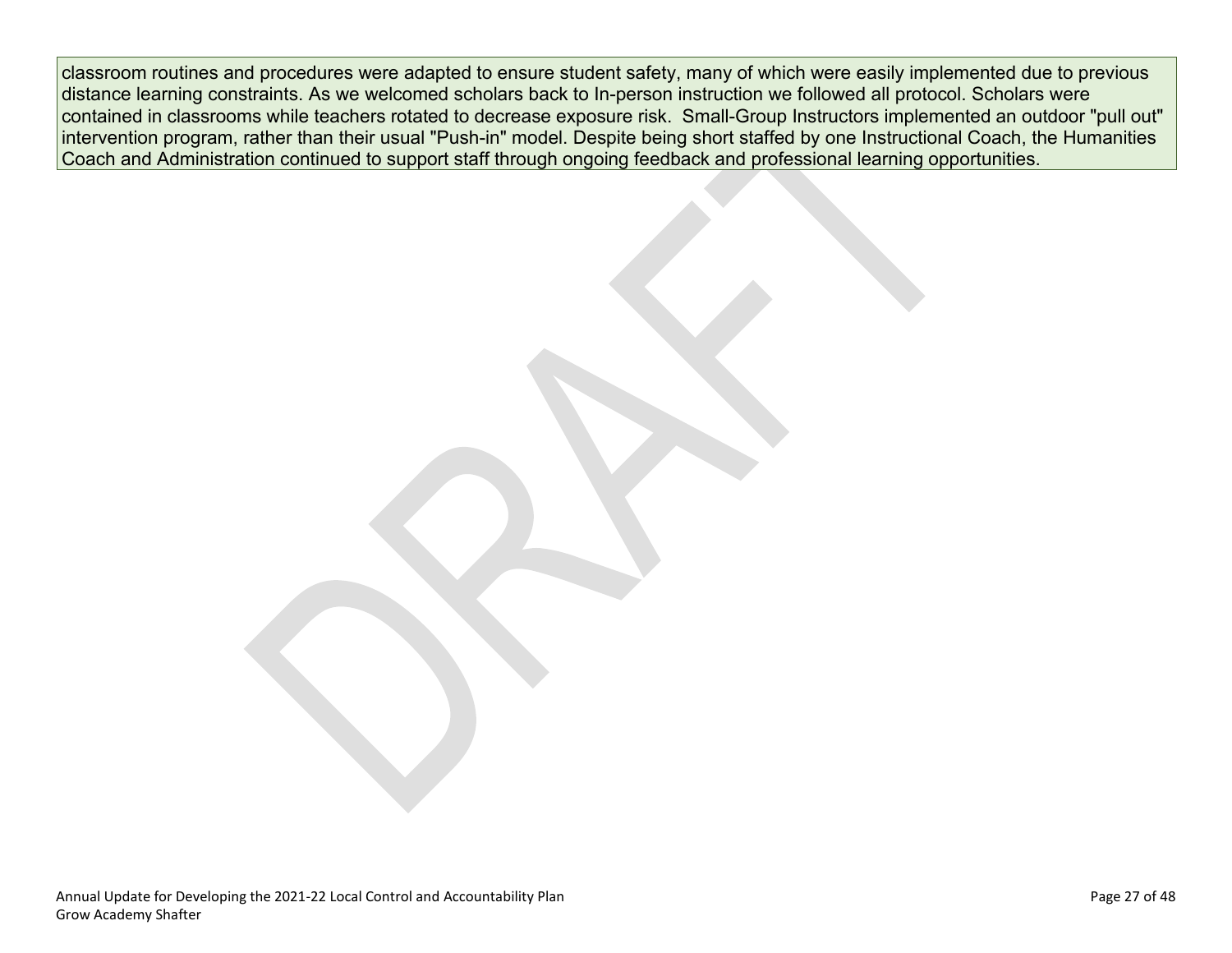# **Distance [Learning](http://www.doc-tracking.com/screenshots/21LCAP/Instructions/LCAPandLCPAnnualUpdateInstructions.htm#DistanceLearningProgram) Program**

### **Actions Related to the Distance [Learning](http://www.doc-tracking.com/screenshots/21LCAP/Instructions/LCAPandLCPAnnualUpdateInstructions.htm#DistanceLearningProgram) Program**

| <b>Description</b>                                                                                                                                                                                                                                                               | Total<br><b>Budgeted Funds</b> | <b>Estimated</b><br><b>Actual</b><br><b>Expenditures</b> | Contributing |
|----------------------------------------------------------------------------------------------------------------------------------------------------------------------------------------------------------------------------------------------------------------------------------|--------------------------------|----------------------------------------------------------|--------------|
| 18. Provide Distance Learning Professional Development for teachers<br>and paraprofessionals, focusing on literacy and English Language<br>development.                                                                                                                          | \$20,000                       | \$10,350                                                 | Yes          |
| 19. Utilize weekly, standards based CCSS aligned assessments<br>through Illuminate test item banks to track proficiency levels to<br>provide targeted supports for our unduplicated students.                                                                                    | \$7,000                        | \$11,300                                                 | Yes          |
| 20. Purchasing/upgrading technology (Chromebooks) to make<br>available for those who do not own their own device and cannot<br>access the Google Classroom lessons online.                                                                                                       | \$70,000                       | \$157,523                                                | Yes          |
| 21. Technology stipends for distance learning teachers to purchase<br>necessary hardware for teaching remotely and ensuring that they are<br>able to effectively deliver the online curriculum.                                                                                  | \$40,000                       | \$29,750                                                 | <b>No</b>    |
| 22. Kajeet Wireless SmartSpots for families indicating that they did not<br>have internet access at home.                                                                                                                                                                        | \$13,000                       | \$14,983                                                 | Yes          |
| 23. Zoom Education License to use for synchronous lessons to<br>ensure that students have access to live sessions with their teacher.                                                                                                                                            | \$5,000                        | \$4,180                                                  | Yes          |
| 24. Signa Terra IT Network Consultants to provide technical support<br>for families and teachers in addition to providing maintenance of<br>technology and monitoring of the network to ensure that students can<br>access the online curriculum to avoid further learning loss. | \$23,000                       | \$39,667                                                 | Yes          |
| 25. Go Guardian Premium Upgrade to ensure that teachers can<br>monitor student learning during live sessions to prevent distractions<br>and further learning loss.                                                                                                               | \$7,500                        | \$7,721                                                  | Yes          |
| 26) Web cameras for teachers engaged in distance teaching to<br>ensure that all students can view the live online lessons clearly,<br>particularly EL students for whom hearing the teacher and classmates<br>speak clearly is important for their ELD.                          | \$5,000                        | \$4,712                                                  | Yes          |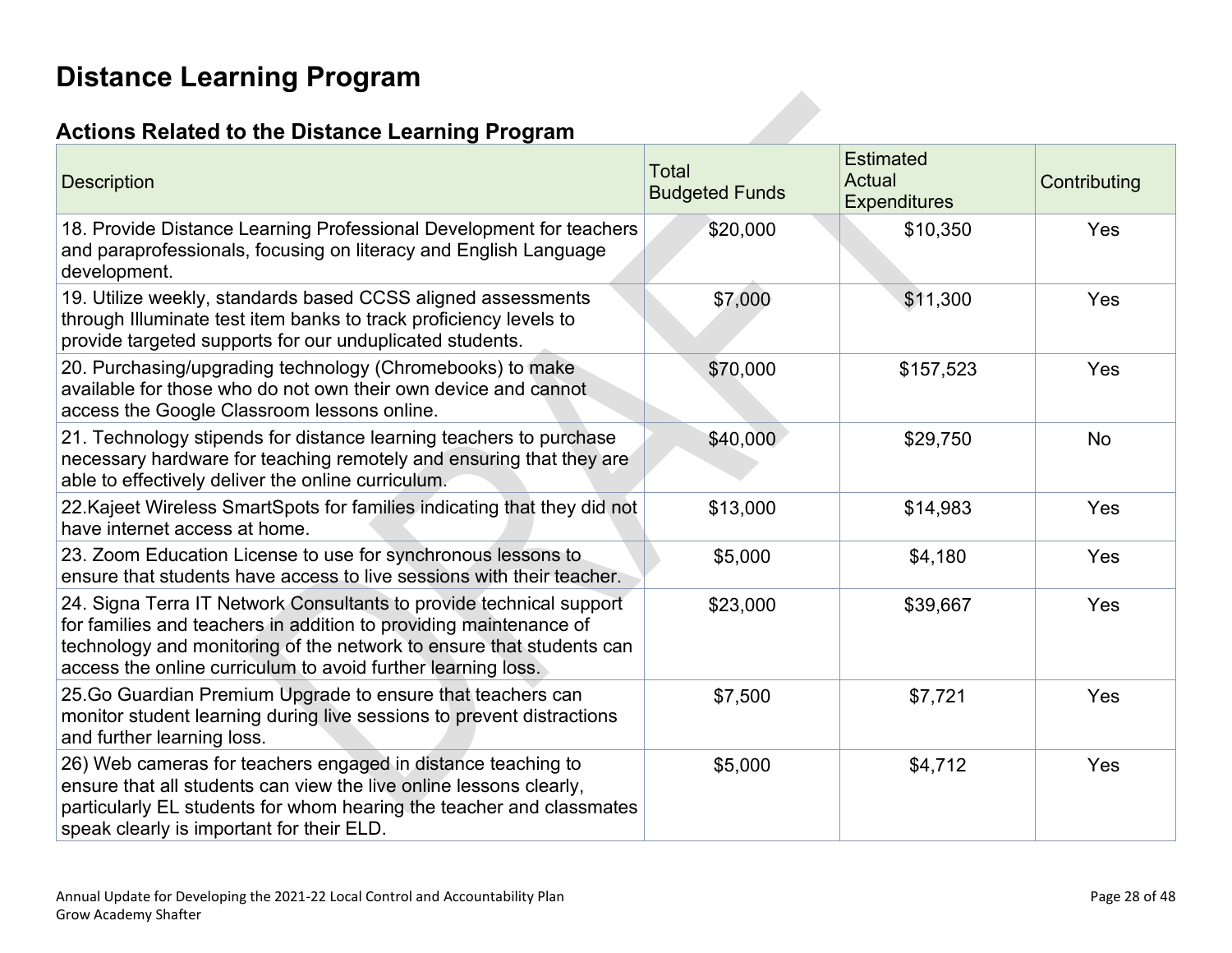A description of any substantive differences between the planned actions and/or budgeted expenditures for the distance learning program and what was implemented and/or expended on the actions.

The following actions had material differences between budgeted and actual expenditures:

Action 18: Professional Development for literacy and English Language development was less than anticipated.

Action 20: Purchase and upgrading Chromebooks for scholars who do not have their own device was higher than anticipated.

Action 21: Technology stipends for teachers working remotely was less than anticipated.

Action 24: Signa Terra IT support was higher than anticipated due to maintenance of technology and monitoring of network to ensure students can access online curriculum.

### **Analysis of the Distance [Learning](http://www.doc-tracking.com/screenshots/21LCAP/Instructions/LCAPandLCPAnnualUpdateInstructions.htm#DistanceLearningProgram) Program**

A description of the successes and challenges in implementing each of the following elements of the distance learning program in the 2020-21 school year, as applicable: Continuity of Instruction, Access to Devices and Connectivity, Pupil Participation and Progress, Distance Learning Professional Development, Staff Roles and Responsibilities, and Support for Pupils with Unique Needs.

Hybrid in-person instruction made the maintenance of traditional scope and pacing difficult. Through professional development and collaboration, instructional staff was able to adapt and overcome to meet the needs of their students in a hybrid setting. Prior to the beginning of the 20-21 school year, it was challenging to provide 1:1 devices due to nationwide shortages. However, the organization went above and beyond to ensure that all students had a device before school began. Additionally, connectivity in remote areas of the community was a challenge. Staff and students worked together to ensure access through the provision of Kajeet hot spots and lowerband with workarounds. 88% of students returned to school for full-time in-person instruction. 100% of students participated in statemandated testing including the Initial and Summative ELPAC, 5th grade Science CAST, and 3-7 grade SBAC Summative Assessments. 20 students earned a score of 4 on the Summative ELPAC. Despite the logistical challenges of the pandemic, students showed growth that was similar to years prior. Organization-wide PD were replaced with departmentalized PLCs with outside consultants to support and build teacher capacity in serving students via Distance Learning. Teachers' plates were very full juggling the responsibilities of teaching distance learning, and as a result, time was planned so that all PD participants could complete the PLC items during the designated time. Many staff members had to show adaptability and flexibility to meet the needs of students during distance learning. Through collaboration and growth mindset, the majority of staff were able to effectively serve students and even complete outside programs, such as Induction, Credentialing, and Master's degrees. Supporting students in a full-inclusion model was challenging during distance and hybrid learning, however many of our students with unique needs were able to come back to campus 5 days a week for in-person instruction in September. During fall, spring, and summer break, Extended School Year was offered as another means of support for students with unique needs. Over 150 students are slated to attend Summer Academy.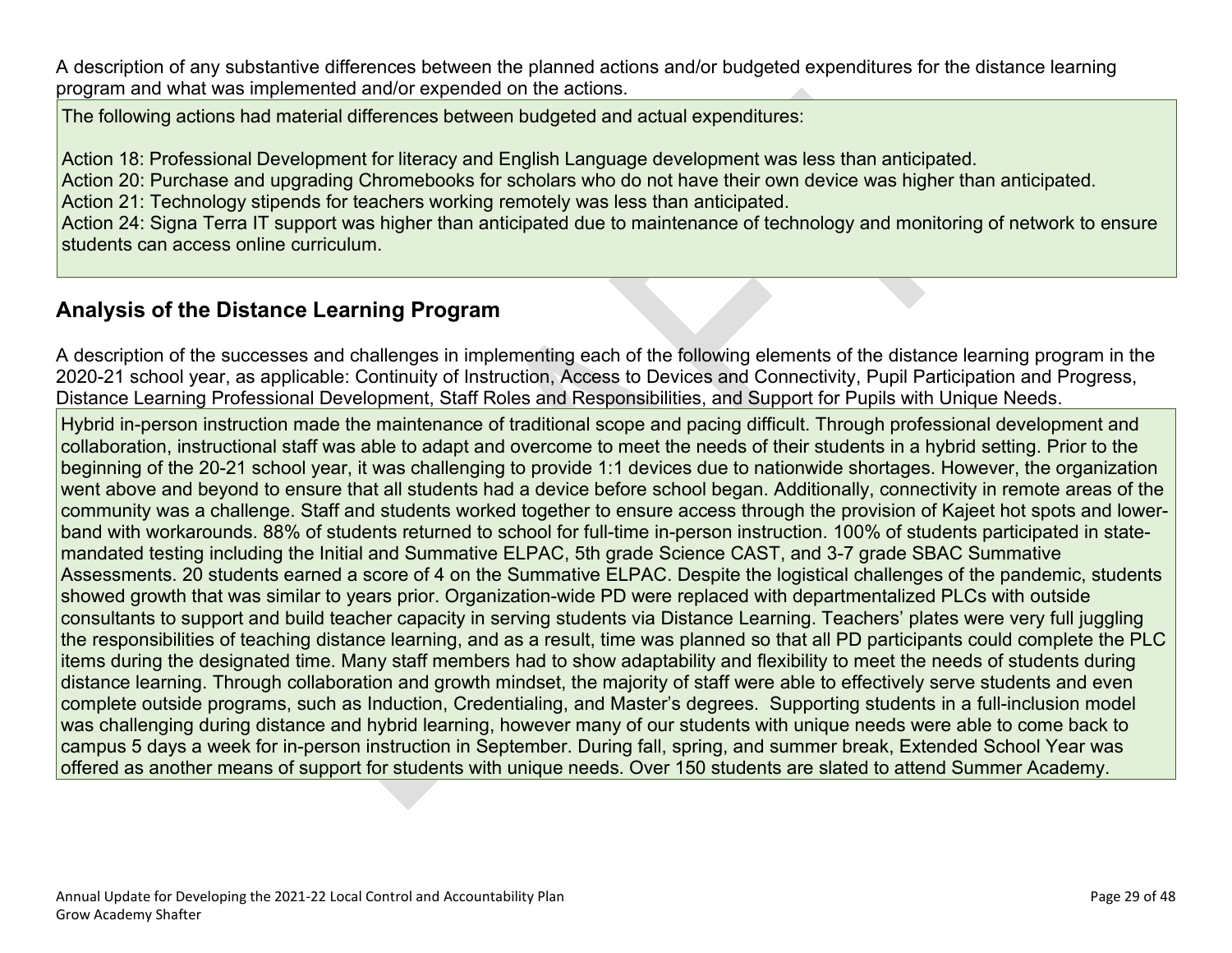# **Pupil [Learning](http://www.doc-tracking.com/screenshots/21LCAP/Instructions/LCAPandLCPAnnualUpdateInstructions.htm#PupilLearningLoss) Loss**

### **Actions Related to the Pupil [Learning](http://www.doc-tracking.com/screenshots/21LCAP/Instructions/LCAPandLCPAnnualUpdateInstructions.htm#PupilLearningLoss) Loss**

| <b>Description</b>                                                                                                                                                                                                                                                                                                                                                                                                                                                                        | <b>Total</b><br><b>Budgeted Funds</b> | <b>Estimated</b><br><b>Actual</b><br><b>Expenditures</b> | Contributing |
|-------------------------------------------------------------------------------------------------------------------------------------------------------------------------------------------------------------------------------------------------------------------------------------------------------------------------------------------------------------------------------------------------------------------------------------------------------------------------------------------|---------------------------------------|----------------------------------------------------------|--------------|
| 27) Grimmway will purchase the following Educational Software to be<br>used to identify student proficiency levels and provide learning<br>experiences tailored to individual student needs (intervention - or<br>acceleration).                                                                                                                                                                                                                                                          |                                       |                                                          | Yes          |
| Newsela - An online platform that provides key<br>literacy skills using texts that are self-identified by students as ones in<br>which<br>they have particular interest, increasing<br>the likelihood of engagement.<br>Teachers can access the assessment<br>data and literacy level.                                                                                                                                                                                                    | \$16,000                              | \$16,300                                                 | Yes          |
| Lexia Core 5/Power Up (Literacy) An online learning platform that<br>provides<br>differentiated literacy instruction for students of all abilities in grades<br>pre-K-5.<br>Lexia's research-proven program provides<br>explicit, systematic, personalized learning<br>in the six areas of reading instruction,<br>targeting skill gaps as they emerge, and<br>providing teachers with the data and<br>student-specific resources they need for<br>individual or small-group instruction. | \$13,500                              | \$13,900                                                 | Yes          |
| Early STAR/STAR (Reading Proficiency) An early literacy program<br>that allows<br>teachers to identify every learner's<br>strengths and weaknesses, set<br>personalized goals, and track progress as<br>students transition from non-readers to                                                                                                                                                                                                                                           | \$4,250                               | \$4,215                                                  | Yes          |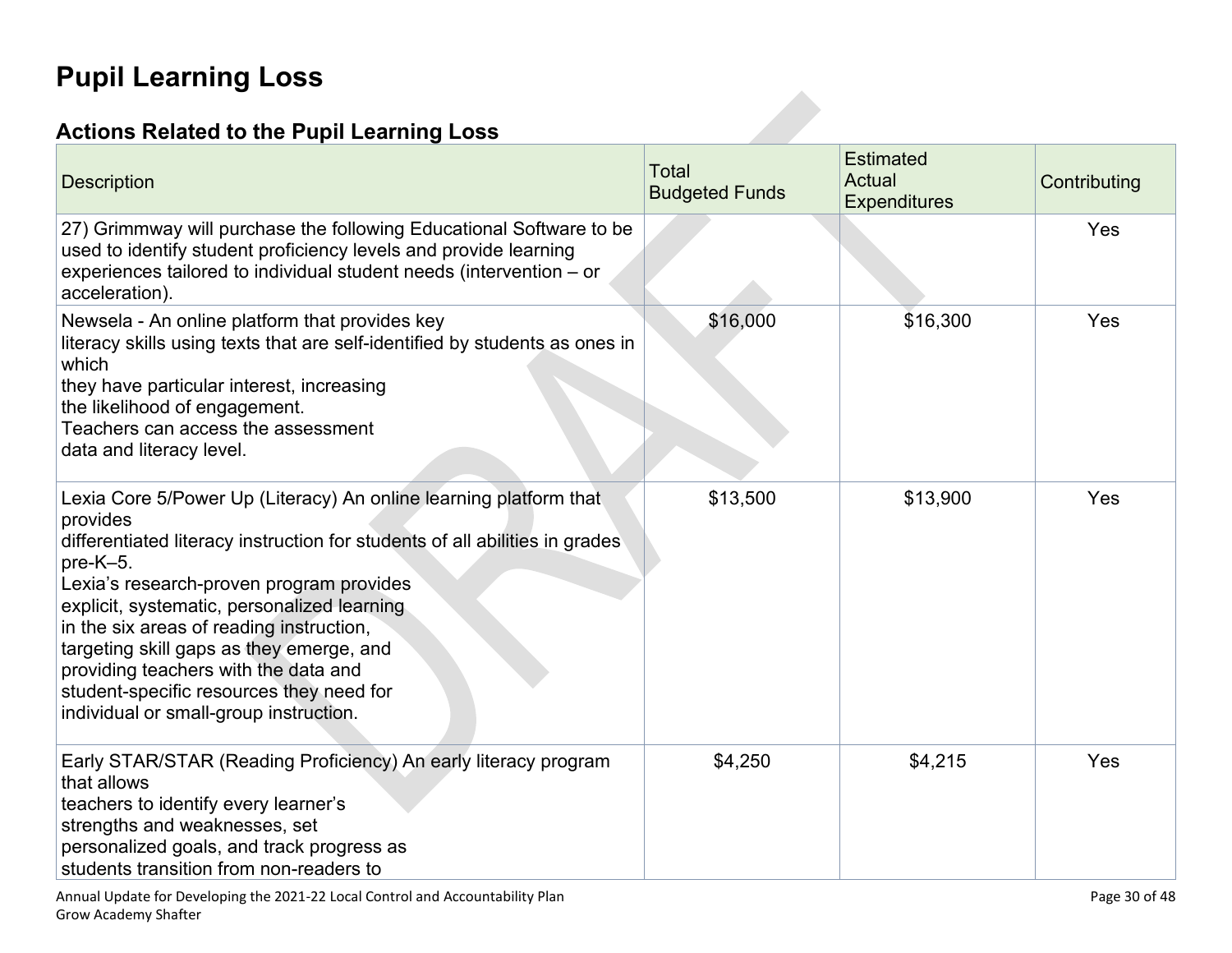| <b>Description</b>                                                                                                                                                                                                                                                                                                                           | <b>Total</b><br><b>Budgeted Funds</b> | <b>Estimated</b><br>Actual<br><b>Expenditures</b> | Contributing |
|----------------------------------------------------------------------------------------------------------------------------------------------------------------------------------------------------------------------------------------------------------------------------------------------------------------------------------------------|---------------------------------------|---------------------------------------------------|--------------|
| readers.                                                                                                                                                                                                                                                                                                                                     |                                       |                                                   |              |
| Next Gen Math (Math Proficiency) Nextgenmath.com provides<br>limitless<br>Common Core resources designed to<br>prepare students for mastery and real-world application of the<br>mathematical<br>standards. These resources are organized<br>by grade level, claim, target, standard,<br>and topic.                                          | \$8,500                               | \$13,350                                          | Yes          |
| Rosetta Stone (Language Support) An online Language learning<br>platform for<br>use during ELD exercises.                                                                                                                                                                                                                                    | \$5,000                               | \$0                                               | Yes          |
| Brain POP An online learning platform that fosters<br>engagement in STEM and Humanities.                                                                                                                                                                                                                                                     | \$2,690                               | \$3,345                                           | Yes          |
| 28) NWEA MAP Assessments: Provides diagnostic skills data and<br>goal setting. MAP provides teachers with accurate, and actionable<br>evidence to help target instruction for each student or groups of<br>students regardless of how far above or below they are from their<br>grade level                                                  | \$10,500                              | \$11,300                                          | Yes          |
| 29) Illuminate Item Banks (for use in weekly and quarterly CCSS<br>aligned standards-based assessments). This resource allows teacher<br>to develop and administer weekly standards-aligned assessments to<br>determine proficiency levels. Data from these assessments are used<br>by classroom and lab teachers to identify learning gaps. | \$3,500                               | \$2,875                                           | Yes          |
| 30) Additional School supplies provided for school use at home for<br>students in need of additional learning supplies due to family financial<br>constraints, including foster, homeless, and English Language<br>Learners.                                                                                                                 | \$40,000                              | \$0                                               | Yes          |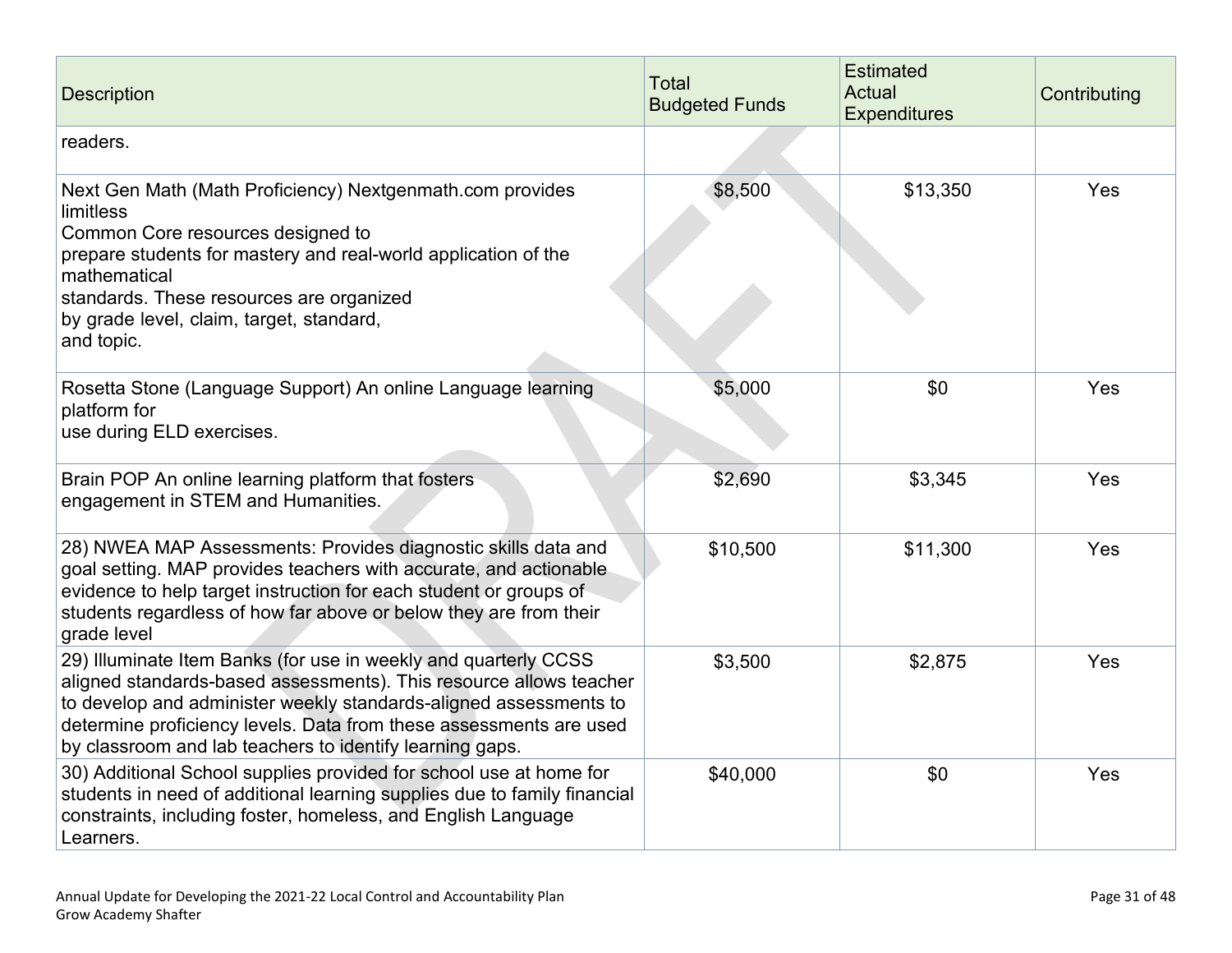A description of any substantive differences between the planned actions and/or budgeted expenditures for addressing pupil learning loss and what was implemented and/or expended on the actions.

The following actions had material differences between budgeted and actual expenditures:

Action 27 - Rosetta Stone was not implemented. Mango was used as language support. Action 30: This action is a duplicate of action 35 under "Additional Actions to Implement the LCP"

#### **Analysis of Pupil [Learning](http://www.doc-tracking.com/screenshots/21LCAP/Instructions/LCAPandLCPAnnualUpdateInstructions.htm#PupilLearningLoss) Loss**

A description of the successes and challenges in addressing Pupil Learning Loss in the 2020-21 school year and an analysis of the effectiveness of the efforts to address Pupil Learning Loss to date.

Analysis of Pupil Learning Loss was challenging as our students were participating in various learning models throughout the year. One of our biggest challenges with assessments was providing remote testing accommodations. We were able to provide a secure browser on our devices, however having students attempt to test from home on personal devices did cause some challenges. Overall we have seen variances in test scores from the beginning of the year, when assessments were taken at home, versus when assessments were taken in a stable learning environment in the fall and spring.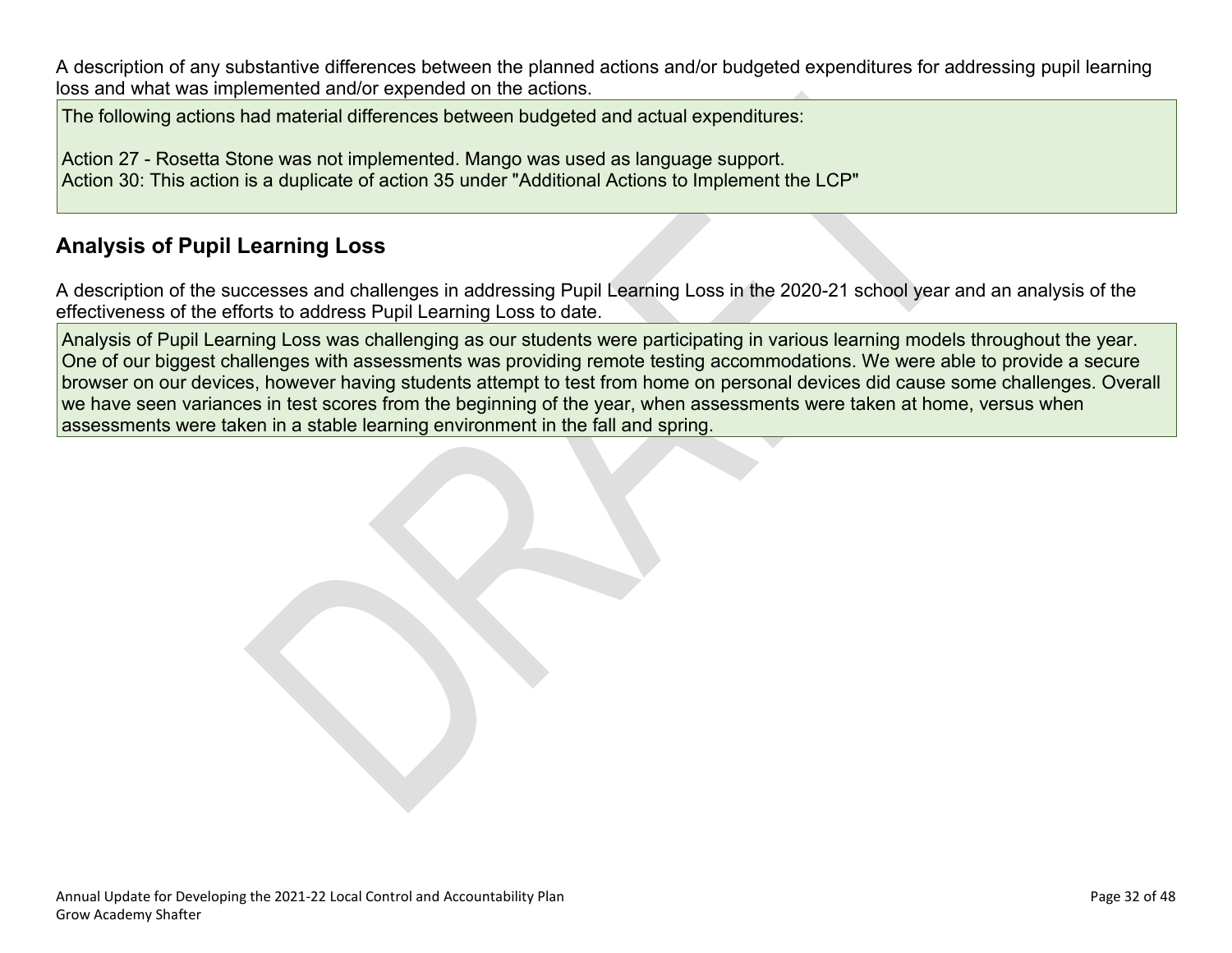#### **Analysis of Mental Health and Social and Emotional [Well-Being](http://www.doc-tracking.com/screenshots/21LCAP/Instructions/LCAPandLCPAnnualUpdateInstructions.htm#MentalHealthandSocialandEmotional)**

A description of the successes and challenges in monitoring and supporting mental health and social and emotional well-being in the 2020-21 school year.

#### **Successes**

- Addition of a counselor proved to be highly useful
- SFA facilitator observations from Lori Martin and Kelly Nelson throughout the year offered valuable guidance and support for our Getting Along Together K-5 SEL curriculum
- Daily feelings checks allowed counselor to identify scholars in need of wellness checks and intervene to provide support to students who were experiencing significant challenges in their lives
- Community Resource page created for online access
- Counselor created a Google classroom just for students and included coping skills, gratitude section, mindfulness
- Leadership task force held virtually and in-person to address SEL needs
- GoGuardian Beacon helped identify areas of concern when they could not otherwise be seen when students were distance learning
- Implemented weekly SEL block curriculum to ensure delivery of SEL curriculum in CREW classes

#### **Challenges**

- New middle school SEL curriculum used mostly in a online format and was implemented in Winter 2020
- SEL curriculum "Getting Along Together" was meant to be in-person instruction, but was mostly taught online
- Lack of consistent SEL needs assessment data from teachers
- Monthly needs assessments were not sent out to teachers because leadership did not deem the needs assessment valid.

### **Analysis of Pupil and Family [Engagement](http://www.doc-tracking.com/screenshots/21LCAP/Instructions/LCAPandLCPAnnualUpdateInstructions.htm#PupilandFamilyEngagementandOutreach) and Outreach**

#### A description of the successes and challenges in implementing pupil and family engagement and outreach in the 2020-21 school year.

The 2020-2021 school year has presented many challenges, but also many opportunities for success in implementing pupil and family engagement and outreach. This year we conducted our home visits via Zoom, while this was a shift for us in practice it allowed more families to participate from locations outside of their residence. In addition our annual Mutual Promise was also conducted via Zoom. The principal conducted weekly Parent Informational Meetings throughout the year via Zoom to provide opportunities for feedback, questions, and concerns throughout the pandemic. Our Community Comet Newsletter was also sent out digitally via Parent Square weekly. Our marquee was updated often as a means to communicate important information to our families. Our Parents of Grimmway Academy continued to meet via Zoom and helped with our very successful Welcome Back to School Parade, Halloween Trick-or-Treat Drive Through, and Dia De Los Muertos celebrations. The pandemic did not keep us from celebrating successes; we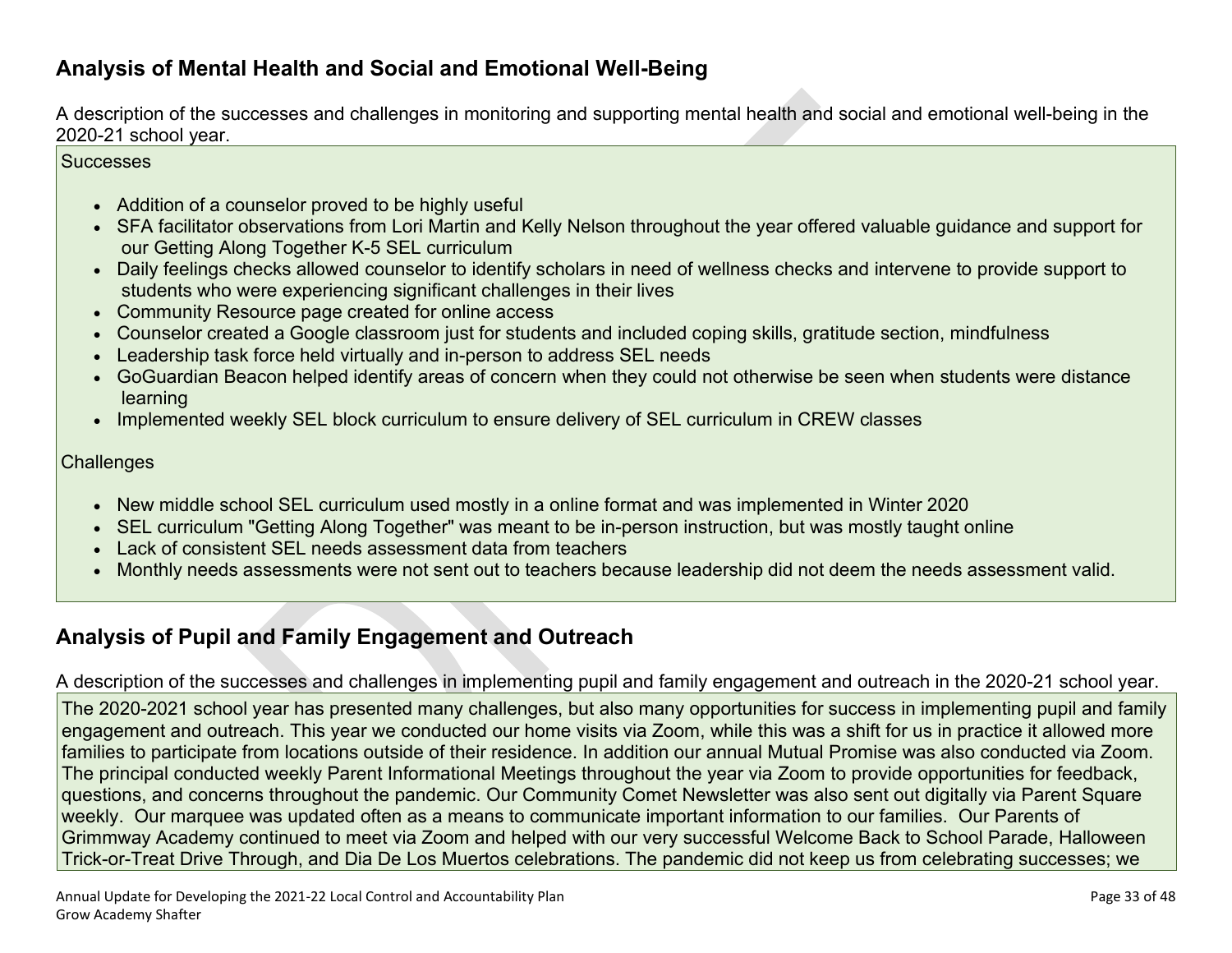hosted Celebration Assemblies via Zoom, had dress-up days and car parades, virtual family cooking nights, and Celebrity Reader events, and we finished the year strong with a socially distanced Aloha Kindergarten Promotion ceremony.

### **Analysis of School [Nutrition](http://www.doc-tracking.com/screenshots/21LCAP/Instructions/LCAPandLCPAnnualUpdateInstructions.htm#SchoolNutrition)**

A description of the successes and challenges in providing school nutrition in the 2020-21 school year.

Successes:

The Cafe Team had to develop a plan to distribute meals to students without the use of salad bars during the pandemic. New recipes were created to incorporate more vegetables into the main entree to provide each student a nutrient dense meal. Curbside Meal Service was developed to continue to provide meals to children while practicing social distancing. We currently operate on the Seamless Summer Option (SSO) which allows us to serve any child under the age of 18.

Challenges:

It was challenging to provide a variety of different meals that were appealing to students.

Some families work schedules conflicted with available distribution times.

Creating a plan to serve students on-campus and students on distance education was crucial in order to feed students on various learning models.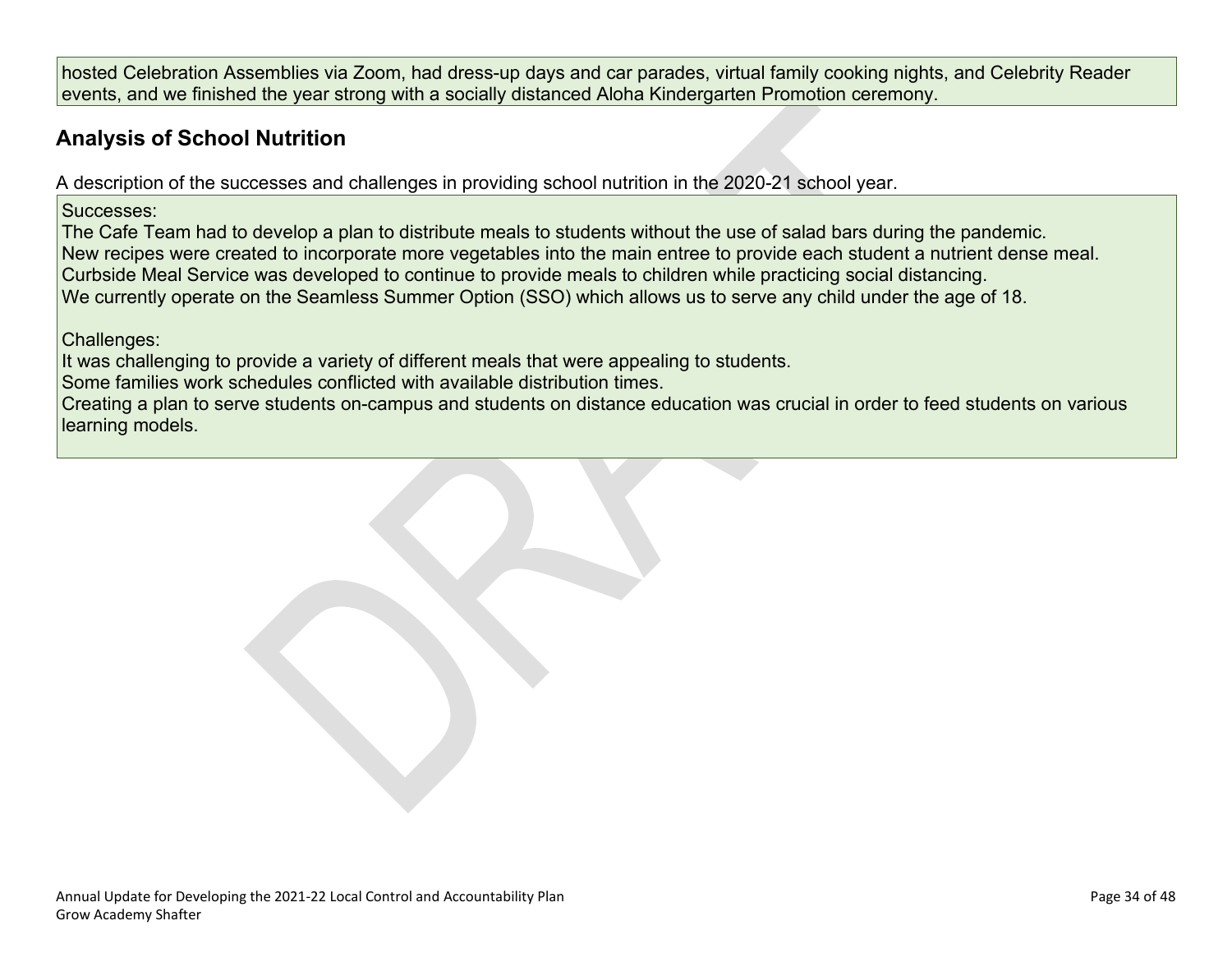# **Additional Actions and Plan [Requirements](http://www.doc-tracking.com/screenshots/21LCAP/Instructions/LCAPandLCPAnnualUpdateInstructions.htm#AdditionalActions)**

### **Additional Actions to [Implement](http://www.doc-tracking.com/screenshots/21LCAP/Instructions/LCAPandLCPAnnualUpdateInstructions.htm#AdditionalActions) the Learning Continuity Plan**

| <b>Section</b>                                                        | <b>Description</b>                                                                                                                                                                                                                      | <b>Total</b><br><b>Budgeted Funds</b> | <b>Estimated</b><br><b>Actual</b><br><b>Expenditures</b> | Contributing |
|-----------------------------------------------------------------------|-----------------------------------------------------------------------------------------------------------------------------------------------------------------------------------------------------------------------------------------|---------------------------------------|----------------------------------------------------------|--------------|
| <b>Pupil Engagement and</b><br>Outreach                               | 31. Purchase of ParentSquare License to ensure<br>that messages can<br>reach a higher proportion of families, including<br>instant translation<br>from English to Spanish. "                                                            | \$8,000                               | \$4,000                                                  | Yes          |
| <b>School Nutrition</b>                                               | 32. Purchasing additional equipment to support<br>meal preparation and<br>distribution                                                                                                                                                  | \$10,000                              | \$7,589                                                  | Yes          |
| <b>Mental Health and</b><br>Social and Emotional<br><b>Well-Being</b> | 33. Development and implementation of SEL<br>curriculum aligned with<br>SEL Competencies ("Getting Along Together"), and<br>continuous.<br>professional training for implementation and<br>monitoring students,<br>families, and staff. | \$20,000                              | \$0                                                      | Yes          |
| <b>Mental Health and</b><br>Social and Emotional<br><b>Well-Being</b> | 34. Increase social/emotional services to all<br>students with the primary<br>focus on unduplicated students through small<br>group and 1:1 counseling<br>provided by the school counselor.                                             | \$85,782                              | \$80,827                                                 | Yes          |
| <b>Pupil Engagement and</b><br>Outreach                               | 35. Additional School supplies provided for school<br>use at home for<br>students in need of additional learning supplies due<br>to family<br>financial constraints, including foster, homeless,<br>EL, and SPED                        | \$40,000                              | \$0                                                      | Yes          |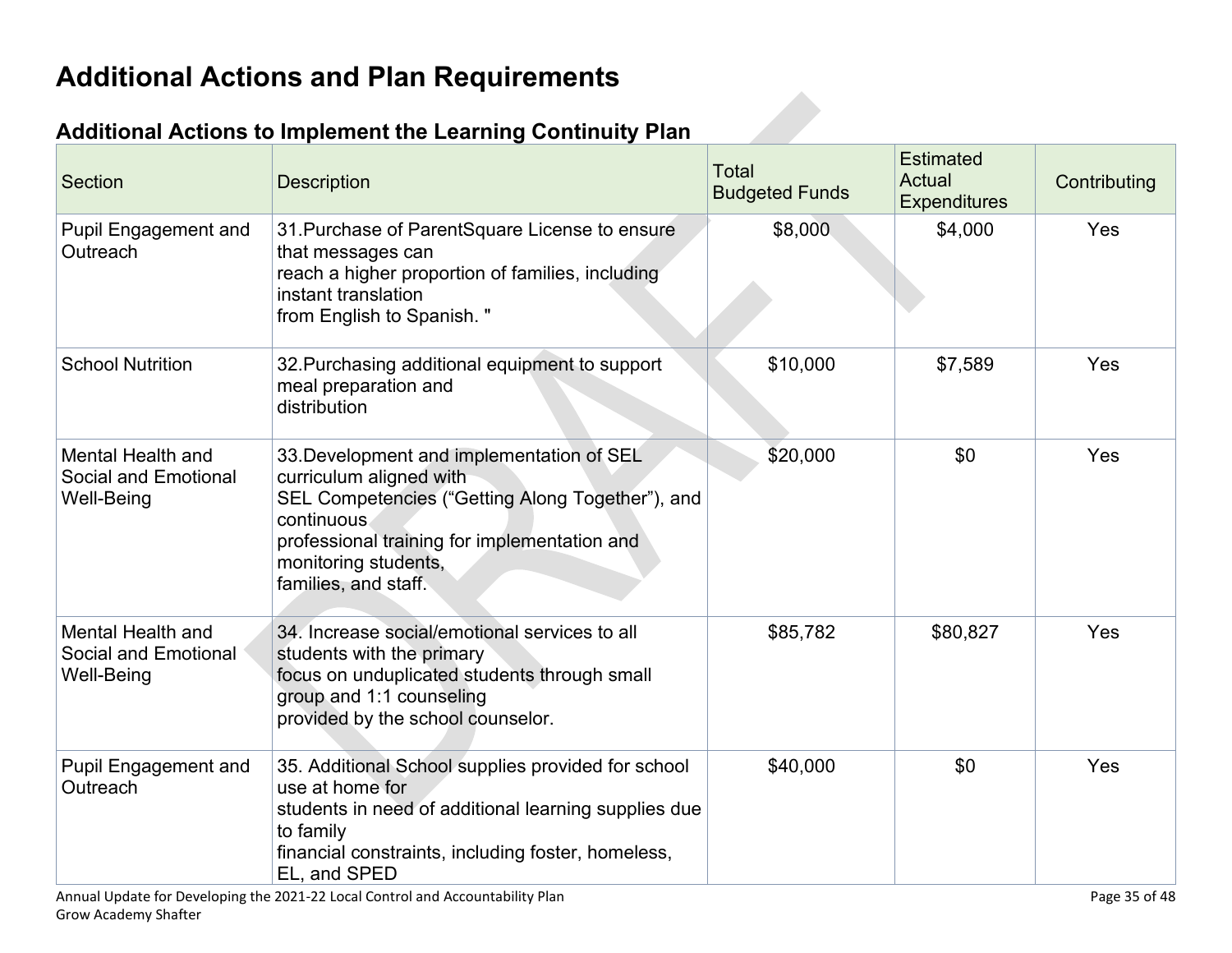| Section | <b>Description</b> | <b>Total</b><br><b>Budgeted Funds</b> | <b>Estimated</b><br>Actual<br><b>Expenditures</b> | Contributing |
|---------|--------------------|---------------------------------------|---------------------------------------------------|--------------|
|         | students.          |                                       |                                                   |              |

A description of any substantive differences between the planned actions and budgeted expenditures for the additional plan requirements and what was implemented and expended on the actions.

Action 33: Duplicate of action 11 in "In-Person Instructional Offerings" section. Action 35: Duplicate of action 30 in "Pupil Learning Loss" section.

#### **Overall [Analysis](http://www.doc-tracking.com/screenshots/21LCAP/Instructions/LCAPandLCPAnnualUpdateInstructions.htm#OverallAnalysis1)**

An explanation of how lessons learned from implementing in-person and distance learning programs in 2020-21 have informed the development of goals and actions in the 2021–24 LCAP.

Lessons learned from implementing in-person and distance learning programs in 2020-2021 have informed the development of our future goals and actions to continue the support of Professional Development in the areas of Digital Literacy and Instructional Technology. Software and student monitoring licensing will continue to be supported. As we lean into the challenges of distance learning we have evolved our practice to support our scholars and their families with Online learning and digital platforms. What we have learned from 2020-2021 is how to adapt quickly to change and navigate instructional technology as a means to increase student engagement and productivity.

An explanation of how pupil learning loss continues to be assessed and addressed in the 2021–24 LCAP, especially for pupils with unique needs.

Multiple data points were used to determine student progress including NWEA, ELPAC, SBAC, MobyMax, STAR Reading, and Lexia Core5. The instructional team met regularly to analyze student data to make instructional decisions to move forward and create unique student learning goals for all scholars using Independent Learning Plans. All IEPs were held and student progress toward their goals was monitored as usual. The team also held SST meetings for students with Tier 2 needs, as well as created behavior support plans for students with behavioral challenges to provide them with accessibility to grade level content.

A description of any substantive differences between the description of the actions or services identified as contributing towards meeting the increased or improved services requirement and the actions or services implemented to meet the increased or improved services requirement.

There were no substantive differences in actions or services identified as meeting the increased or improved services requirements. Social Emotional services were provided to all students weekly and as needed. The counselor was able to provide 1:1 and small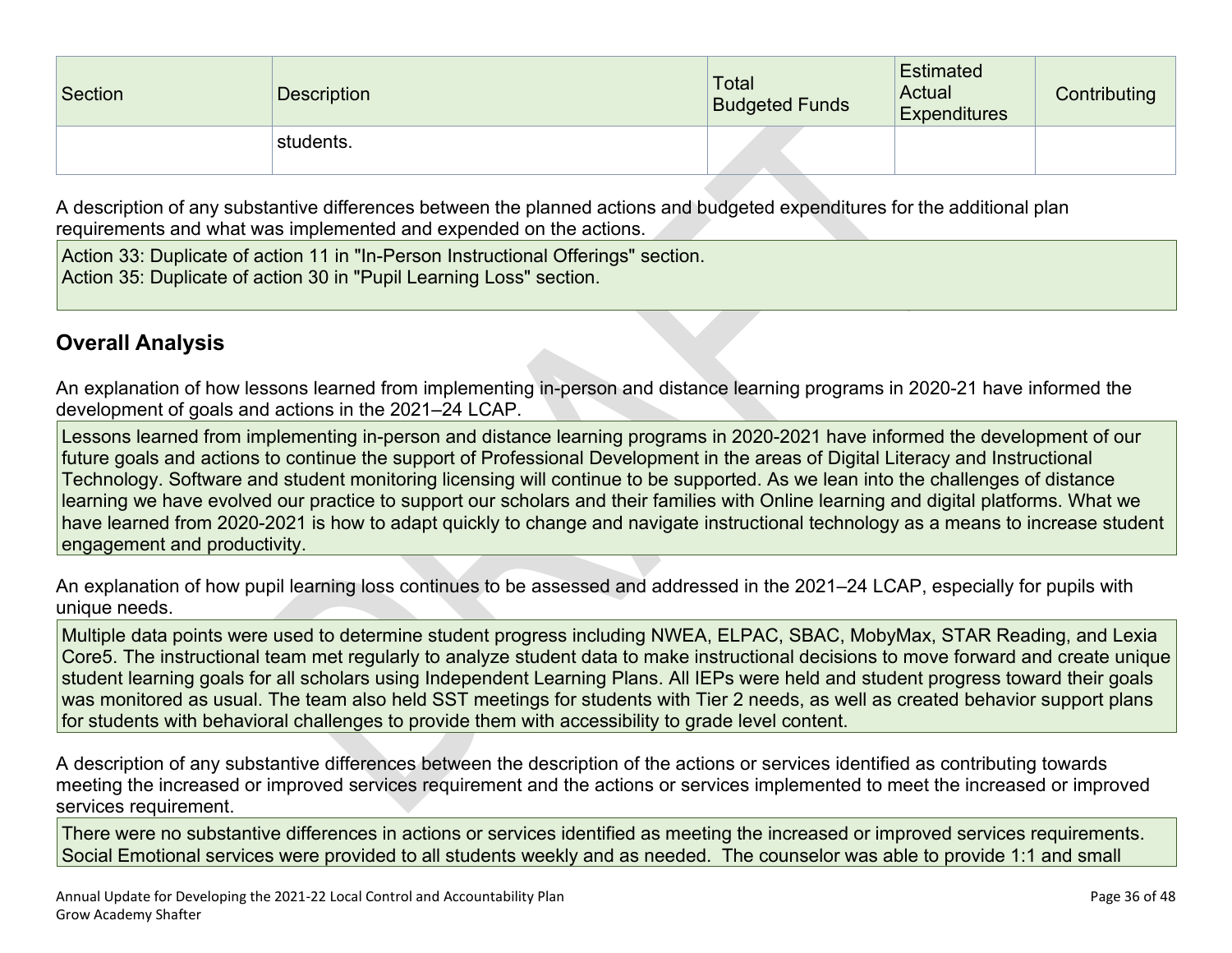group services both on site and virtually. In addition, we recognized the need to provide grief counseling and purchased a research based curriculum to support scholars who had lost a loved one. Additional school supplies and resources, including home cooking kits from our garden, were also provided as a means to connect students to school activities.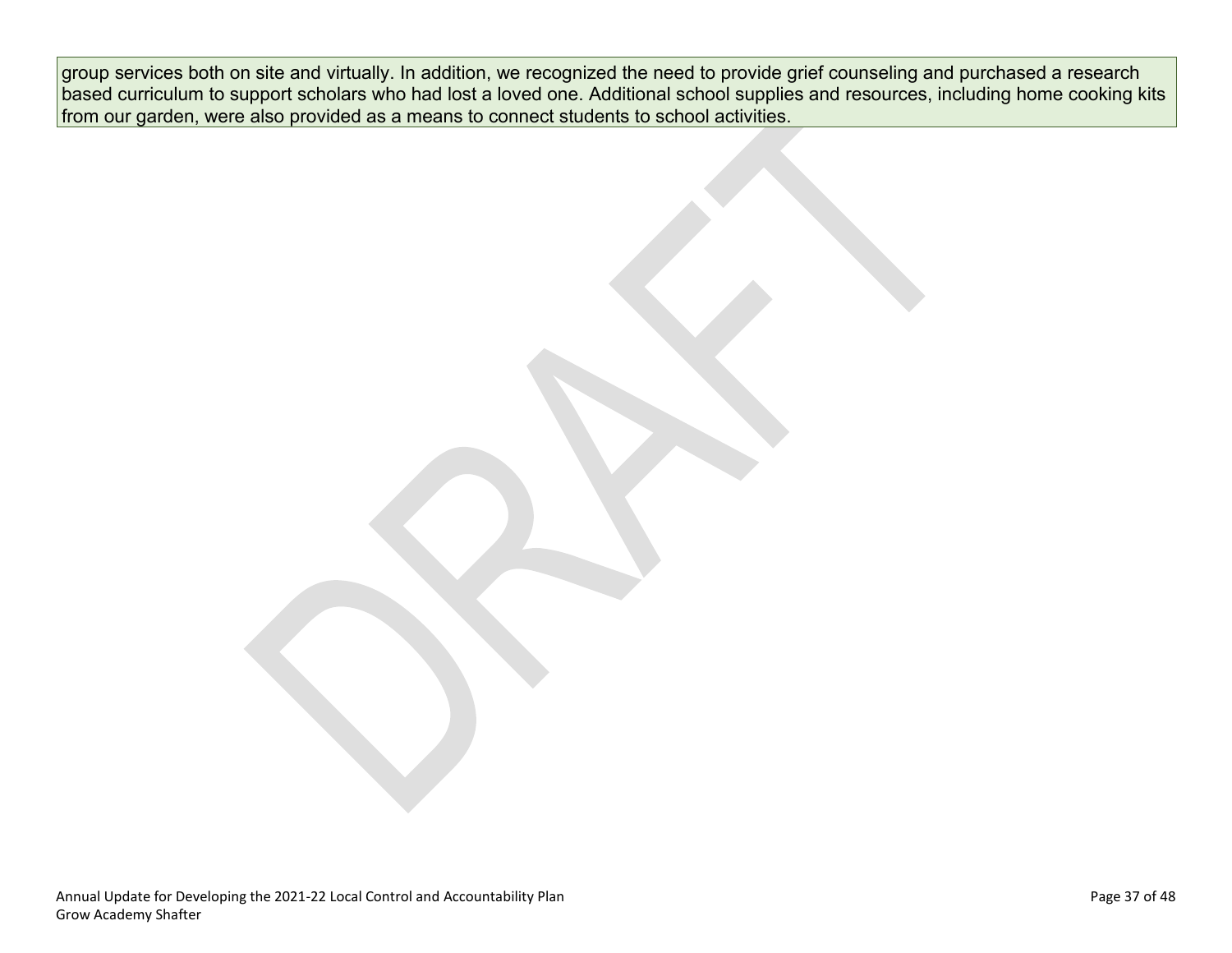## **Overall Analysis [of the 2019-20 LCAP and the 2020-21 Learning Continuity and](http://www.doc-tracking.com/screenshots/21LCAP/Instructions/LCAPandLCPAnnualUpdateInstructions.htm#OverallAnalysis2) [Attendance](http://www.doc-tracking.com/screenshots/21LCAP/Instructions/LCAPandLCPAnnualUpdateInstructions.htm#OverallAnalysis2) Plan**

A description of how the analysis and reflection on student outcomes in the 2019-20 LCAP and 2020-21 Learning Continuity and Attendance Plan have informed the development of the 21-22 through 23-24 LCAP.

Student outcomes have informed the development of future practices specifically in regard to the implementation of of a common curriculum for core subjects implemented at both sites, with a focus on lesson studies for PLC to facilitate data driven instruction as well as implementation of a student learning target tracker to monitor student progress toward grade level content standards as per our standards-based grading system.

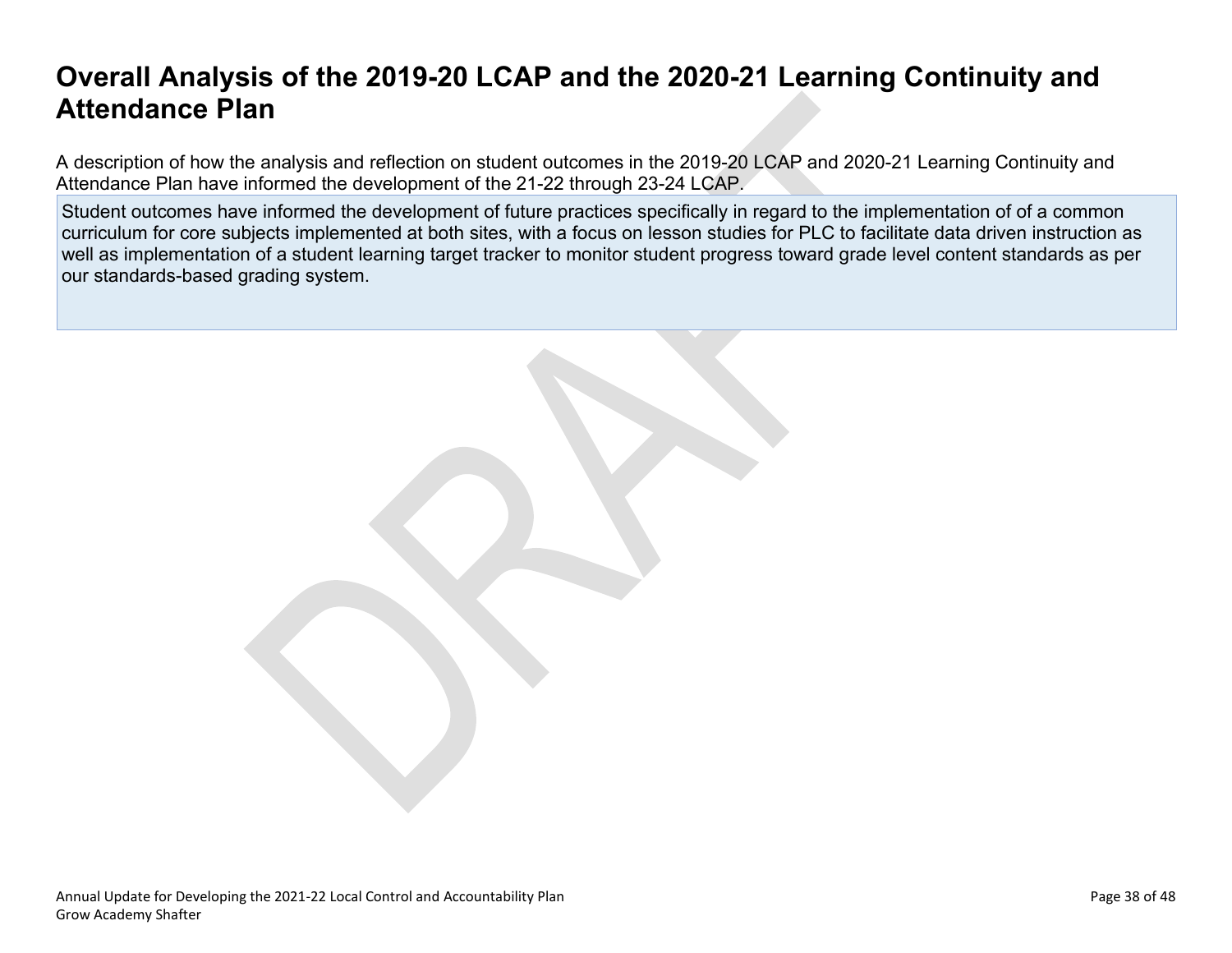## **Instructions: Introduction**

The Annual Update Template for the 2019-20 Local Control and Accountability Plan (LCAP) and the Annual Update for the 2020–21 Learning Continuity and Attendance Plan must be completed as part of the development of the 2021-22 LCAP. In subsequent years, the Annual Update will be completed using the LCAP template and expenditure tables adopted by the State Board of Education.

*For additional questions or technical assistance related to the completion of the LCAP template, please contact the local COE, or the California Department of Education's (CDE's) Local Agency Systems Support Office by phone at 916-319-0809 or by email at [lcff@cde.ca.gov.](mailto:lcff@cde.ca.gov)*

# **Instructions: Annual Update for the 2019–20 Local Control and Accountability Plan Year**

# **Annual Update**

The planned goals, state and/or local priorities, expected outcomes, actions/services, and budgeted expenditures must be copied verbatim from the approved 2019-20 Local Control and Accountability Plan (LCAP). Minor typographical errors may be corrected. Duplicate the Goal, Annual Measurable Outcomes, Actions / Services and Analysis tables as needed.

For each goal in 2019-20, identify and review the actual measurable outcomes as compared to the expected annual measurable outcomes identified in 2019-20 for the goal. If an actual measurable outcome is not available due to the impact of COVID-19 provide a brief explanation of why the actual measurable outcome is not available. If an alternative metric was used to measure progress towards the goal, specify the metric used and the actual measurable outcome for that metric.

Identify the planned Actions/Services, the budgeted expenditures to implement these actions toward achieving the described goal and the actual expenditures to implement the actions/services.

#### Goal Analysis

Using available state and local data and input from parents, students, teachers, and other stakeholders, respond to the prompts as instructed.

• If funds budgeted for Actions/Services that were not implemented were expended on other actions and services through the end of the school year, describe how the funds were used to support students, including low-income, English learner, or foster youth students, families, teachers and staff. This description may include a description of actions/services implemented to mitigate the impact of COVID-19 that were not part of the 2019-20 LCAP.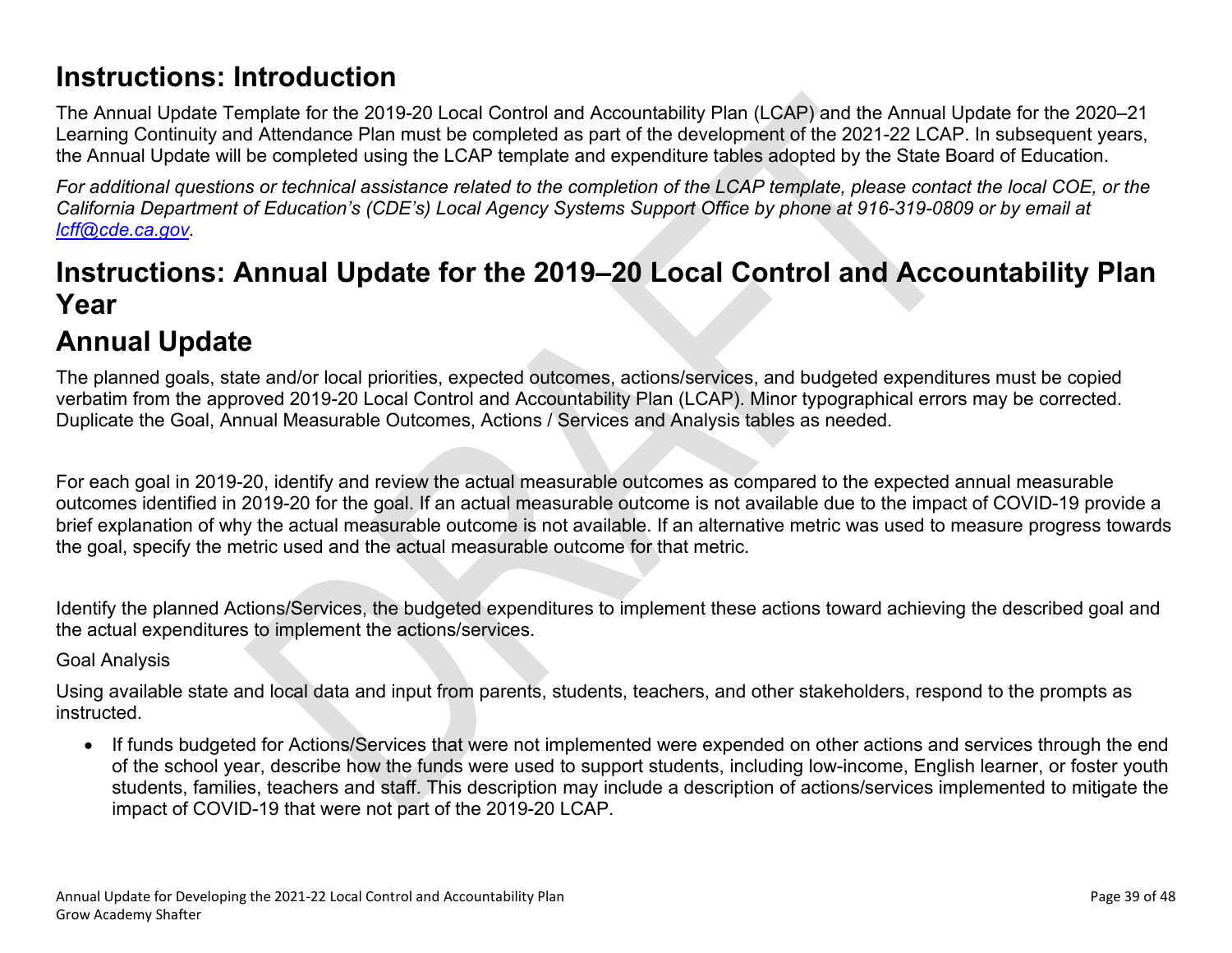• Describe the overall successes and challenges in implementing the actions/services. As part of the description, specify which actions/services were not implemented due to the impact of COVID-19, as applicable. To the extent practicable, LEAs are encouraged to include a description of the overall effectiveness of the actions/services to achieve the goal.

# **Instructions: Annual Update for the 2020–21 Learning Continuity and Attendance Plan**

# **Annual Update**

The action descriptions and budgeted expenditures must be copied verbatim from the 2020-21 Learning Continuity and Attendance Plan. Minor typographical errors may be corrected.

# **Actions Related to In-Person Instructional Offerings**

- In the table, identify the planned actions and the budgeted expenditures to implement actions related to in-person instruction and the estimated actual expenditures to implement the actions. Add additional rows to the table as needed.
- Describe any substantive differences between the planned actions and/or budgeted expenditures for in-person instruction and what was implemented and/or expended on the actions, as applicable.
- Using available state and/or local data and feedback from stakeholders, including parents, students, teachers and staff, describe the successes and challenges experienced in implementing in-person instruction in the 2020-21 school year, as applicable. If inperson instruction was not provided to any students in 2020-21, please state as such.

## **Actions Related to the Distance Learning Program**

- In the table, identify the planned actions and the budgeted expenditures to implement actions related to the distance learning program and the estimated actual expenditures to implement the actions. Add additional rows to the table as needed.
- Describe any substantive differences between the planned actions and/or budgeted expenditures for the distance learning program and what was implemented and/or expended on the actions, as applicable.
- Using available state and/or local data and feedback from stakeholders, including parents, students, teachers and staff, describe the successes and challenges experienced in implementing distance learning in the 2020-21 school year in each of the following areas, as applicable:
	- o Continuity of Instruction,
	- o Access to Devices and Connectivity,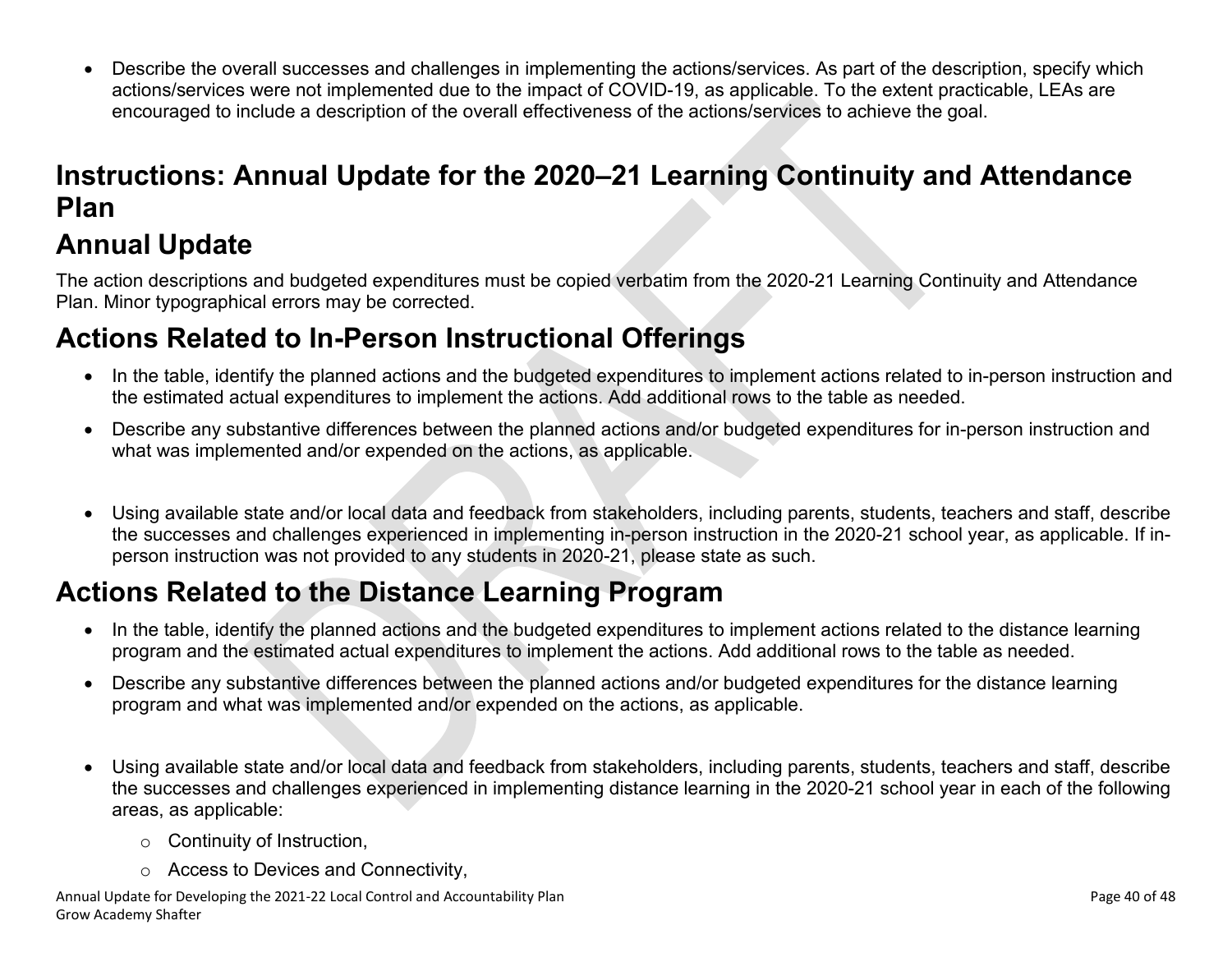- o Pupil Participation and Progress,
- o Distance Learning Professional Development,
- o Staff Roles and Responsibilities, and
- o Supports for Pupils with Unique Needs, including English learners, pupils with exceptional needs served across the full continuum of placements, pupils in foster care, and pupils who are experiencing homelessness

To the extent practicable, LEAs are encouraged to include an analysis of the effectiveness of the distance learning program to date. If distance learning was not provided to any students in 2020-21, please state as such.

# **Actions Related to Pupil Learning Loss**

- In the table, identify the planned actions and the budgeted expenditures to implement actions related to addressing pupil learning loss and the estimated actual expenditures to implement the actions. Add additional rows to the table as needed.
- Describe any substantive differences between the planned actions and/or budgeted expenditures for addressing pupil learning loss and what was implemented and/or expended on the actions, as applicable.
- Using available state and/or local data and feedback from stakeholders, including parents, students, teachers and staff, describe the successes and challenges experienced in addressing Pupil Learning Loss in the 2020-21 school year, as applicable. To the extent practicable, include an analysis of the effectiveness of the efforts to address pupil learning loss, including for pupils who are English learners; low-income; foster youth; pupils with exceptional needs; and pupils who are experiencing homelessness, as applicable.

# **Analysis of Mental Health and Social and Emotional Well-Being**

• Using available state and/or local data and feedback from stakeholders, including parents, students, teachers and staff, describe the successes and challenges experienced in monitoring and supporting Mental Health and Social and Emotional Well-Being of both pupils and staff during the 2020-21 school year, as applicable.

# **Analysis of Pupil and Family Engagement and Outreach**

• Using available state and/or local data and feedback from stakeholders, including parents, students, teachers and staff, describe the successes and challenges related to pupil engagement and outreach during the 2020-21 school year, including implementing tiered reengagement strategies for pupils who were absent from distance learning and the efforts of the LEA in reaching out to pupils and their parents or guardians when pupils were not meeting compulsory education requirements or engaging in instruction, as applicable.

# **Analysis of School Nutrition**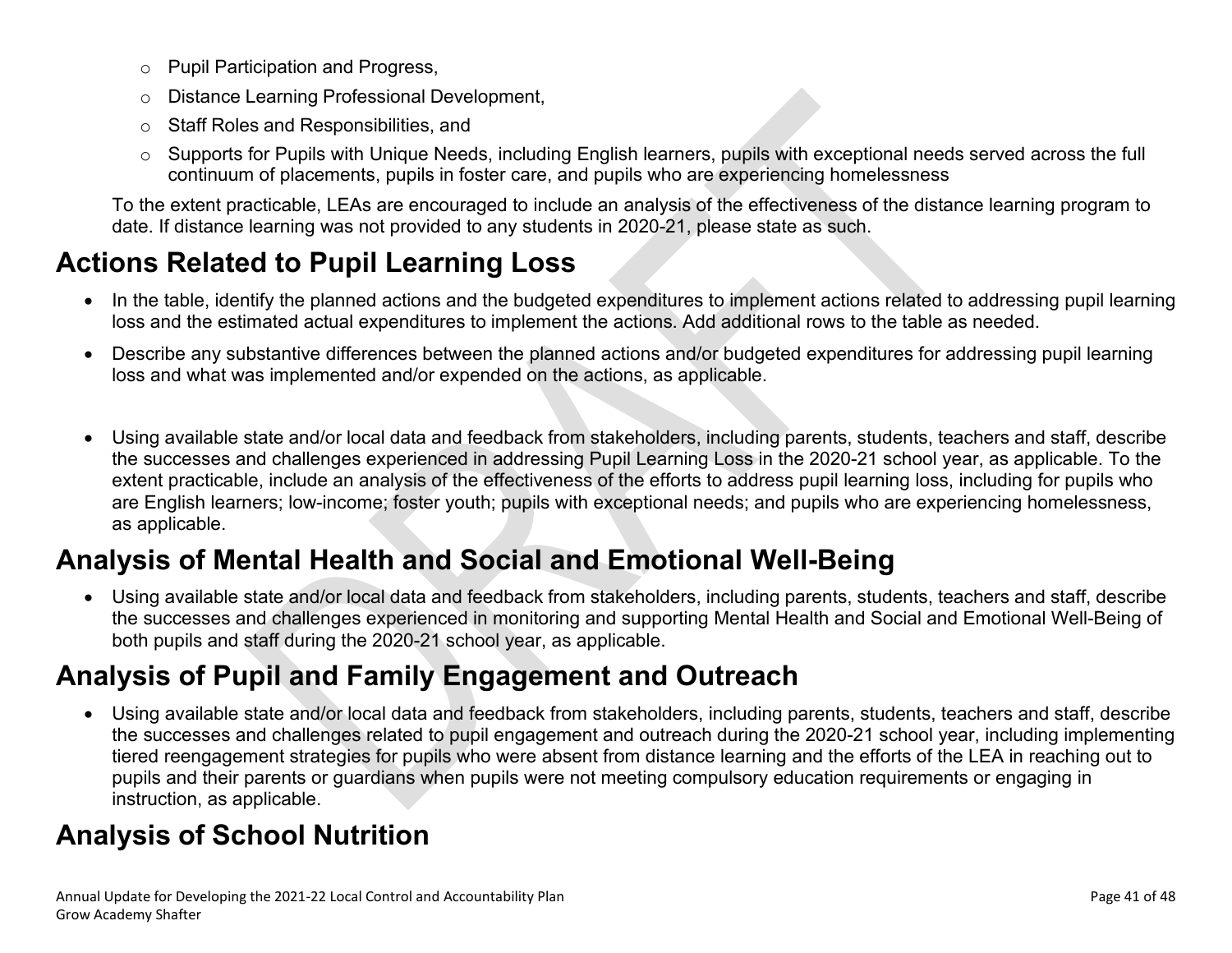• Using available state and/or local data and feedback from stakeholders, including parents, students, teachers and staff, describe the successes and challenges experienced in providing nutritionally adequate meals for all pupils during the 2020-21 school year, whether participating in in-person instruction or distance learning, as applicable.

# **Analysis of Additional Actions to Implement the Learning Continuity Plan**

- In the table, identify the section, the planned actions and the budgeted expenditures for the additional actions and the estimated actual expenditures to implement the actions, as applicable. Add additional rows to the table as needed.
- Describe any substantive differences between the planned actions and/or budgeted expenditures for the additional actions to implement the learning continuity plan and what was implemented and/or expended on the actions, as applicable.

# **Overall Analysis of the 2020-21 Learning Continuity and Attendance Plan**

The Overall Analysis prompts are to be responded to only once, following an analysis of the Learning Continuity and Attendance Plan.

- Provide an explanation of how the lessons learned from implementing in-person and distance learning programs in 2020-21 have informed the development of goals and actions in the 2021–24 LCAP.
	- o As part of this analysis, LEAs are encouraged to consider how their ongoing response to the COVID-19 pandemic has informed the development of goals and actions in the 2021–24 LCAP, such as health and safety considerations, distance learning, monitoring and supporting mental health and social-emotional well-being and engaging pupils and families.
- Provide an explanation of how pupil learning loss continues to be assessed and addressed in the 2021–24 LCAP, especially for pupils with unique needs (including low income students, English learners, pupils with disabilities served across the full continuum of placements, pupils in foster care, and pupils who are experiencing homelessness).
- Describe any substantive differences between the actions and/or services identified as contributing towards meeting the increased or improved services requirement, pursuant to *California Code of Regulations*, Title 5 (5 *CCR*) Section 15496, and the actions and/or services that the LEA implemented to meet the increased or improved services requirement. If the LEA has provided a description of substantive differences to actions and/or services identified as contributing towards meeting the increased or improved services requirement within the In-Person Instruction, Distance Learning Program, Learning Loss, or Additional Actions sections of the Annual Update the LEA is not required to include those descriptions as part of this description.

## **Overall Analysis of the 2019-20 LCAP and the 2020-21 Learning Continuity and Attendance Plan**

The Overall Analysis prompt is to be responded to only once, following the analysis of both the 2019-20 LCAP and the 2020-21 Learning Continuity and Attendance Plan.

• Describe how the analysis and reflection related to student outcomes in the 2019-20 LCAP and 2020-21 Learning Continuity and Attendance Plan have informed the development of the 21-22 through 23-24 LCAP, as applicable.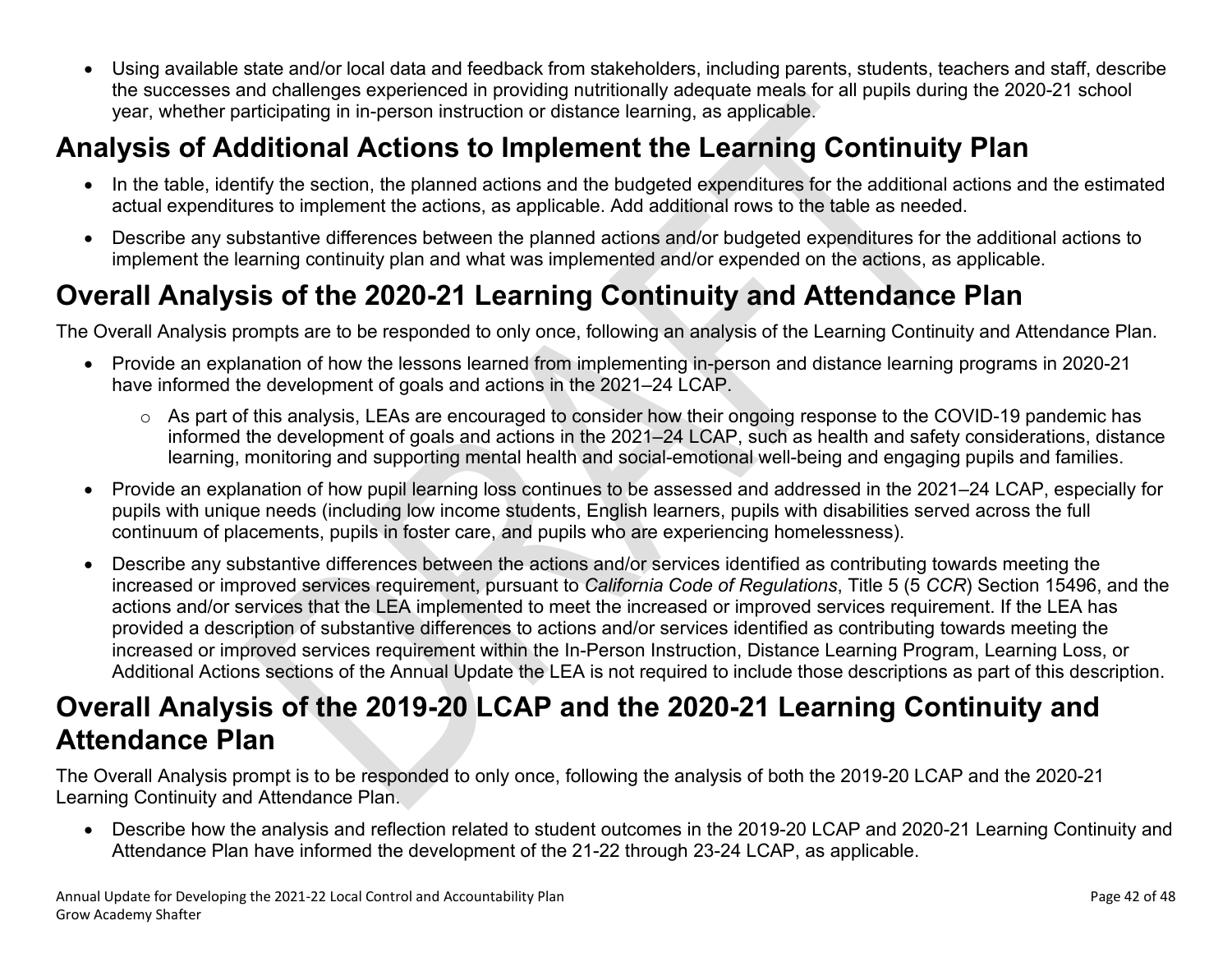California Department of Education January 2021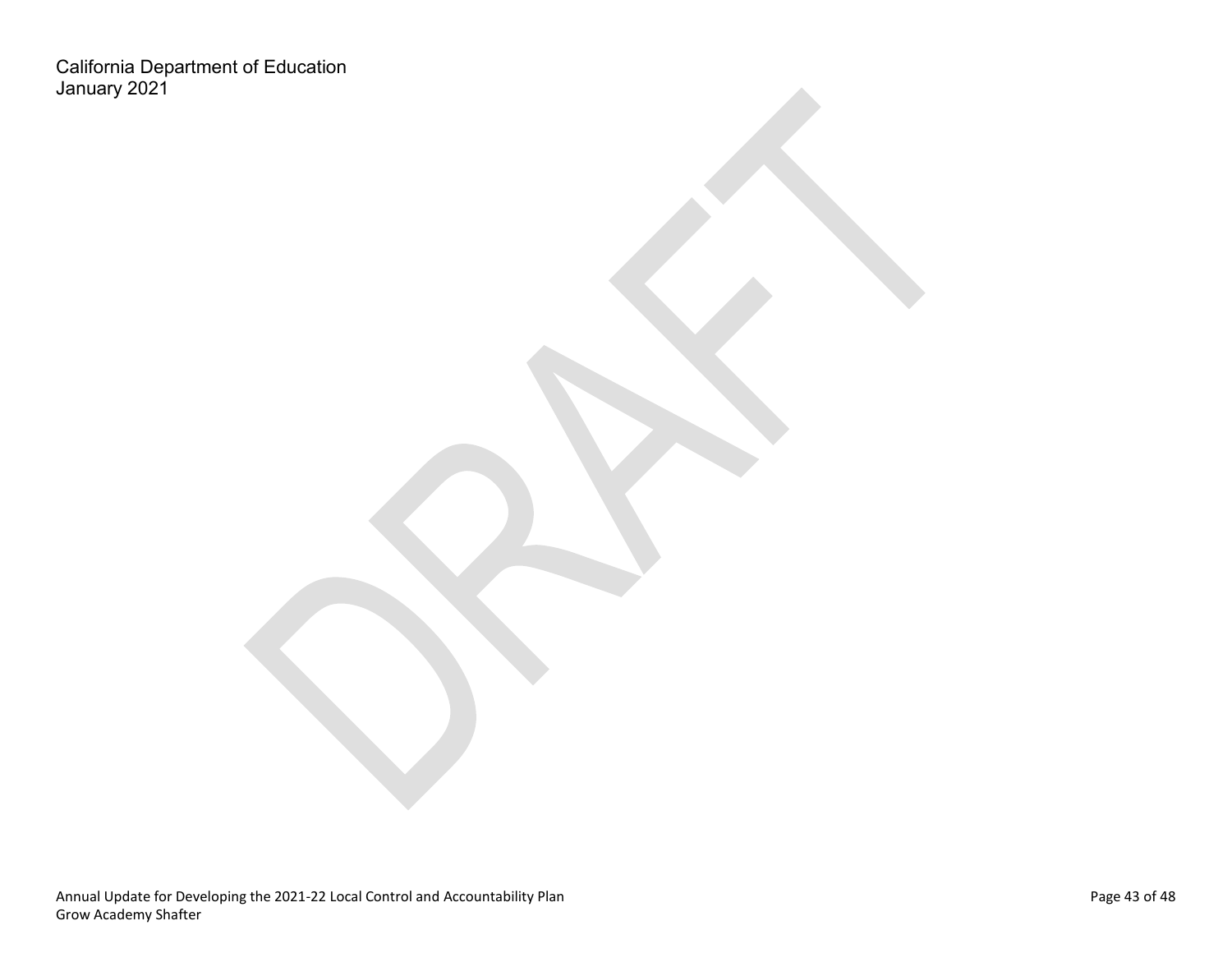## **Annual Update for the 2019–20 Local Control and Accountability Plan Year Expenditure Summary**

| <b>Total Expenditures by Funding Source</b> |                                                    |                                                  |  |
|---------------------------------------------|----------------------------------------------------|--------------------------------------------------|--|
| <b>Funding Source</b>                       | 2019-20<br><b>Annual Update</b><br><b>Budgeted</b> | 2019-20<br><b>Annual Update</b><br><b>Actual</b> |  |
| <b>All Funding Sources</b>                  | 3,189,950.00                                       | 3,008,329.00                                     |  |
| After School Education and Safety (ASES)    | 152,300.00                                         | 150,750.00                                       |  |
| LCFF Base                                   | 1,261,659.00                                       | 1,130,364.00                                     |  |
| <b>LCFF Supplemental and Concentration</b>  | 1,080,403.00                                       | 1,047,578.00                                     |  |
| Not Applicable                              | 0.00                                               | 0.00                                             |  |
| <b>Special Education</b>                    | 580,300.00                                         | 555,459.00                                       |  |
| Title I                                     | 107,288.00                                         | 124,178.00                                       |  |
| Title II                                    | 8,000.00                                           | 0.00                                             |  |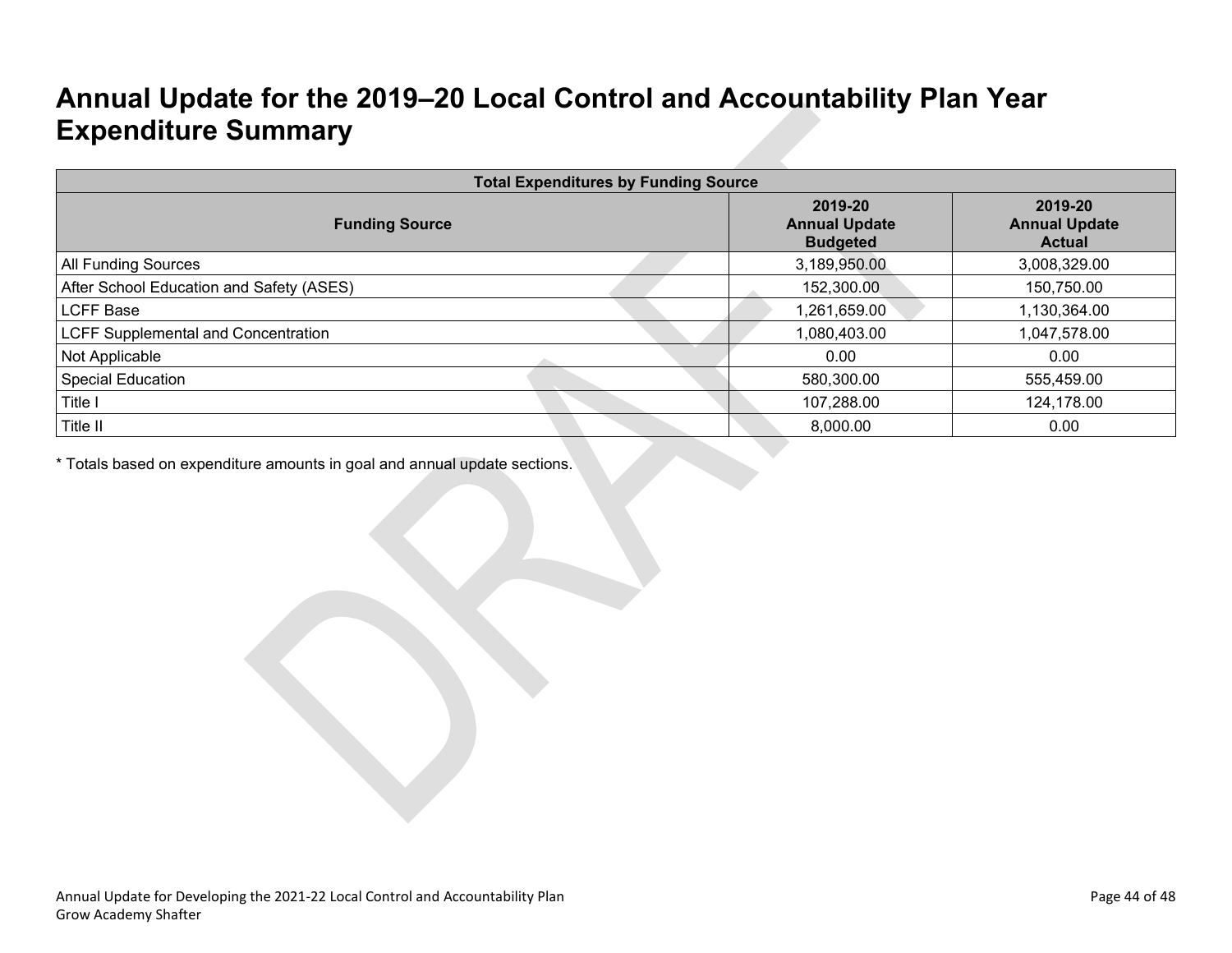| <b>Total Expenditures by Object Type</b>                          |                                                    |                                                  |  |
|-------------------------------------------------------------------|----------------------------------------------------|--------------------------------------------------|--|
| <b>Object Type</b>                                                | 2019-20<br><b>Annual Update</b><br><b>Budgeted</b> | 2019-20<br><b>Annual Update</b><br><b>Actual</b> |  |
| All Expenditure Types                                             | 3,189,950.00                                       | 3,008,329.00                                     |  |
| 1000-1999: Certificated Personnel Salaries                        | 1,377,407.00                                       | 1,450,848.00                                     |  |
| 2000-2999: Classified Personnel Salaries                          | 1,018,653.00                                       | 833,838.00                                       |  |
| 3000-3999: Employee Benefits                                      | 539,115.00                                         | 517,798.00                                       |  |
| 4000-4999: Books And Supplies                                     | 187,775.00                                         | 104,510.00                                       |  |
| 5000-5999: Services And Other Operating Expenditures              | 35,500.00                                          | 48,735.00                                        |  |
| 5800: Professional/Consulting Services And Operating Expenditures | 31,500.00                                          | 52,600.00                                        |  |
| Not Applicable                                                    | 0.00                                               | 0.00                                             |  |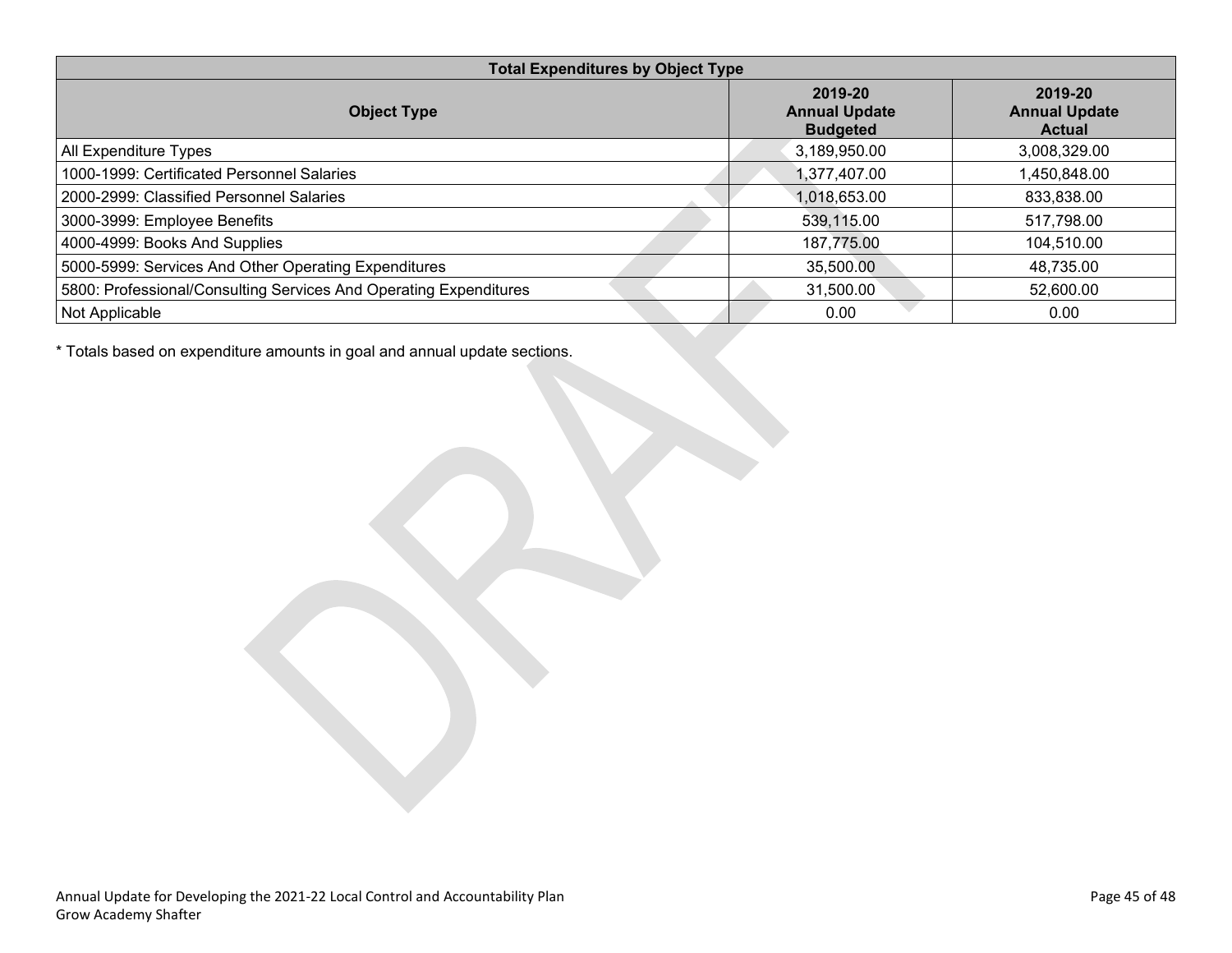| <b>Total Expenditures by Object Type and Funding Source</b>                 |                                            |                                                    |                                                  |
|-----------------------------------------------------------------------------|--------------------------------------------|----------------------------------------------------|--------------------------------------------------|
| <b>Object Type</b>                                                          | <b>Funding Source</b>                      | 2019-20<br><b>Annual Update</b><br><b>Budgeted</b> | 2019-20<br><b>Annual Update</b><br><b>Actual</b> |
| All Expenditure Types                                                       | <b>All Funding Sources</b>                 | 3,189,950.00                                       | 3,008,329.00                                     |
| 1000-1999: Certificated Personnel Salaries                                  | <b>LCFF Base</b>                           | 511,847.00                                         | 523,671.00                                       |
| 1000-1999: Certificated Personnel Salaries                                  | <b>LCFF Supplemental and Concentration</b> | 334,100.00                                         | 394,662.00                                       |
| 1000-1999: Certificated Personnel Salaries                                  | <b>Special Education</b>                   | 446,300.00                                         | 430,619.00                                       |
| 1000-1999: Certificated Personnel Salaries                                  | Title I                                    | 85,160.00                                          | 101,896.00                                       |
| 2000-2999: Classified Personnel Salaries                                    | After School Education and Safety (ASES)   | 122,300.00                                         | 144,409.00                                       |
| 2000-2999: Classified Personnel Salaries                                    | <b>LCFF Base</b>                           | 451,153.00                                         | 315,409.00                                       |
| 2000-2999: Classified Personnel Salaries                                    | <b>LCFF Supplemental and Concentration</b> | 445,200.00                                         | 374,020.00                                       |
| 3000-3999: Employee Benefits                                                | <b>LCFF Base</b>                           | 170,084.00                                         | 176,321.00                                       |
| 3000-3999: Employee Benefits                                                | <b>LCFF Supplemental and Concentration</b> | 212,903.00                                         | 194,355.00                                       |
| 3000-3999: Employee Benefits                                                | <b>Special Education</b>                   | 134,000.00                                         | 124,840.00                                       |
| 3000-3999: Employee Benefits                                                | Title I                                    | 22,128.00                                          | 22,282.00                                        |
| 4000-4999: Books And Supplies                                               | After School Education and Safety (ASES)   | 30,000.00                                          | 6,341.00                                         |
| 4000-4999: Books And Supplies                                               | <b>LCFF Base</b>                           | 96,075.00                                          | 67,289.00                                        |
| 4000-4999: Books And Supplies                                               | <b>LCFF Supplemental and Concentration</b> | 61,700.00                                          | 30,880.00                                        |
| 5000-5999: Services And Other Operating<br>Expenditures                     | <b>LCFF Base</b>                           | 32,500.00                                          | 47,674.00                                        |
| 5000-5999: Services And Other Operating<br>Expenditures                     | LCFF Supplemental and Concentration        | 3,000.00                                           | 1,061.00                                         |
| 5800: Professional/Consulting Services And<br><b>Operating Expenditures</b> | <b>LCFF Supplemental and Concentration</b> | 23,500.00                                          | 52,600.00                                        |
| 5800: Professional/Consulting Services And<br><b>Operating Expenditures</b> | Title II                                   | 8,000.00                                           | 0.00                                             |
| Not Applicable                                                              | Not Applicable                             | 0.00                                               | 0.00                                             |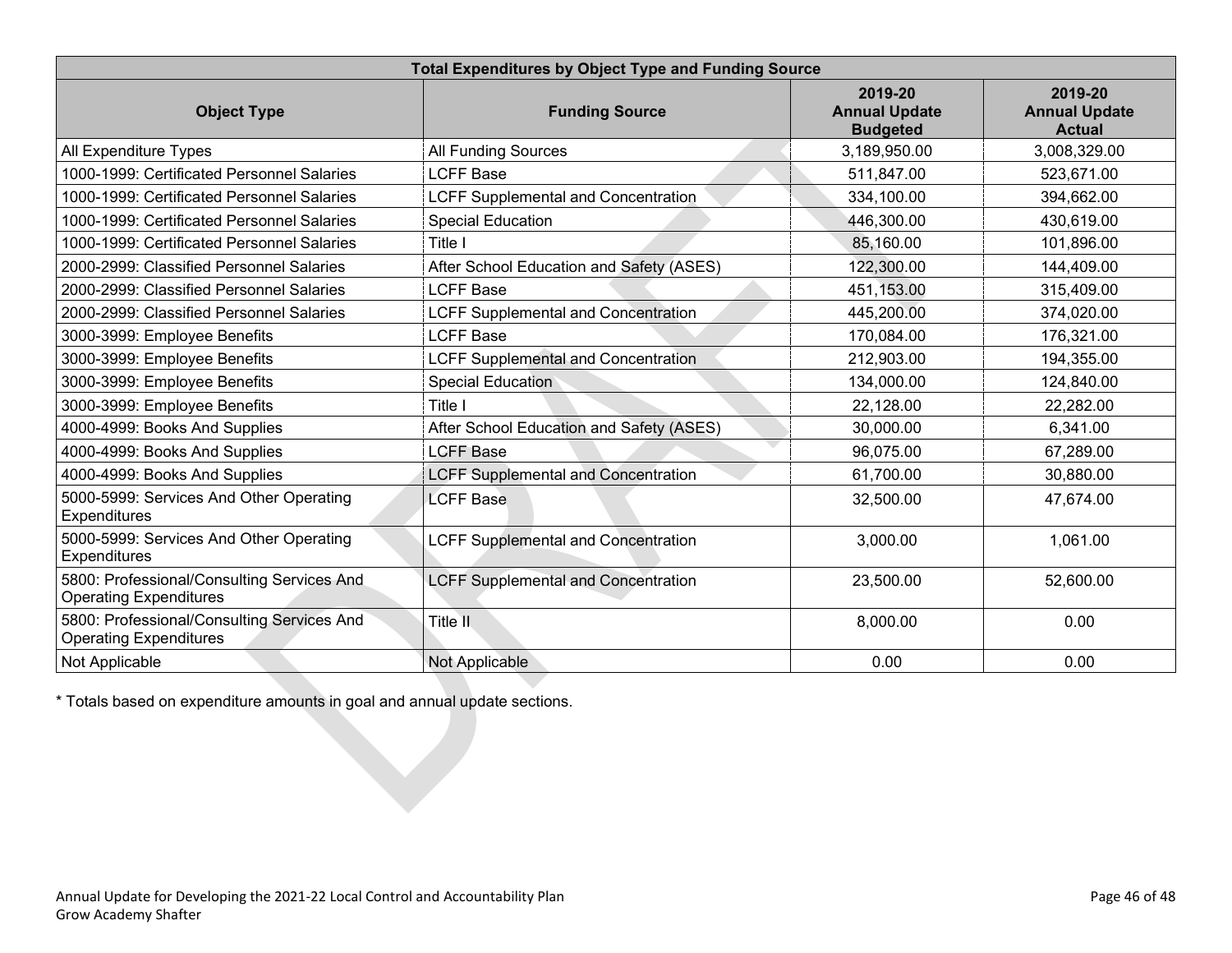| <b>Total Expenditures by Goal</b> |                                                    |                                                  |
|-----------------------------------|----------------------------------------------------|--------------------------------------------------|
| Goal                              | 2019-20<br><b>Annual Update</b><br><b>Budgeted</b> | 2019-20<br><b>Annual Update</b><br><b>Actual</b> |
| Goal 1                            | 2,105,373.00                                       | 2,051,601.00                                     |
| Goal 2                            | 345,502.00                                         | 352,573.00                                       |
| Goal 3                            | 739,075.00                                         | 604,155.00                                       |